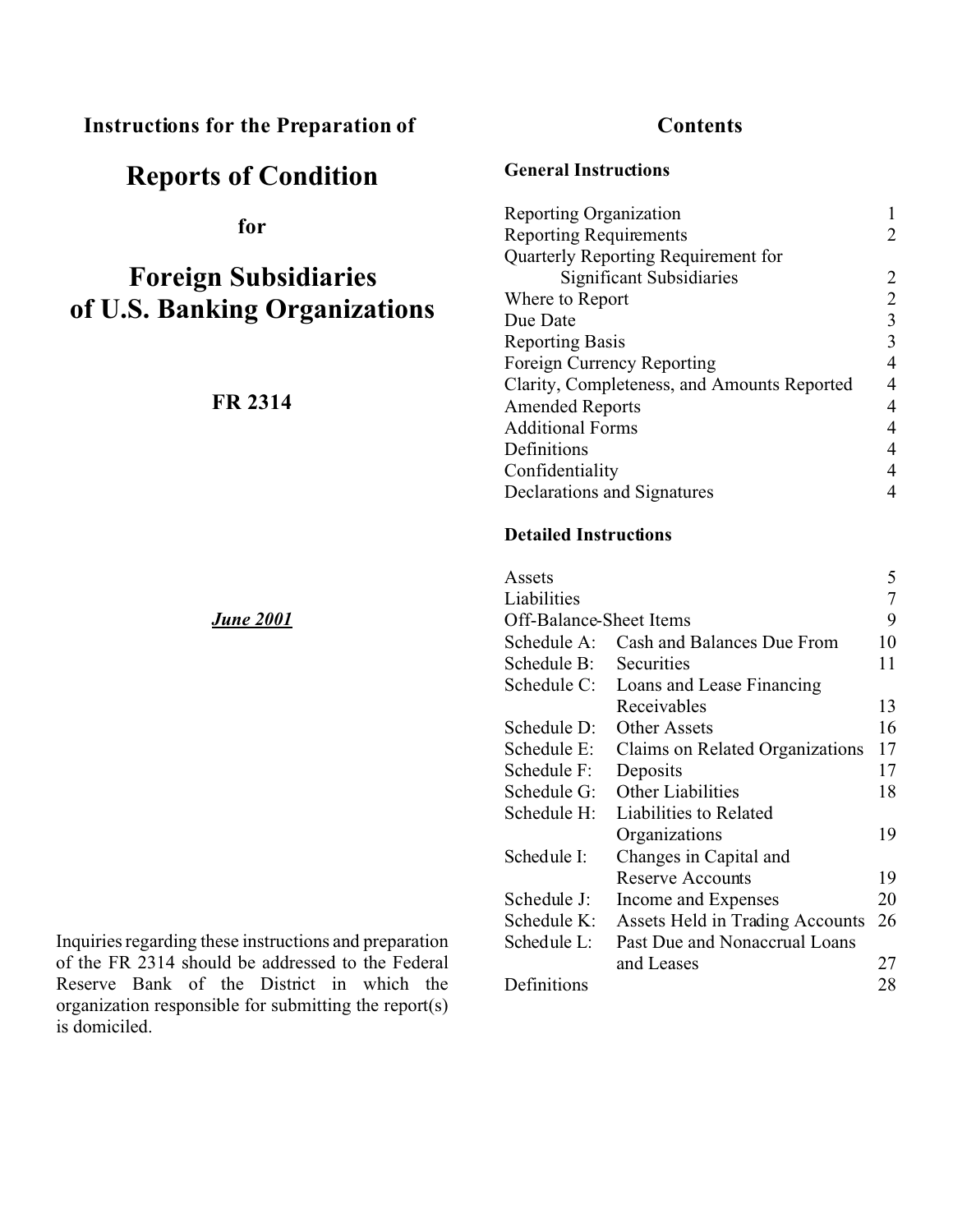*Reports of Condition for Foreign Subsidiaries of U.S. Banking Organizations*

*FR 2314a and FR 2314b*

*and*

*Financial Information for Foreign Subsidiaries of U.S. Banking Organizations*

#### *FR 2314c*

# **GENERAL INSTRUCTIONS**

#### **Reporting Organization**

The FR 2314 reports must be filed by foreign subsidiaries. Regulation K defines foreign or foreign country as one or more foreign nations, and includes the overseas territories, dependencies, and insular possessions of those nations and of the United States, and the Commonwealth of Puerto Rico.

Unless otherwise instructed, a Report of Condition, FR 2314, is to be submitted for any organization, also referred to as a "subsidiary," described below *except* a corporation which itself is organized under Sections 25 or 25A of the Federal Reserve Act:<sup>1</sup>

- 1. Each organization which is a "subsidiary" as defined by Section 211.2 (v) of Regulation K of the Board of Governors of the Federal Reserve System. See the Definitions section at the end of the instructions for the Regulation K definition of subsidiary.
- 2. Any other subsidiary in which shares have been acquired under Regulation K where the Board's consent to such acquisitions is

conditioned on the furnishing of reports, and all subsidiaries of such organizations.

- 3. Any organization in which shares have been acquired, directly or indirectly, by a bank holding company under Section 4(c)(13) of the Bank Holding Company Act of 1956, as amended, if such acquisition represents greater than 50 percent of this organization's equity capital or if the Board's consent to the acquisition is conditioned on the furnishing of reports.
- 4. Any organization in which shares have been acquired, directly or indirectly, by a financial holding company under Section 4(k)(4) of the Bank Holding Company Act, as amended by the Gramm-Leach-Bliley Act, domiciled outside of the United States. Refer to the Glossary entry for "Addressee (Domicile)" for the definition of domicile. (Any such organization domiciled in the United States should file either the Quarterly Financial Statements of Nonbank Subsidiaries of Bank Holding Companies (FR Y-11Q) or the Annual Financial Statements of Nonbank Subsidiaries of Bank Holding Companies (FR Y-11I) pursuant to the reporting threshold requirements for these reports.)
- 5. Any other foreign subsidiary directly or indirectly managed or controlled by, or operated on behalf of, a bank that is a member of the Federal Reserve System, a bank holding company, or any organization required to report under 1 through 4 above through management contracts, trust agreements, or similar instruments.
- 6. Any domestic subsidiary of an Edge or agreement corporation and any other subsidiaries with U.S. addresses that qualify as reporters under the above criteria.

<sup>&</sup>lt;sup>1</sup>Such Edge or agreement corporations report on the FR 2886b.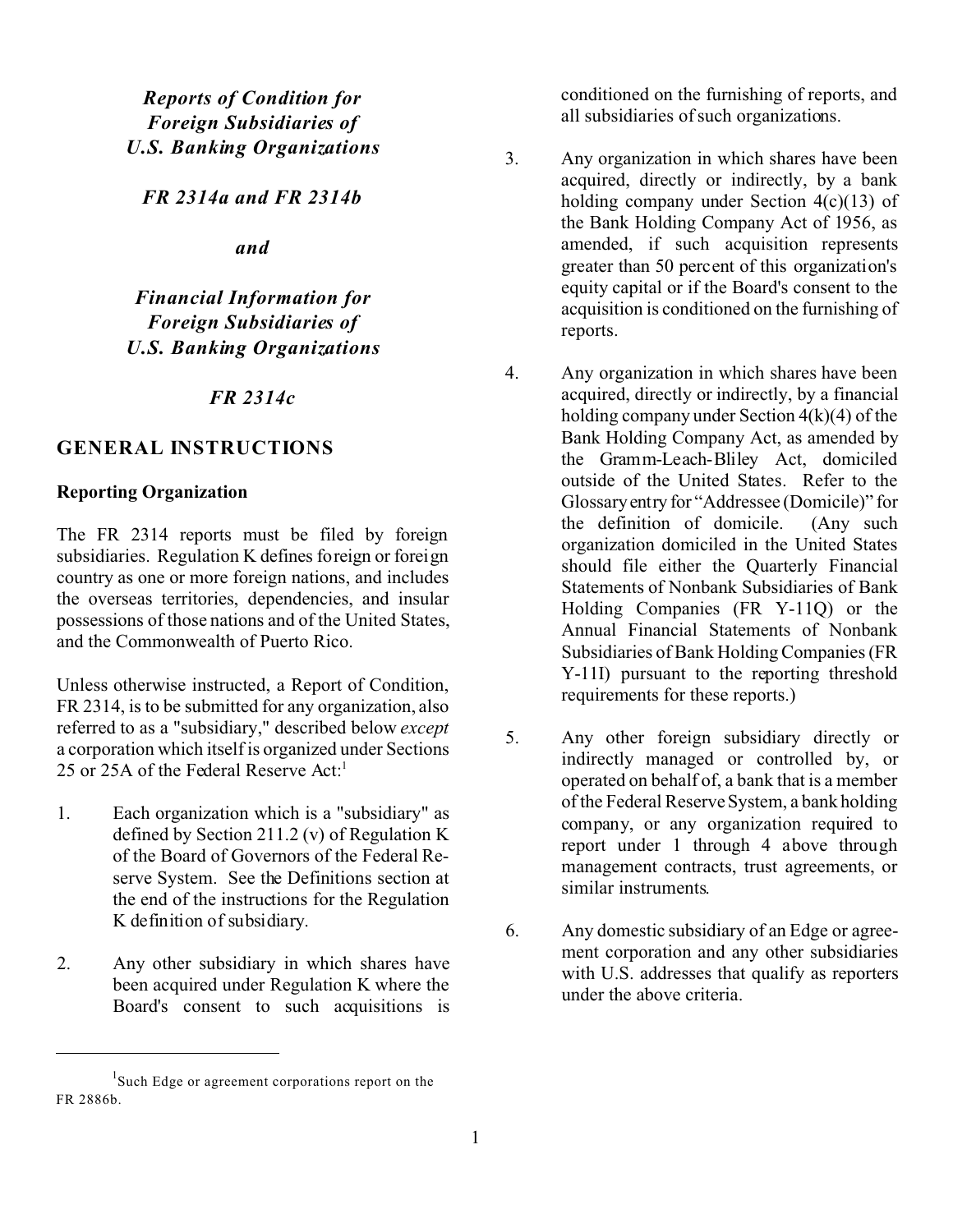#### **Reporting Requirements**

All subsidiaries identified as "Reporting Organizations" above must submit the FR 2314 annually, as of December 31. However, the specific version of the report filed at year-end depends on the asset size of the respondent at that time, with larger companies providing more information than smaller ones:

- 1. Subsidiaries with total assets exceeding \$250 million file the FR 2314a. This form contains the condition and income statements and all supporting schedules.
- 2. Subsidiaries with total assets of \$50 million to \$250 million file the FR 2314b. This form contains only the condition statement, schedule B, and schedule J.

Although smaller companies that file the FR 2314b version do not submit all accompanying schedules, they must prepare their reports in a manner consistent with the detailed instructions for relevant schedules. For example, a company with assets of \$60 million should refer to the instructions for Schedule C, "Loans and Lease Financing Receivables," when calculating Item 3.(a), "Loans and Leases, Net of Unearned Income" of its balance sheet, even though it is not required to submit that schedule.

Smaller subsidiaries file abbreviated reports:

- 1. Most subsidiaries with total assets less than \$50 million file the Financial Information for Foreign Subsidiaries of U.S. Banking Organizations (FR 2314c). This form requests only four financial items: total assets, total equity capital, net income, and total offbalance-sheet items.
- 2. Nominee and inactive companies with total assets less than \$1 million file the FR 2314c, but are required to report only their name, location, and total assets. This information may be submitted in a transmittal letter to the Reserve Bank. When more than a few companies are covered, the information

should be provided in a columnar format and in the sequence stated above.

Inactive companies should report only if the company has engaged in some business activity at one time. Companies, such as namesaver organizations, that have never engaged in any business activity should not report.

A respondent subsidiary that is inactive should enter a "1" in the space provided on the cover sheet of the reporting form. A respondent subsidiary that is active should enter a "2" in the space.

# **Quarterly Reporting Requirement for Significant Subsidiaries**

 Subsidiaries are defined as significant if they have total assets of at least \$2 billion **or** off-balance-sheet activities (including commitments to purchase foreign currencies and U.S. dollar exchange, all other futures and forwards contracts, option contracts, and the notional value of interest rate swaps, exchange swaps and other swaps) of at least \$5 billion, as of the end of a quarter. They are required to report the FR 2314a **quarterly** instead of annually. Such reporting should commence at the end of the quarter in which the subsidiary meets the significance threshold. A significant subsidiary that diminishes in size and no longer meets the threshold should stop reporting quarterly, commencing at the end of the quarter in which the office size drops below the threshold. The Federal Reserve may require other banking organizations to file quarterly if they have significant risk exposures.

# **Where to Report**

Submit two copies of the completed report to the Federal Reserve Bank of the District in which the reporter's *parent U.S. bank or bank holding company is domiciled*. In cases where these institutions are not in the same District, unless the respondent has specific instructions to the contrary, the following rules shall apply:

1. Subsidiaries owned through a U.S. bank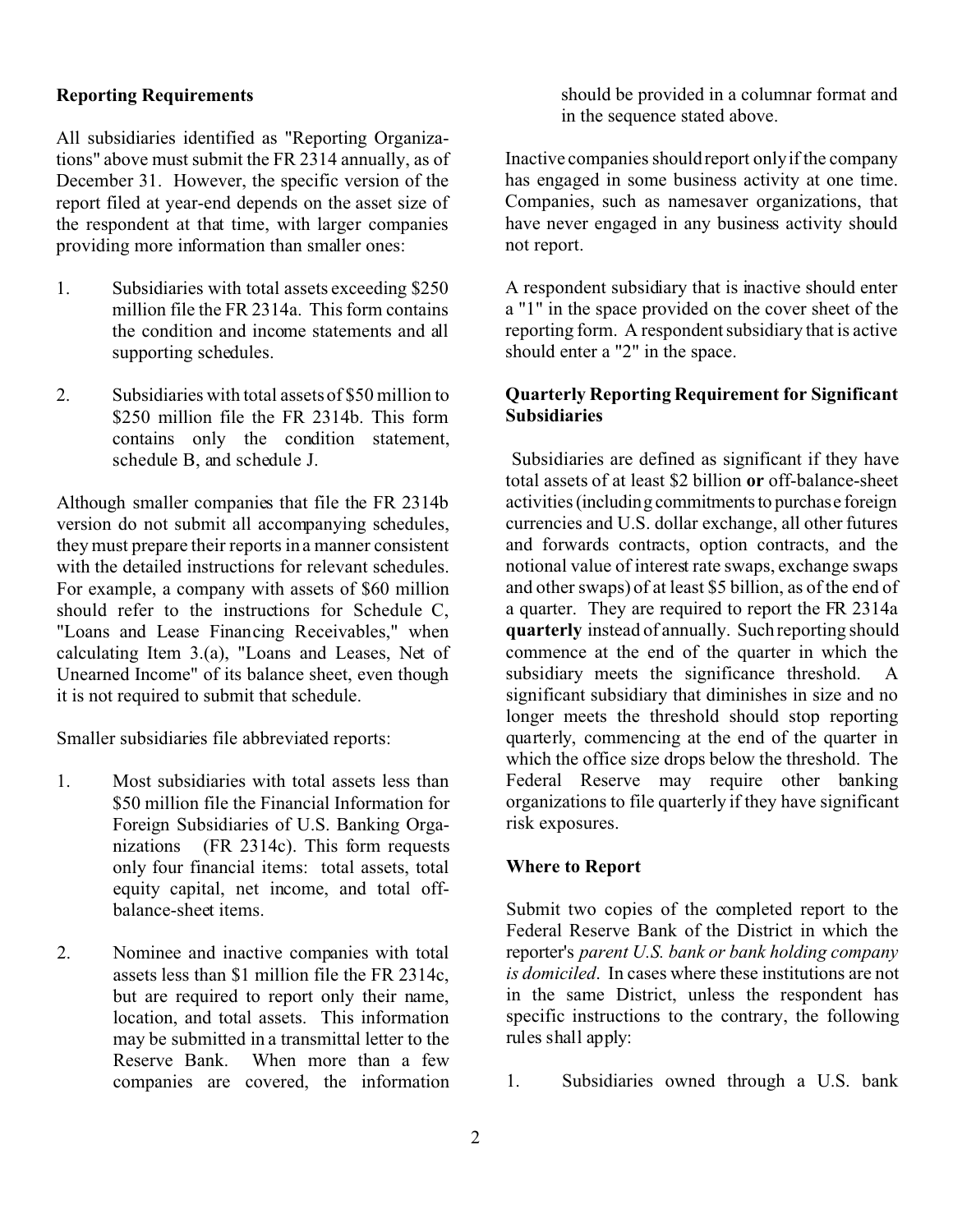should send reports to the Reserve Bank of that parent.

2. Subsidiaries owned directly by a U.S. bank holding company (that is, not through a subsidiary U.S. bank) should send reports to the Reserve Bank of the holding company.

Generally, the Federal Reserve District in which a parent Edge or agreement corporation resides is not considered in determining where to report.

In accordance with a request from the Office of the Comptroller of the Currency (OCC), organizations that are controlled by national banks should furnish a copy of the report directly to the Office of the Comptroller of the Currency, 250 E Street, SW, Washington, DC 20219, attn: Multinational and Regional Bank Analysis. Additional blank copies of the report may be obtained from the local Federal Reserve Bank.

#### **Due Date**

All organizations (regardless of size) should submit the FR 2314 reports to the Federal Reserve Bank in the District in which the U.S. parent organization is located, no later than 45 calendar days after the report date.

#### **Reporting Basis**

Except as provided below, the report should consolidate only the head office and any branches, wherever located, of the reporting organization. Multiple subsidiaries will not normally be consolidated in a single report. Equity investments representing more than 20 percent ownership should be reflected using the equity method of accounting.

With prior permission from the local Federal Reserve Bank, respondents may submit reports that consolidate multiple subsidiaries, if submitting such reports would materially reduce reporting burden and would satisfy *each* of these conditions:

1 The consolidated report includes only

subsidiaries that are *both* (a) located in the same country and (b) principally engaged in the same or a similar "line of business," as defined below.

2 The consolidated report includes only companies that are linked to each other through a majority ownership interest. For example, two banking subsidiaries in the same country could not be combined in a consolidated report unless one of the subsidiaries owned a majority of the shares of the other. Merely sharing the same parent would not suffice.

Companies that are within any one of these activity categories will normally meet the "line of business" requirement stated in 1(b) above:

- commercial banks, commercial finance companies, factoring companies, consumer finance companies, leasing companies, and mortgage banks;
- ! investment or merchant banks, securities brokers or dealers and securities underwriters;
- insurance agencies or brokerage companies, and insurance underwriters; and
- warehouse operators.

Exceptions: Companies that provide services such as data processing; investment, economic, or management consulting; management of mutual funds or trust accounts; or that engage in other service activities not specifically listed are not required to meet this activity test and may be consolidated with their parent organizations, provided they meet the location and ownership tests.

Respondents that submit consolidated reports must list the names of all consolidated companies on the first page of the report form. In addition, when filing on a consolidated basis for the first time, respondents must identify all companies included in those reports in their transmittal letters to the Federal Reserve. They also must agree to provide separate reports for any consolidated company if the information is later needed by the Federal Reserve.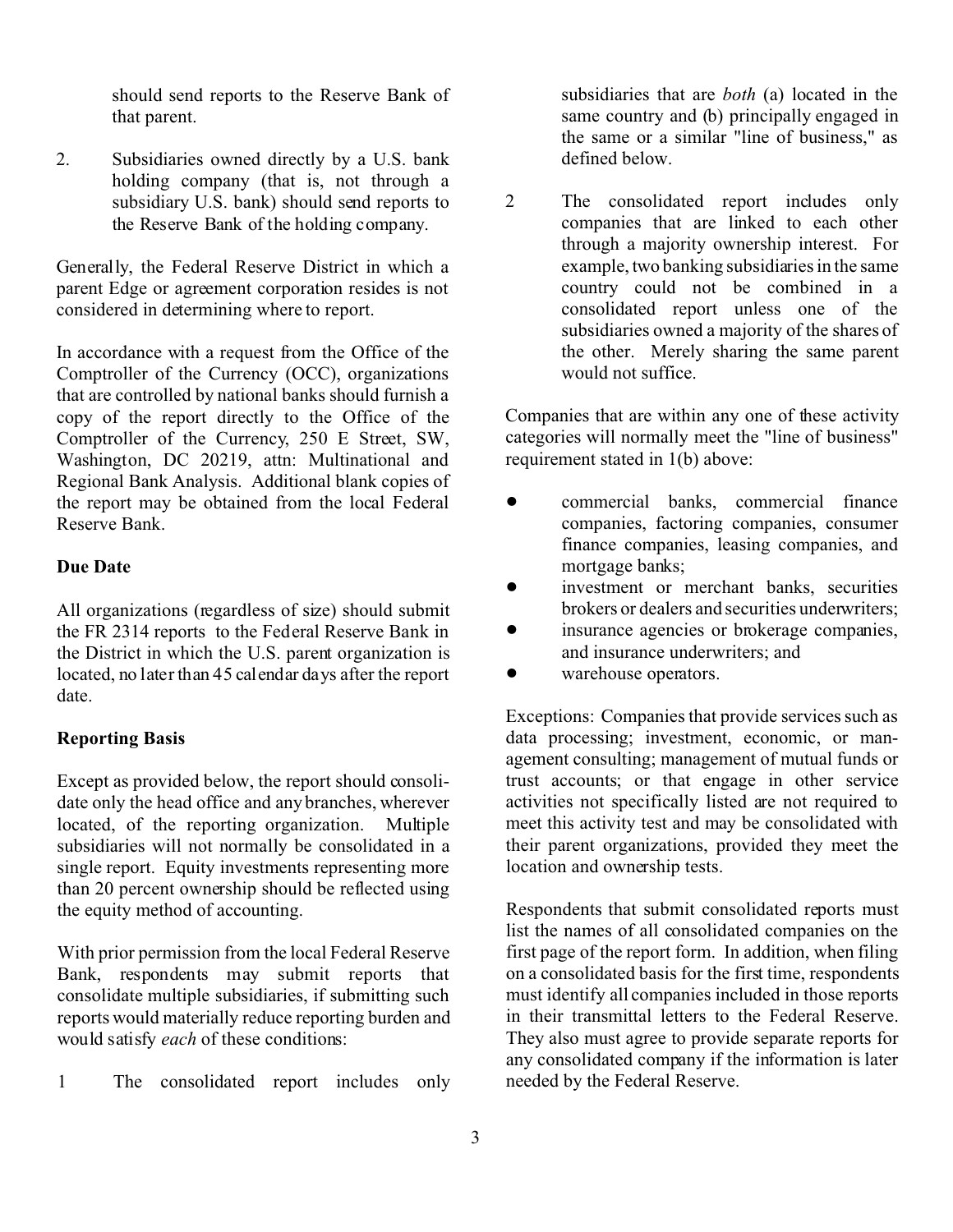Report balance sheet figures on the basis of accrual accounting. The preferred method for reporting purchases and sales of assets is as of the trade date. However, settlement date accounting is acceptable if the reported amounts are not materially different.

Inactive companies required to report on the FR 2314 can be consolidated provided they meet the consolidation requirements listed above.

## **Foreign Currency Reporting**

Report all items in thousands of U.S. dollars. Assets or liabilities payable in other currencies should be converted into dollars at the exchange rates prevailing on the report date, except where required otherwise by Generally Accepted Accounting Principles.

#### **Clarity, Completeness, and Amounts Reported**

Clearly and distinctly type the reports, and make sure that each copy is clearly legible and conforms with the printed lines on the form. Computer printouts are acceptable, provided they are identical in format and detail to the reporting form, including all item and column captions.

Round all amounts to the nearest thousand dollars, with the total asset figure based on unrounded numbers, then rounded. Do not amend item captions in the report in any way. Do not include additional items. Enter an amount or the word "none" for every item on the report. Unless expressly stated otherwise, all amounts should be positive. Negative amounts that are permitted should be enclosed in parentheses.

#### **Amended Reports**

If a report submitted is found to contain substantive errors, the submitting institution may be required to file an amended report.

#### **Additional Forms**

Copies of the FR 2314 form can be obtained from the Federal Reserve Bank in the District in which the U.S. parent organization is located.

#### **Definitions**

For the purpose of completing this report, a list of terms is furnished at the end of the instructions.

#### **Confidentiality**

The Federal Reserve System regards the information provided by each respondent as confidential. If it should be determined subsequently that any information collected on this form must be released for individual reporters, respondents will be notified.

## **Declarations and Signatures**

The declaration on the front page of the reporting form must be signed by an officer at the foreign subsidiary or at the U.S. parent organization who is authorized to make such declarations for that organization.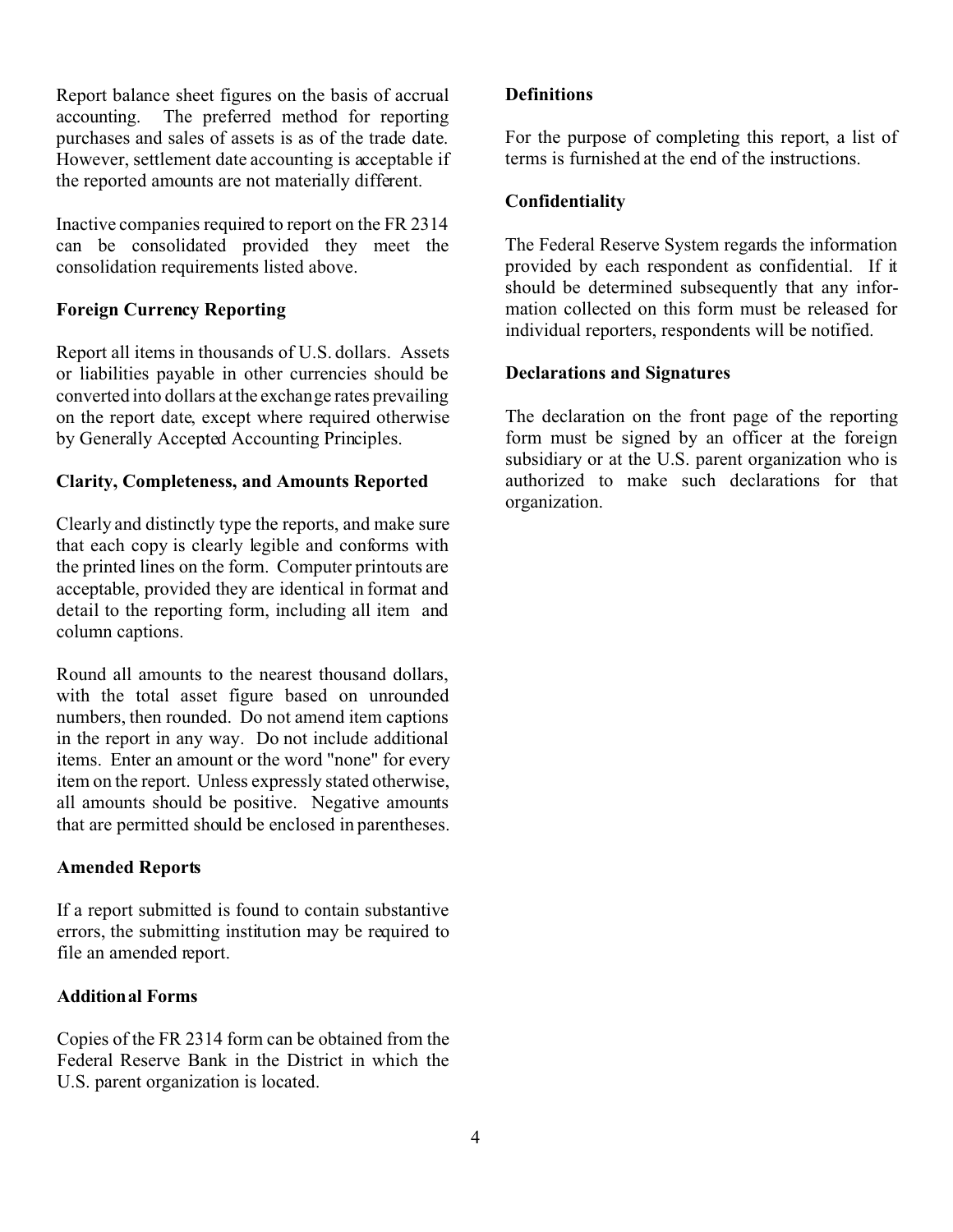# **DETAILED INSTRUCTIONS**

Some items on the balance sheet are also reported on supporting schedules. Detailed instructions of those items are found in those schedules. The content of items on the balance sheet should be identical to the content of the same items on the supporting schedules even though submission of the schedules may not be required. See the General Instructions to determine whether the supporting schedules are required.

This report and accompanying instructions have been designed to conform with the form and instructions to the Consolidated Reports of Condition and Income (FFIEC 031) that U.S. banks prepare quarterly and submit to their U.S. regulatory agencies. Unless expressly stated otherwise, the definitions and procedures used to determine individual items in this report should conform with those used to prepare the bank reports. In some instances, where an FR 2314 item is identical to an item reported on the FFIEC 031, only a reference to the corresponding item(s) in the FFIEC 031 instructions is contained in brackets  $[ ].$ 

Note: include all transactions with related organizations (for example, loans, borrowings, deposits) in Items 9 and 17 of the balance sheet and in Schedules E, H, and L, and exclude from all other items on the report.

#### **Assets**

Exclude from items 1 through 8 any claims on related organizations; report such claims in Item 9.

**Items 1(a) and (b), Cash and Balances Due from Depository Institutions**. Report the amount of currency and coin, cash items in process of collection, unposted debits, and balances with depository institutions and central banks, divided between noninterest-bearing and interest-bearing balances. Refer to the instructions for Schedule A for a more detailed description of these assets. The sum of Items 1(a) and 1(b) must equal Schedule A, Item 5.

**Items 2 (a) and (b), Securities**. Enter the amounts

from Schedule B, item 4, Column A and Column D respectively, "Total."

**Item 3, Loans and Lease Financing Receivables**. Report in this item all loans, including real estate loans, commercial and industrial loans, loans to individuals, and loans to non-U.S. governments and official institutions. Refer to the detailed instructions for Schedule C.

**Item 3(a), Loans and Leases, Net of Unearned Income**. Enter the amount from Schedule C, Item 10.

**Item 3(b), Allowance for Loan and Lease Losses**. Report the amount of allowance for possible losses on loans and leases. This amount is determined as of the end of each reporting period when the management of an accrual-basis organization evaluates the collectibility of the portfolio of loans and lease financing receivables. A debit or credit to the "Provision for Loan and Lease Losses" (provision) is used to bring the "Allowance for Loan and Lease Losses" (allowance) to a level adequate to absorb anticipated losses. Any recoveries during the reporting period should be credited to the allowance, and any charge-offs should be charged to the allowance. Under no circumstances can loan and lease losses be charged directly to "Undivided Profits and Capital Reserves."

The Allowance for Loan and Lease Losses must never have a debit balance. If losses charged off exceed the amount of the allowance, a provision sufficient to restore the allowance to an adequate level must be charged to expense on the income statement immediately. An organization shall not increase the allowance account by transferring an amount from undivided profits or any segregation thereof to the allowance.

The amount of the loss to be recognized on a loan or lease includes the difference between the current fair value of the assets received in a foreclosure or similar settlement and the carrying value of the loan or lease on the balance sheet. Charge such a loss to the allowance at the time of foreclosure or repossession.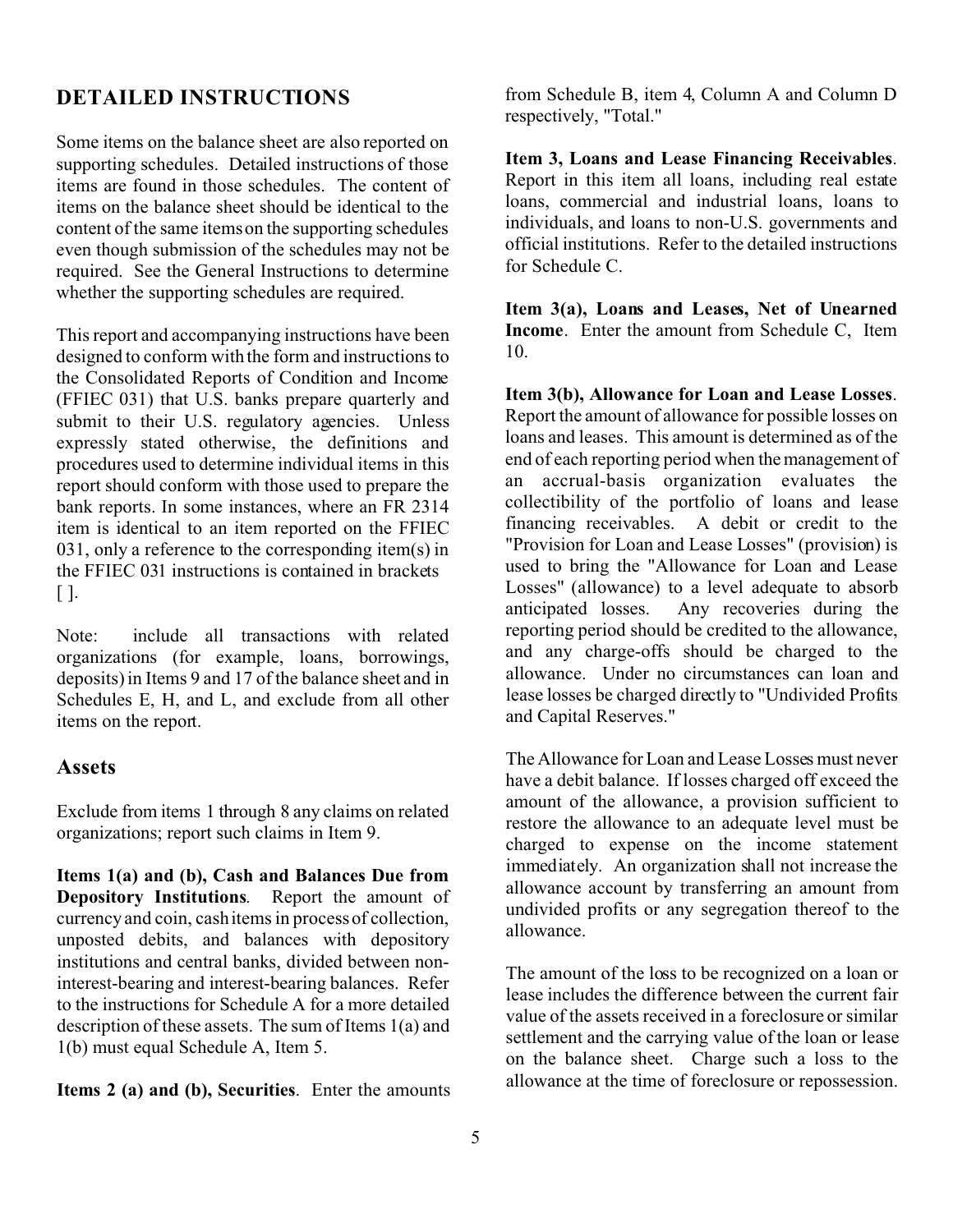If an asset is sold shortly after it was received in a foreclosure or repossession, the value received in the sale shall be substituted for the fair value estimated at the time of foreclosure or repossession and adjustments made to the loss charged against the allowance.

If an asset received in a foreclosure or repossession is held for more than a short period of time, any additional losses in value and any gain or loss from the sale or disposition of the asset is not to be reported as a loan or lease loss or recovery and shall not be debited or credited to the "Allowance for Loan and Lease Losses." Report such additional declines in value and the gain or loss from the sale or disposition net on Schedule J, Item 5(a)(6), "Other Noninterest Income," or Item  $7(a)(3)$ , "Other Noninterest" Expense," as appropriate.

To the extent that the bad debt deduction for tax purposes in any year is greater than or less than the "Provision for Loan and Lease Losses" for that year, the difference is referred to as a timing difference. The tax effect of such a timing difference shall be accounted for and reported as a deferred income tax credit or debit component of Schedule J, Item 9, "Applicable Income Taxes," and also flows through to the net deferred income tax account which is reported on the balance sheet, Item 15, "Other Liabilities," if a credit balance, or in Item 7, "Other Assets," if a debit balance. Any difference between the balance of Assets, Item 3.b, "Allowance for Loan and Lease Losses," and the balance of the reserve for bad debt for tax purposes can be eliminated *only* through subsequent differences between the tax bad debt deduction and Schedule J, Item 4, "Provision for Loan and Lease Losses" (that is, a reversal of the timing difference). For example, an income statement provision that exceeds the bad debt deduction (to be taken for tax purposes for the same year) by the excess of the balance of the allowance as of the beginning of the year, will give rise to an income tax effect that eliminates the deferred income taxes associated with the aggregate timing differences from previous years.

**Item 3(c), Loans and Leases, Net of Unearned Income and Allowance for Losses**. Subtract 3(b) from  $3(a)$ .

**Item 4, Trading Assets**. Report the value of all assets held in the bank's trading accounts. Report all assets held in trading accounts consistently at market value (or, if appropriate, at the lower of cost or market.) Such assets are generally held for only a short period of time. Short sales of securities or other assets and futures or other types of forward transactions involving assets held in a trading account are *not* to be reflected in the trading account nor netted against trading account positions. Report these short positions in Item 14, "Trading Liabilities." Assets held in trading accounts also include the amount of revaluation gains (that is, assets) from the "marking to market" of interest rate, foreign exchange rate, and other off-balance-sheet commodity and equity contracts held for trading purposes. Refer to the instructions for Schedule K and the FFIEC 031 instructions and glossary for further information.

**Item 5, Premises and Fixed Assets (Including Capitalized Leases)**. Report the book value, less accumulated depreciation or amortization, of all premises, equipment, furniture, and fixtures purchased directly or acquired by means of a capital lease. Refer to the FFIEC 031 instructions for further information.

**Item 6, Customers' Liability to this subsidiary on Acceptances Outstanding**. Enter the full amount (with the exceptions noted below) of the customers' liability to the reporting organization (subsidiary) on drafts and bills of exchange which have been accepted by the reporting organization or by others for its account and which are outstanding.

Reduce the amount of customers' liability to the reporting organization on its acceptances that have not yet matured *only* when: (1) the customer anticipates its liability to the reporting organization on an outstanding acceptance by making a payment to the organization in advance of the acceptance's maturity that immediately reduces the customer's indebtedness to the organization on such an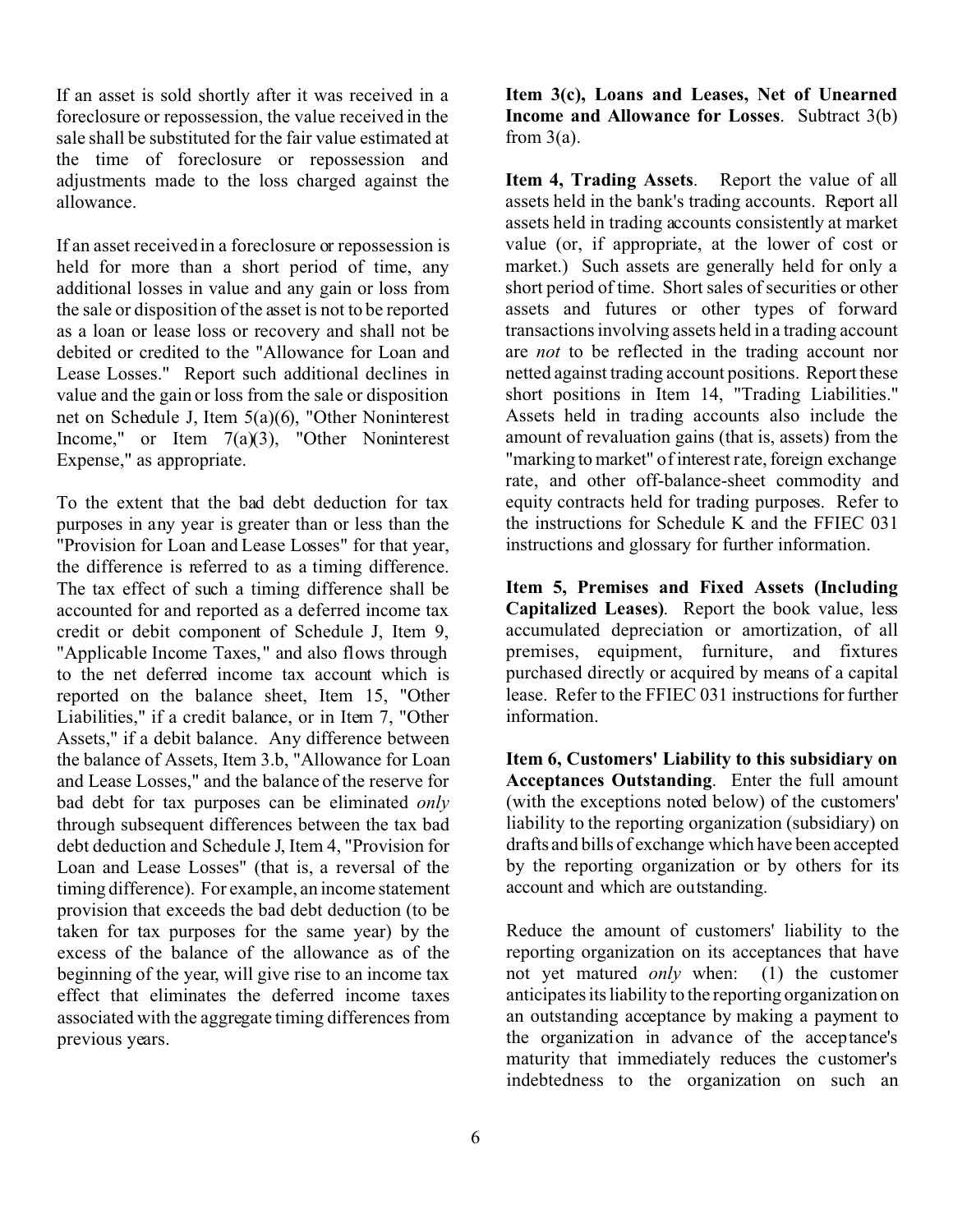acceptance and (2) the reporting organization acquires and holds its own acceptance. See the definition of acceptances in the Definitions section.

**Item 7, Other Assets**. Enter the total carrying value of assets (gross book value) that cannot be properly included in any of the preceding items. Include customers' liability on deferred payment letters of credit, furniture and equipment rented to others under operating leases (net of depreciation), accounts receivable, income earned or accrued but not collected, prepaid expenses, original art objects, margin accounts, gold, balances with closed, inactive or liquidating institutions, and deferred tax debit balance. Also include other real estate owned, which is not reported in Item 5 above. For organizations submitting Schedule D, the amount reported in Item 4 of that schedule must equal Item 7. Report negative amounts, such as a credit balance for deferred income taxes, in Item 15, "Other Liabilities."

**Item 8, Claims on Nonrelated Organizations**. Enter the sum of Items 1 through 7 above.

**Items 9(a) and (b), Claims on Related Organizations.** Include all equity investments and credit extensions to organizations that are majority owned, directly or indirectly, by the U.S. parent bank, bank holding company, or Edge or agreement corporation. See the definition of related organizations in the Definitions section. Include all equity investments in such organizations in Item 9(a), net of any valuation reserves. Include all other claims on related organizations, including any subordinated debt, in Item 9(b).

**Item 10, Total Assets**. Enter the sum of Items 8 through 9(b) above.

# **Liabilities**

Exclude from Items 11 through 16 any claims on related organizations, and report them in Item 17.

**Item 11, Deposits**. For a general definition of deposits, see the instructions for Schedule F. Include:

- $\bullet$  those liabilities readily identifiable as deposits by name and definition
- all liabilities identical to those described for Schedule F but that have different names in foreign countries
- liabilities that, owing to law, custom, or banking practice in foreign countries, have characteristics analogous to those defined for Schedule F
- ! every other liability that is treated as a deposit by the laws, custom, or banking practice of the country in which the liability is booked.

Report any nondeposit borrowing as a borrowing in balance sheet, Item 12, "Other borrowed money," or in other liability items, as appropriate.

If it is unclear whether a liability is a deposit or borrowing, report the liability as a deposit.

Report all reciprocal balances (operating balances, bank placements, and other interbank deposits) on a gross basis.

**Item 11(a), Total Non-interest-bearing Deposits**. Report the amount of all non-interest-bearing deposits, as described in the instructions for Schedule F. Include matured time deposits that are not automatically renewable (unless the deposit agreement provides for the funds to be transferred at maturity to another type of account) and deposits with zero percent stated interest rate that are issued at face value.

**Item 11(b), Total Interest-bearingDeposits**. Report the amount of all interest-bearing deposits described in Schedule F. Interest-bearing deposits consist of deposit accounts on which the issuing depository institution pays compensation to the holder for the use of the funds. Such compensation may be in the form of cash, merchandise, or property or as a credit to an account. Deposits with a zero percent interest rate that are issued on a discount basis are to be treated as interest-bearing.

**Item 12, Other Borrowed Money (including mortgage indebtedness and obligations under**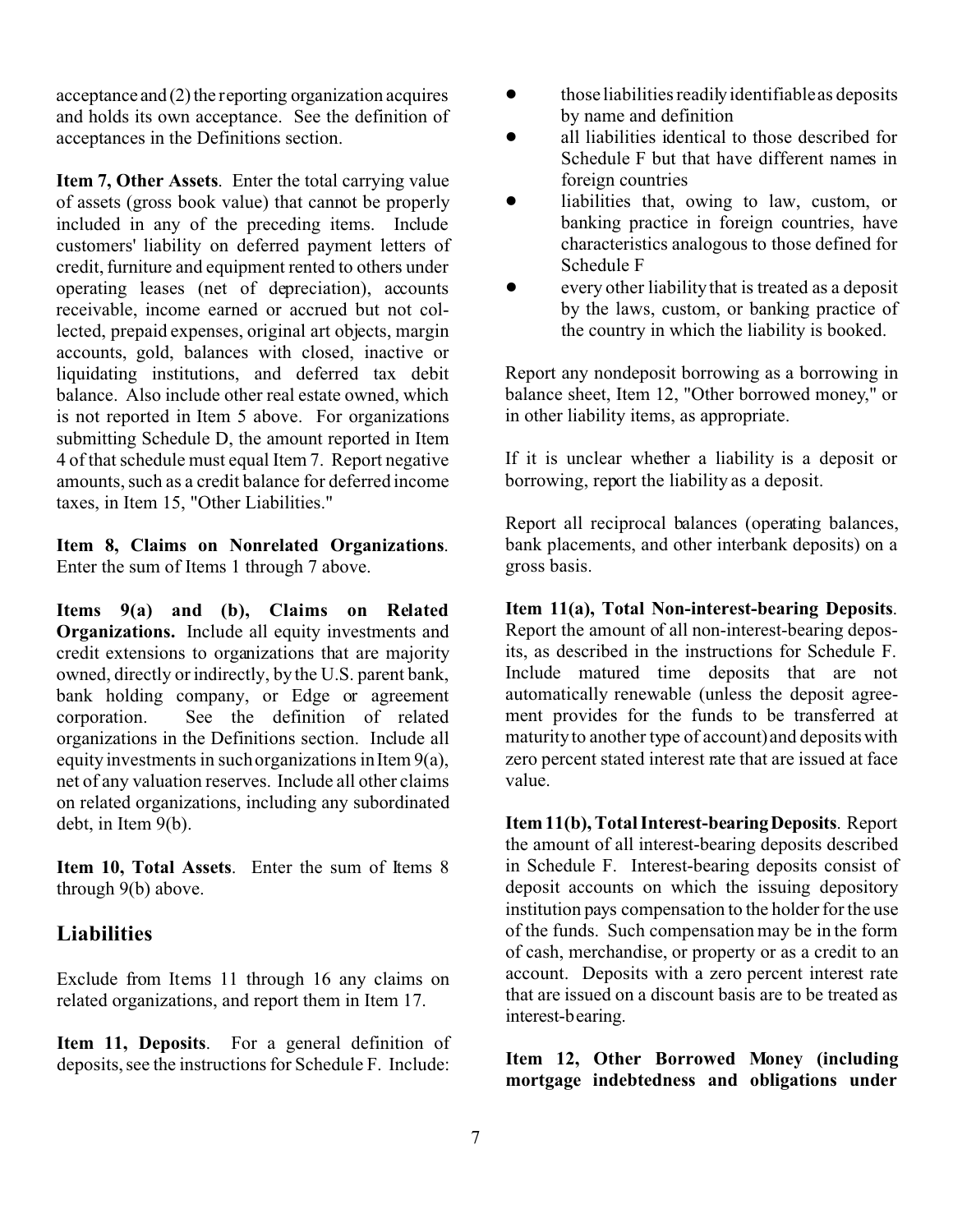**capitalized leases)**. Report the total amount borrowed by the reporting organization on its promissory notes, on notes and bills rediscounted, on loans or other assets sold with recourse or with the reporting organization's endorsement or guarantee, on due bills, or on any other obligation for the purpose of borrowing money. Include all securities sold under repurchase agreements, unless they are legally defined as deposits in the country where the liability is booked, and any indebtedness arising from mortgages, liens, or capitalized lease property. Include overdrafts of your organization with depository institutions.

**Item 13, Subsidiary's Liability on Acceptances Executed and Outstanding**. Report the full amount of unmatured drafts and bills of exchange that have been accepted by the reporting institution or by other institutions for its account and that are outstanding. However, exclude acceptances acquired by the reporter through purchase or discount and held as of the report date; report them as loans in Item 3, "Loans and lease financing receivables," and include them in Schedule C. Report liabilities for letters of credit issued for money or its equivalent as deposits. Participation of acceptances does not reduce the accepting institution's obligation to honor the full amount of the acceptance. See the definition of acceptances in the Definitions section.

**Item 14, Trading Liabilities**. Report the amount of liabilities from the reporting organization's trading activities with non-related organizations. Include liabilities resulting from sales of assets that the reporting organization does not own and revaluation losses from the "marking to market" (or the "lower of cost or market") of interest rate, foreign exchange rate, and other off-balance-sheet commodity and equity contracts into which the reporting organization has entered for trading, dealer, customer accommodation, and similar purposes. Refer to the FFIEC 031 instructions for further information.

**Item 15, Other Liabilities**. Enter the total of any liability to nonrelated organizations that cannot be properly reported against Items 11 through 14 above. Include the amount of accrued and unpaid expenses, net deferred income taxes, dividends declared but not yet payable, any liability for deferred payment letters of credit, deferred gains on financial contracts, unamortized loan fees (except those that are yieldrelated), and other liabilities not properly reported above. Include amounts that are negative (for example, a debit balance in deferred taxes) in Item 7, "Other assets." This item must equal Schedule G, Item 3.

**Item 16, Liabilities to Nonrelated Organizations**. Enter the sum of Items 11(a) through 15.

**Item 17, Liabilities to Related Organizations**. Report the amounts of all liabilities to related organizations. See the definition of related organizations in the Definitions section.

**Item 18, Equity Capital**. Equity capital represents the sum of capital stock, surplus, undivided profits, and various reserve accounts. Reporting organizations that are not corporate in form (that is, those that do not have capital structures made up of capital stock and the other subheadings for Item 18 or their equivalents) may report their entire net worth in Item 18(f), "Total Equity Capital." Other reporting organizations should follow the instructions below.

**Item 18(a), Stock.** Enter the total par value of the capital stock, both common and preferred, or its equivalent of the reporting organization which is issued and outstanding.

**Item 18(b), Surplus.** Enter the net amount formally transferred to, or paid into, the surplus account or its equivalent, plus any amount received for preferred or common stock in excess of its par value on or before the date of the report.

**Item 18(c), Retained earnings.** Enter the total amount of the reporting organization's retained earnings (undivided profits) after transfers of net income, dividend distributions, transfers to surplus, and any other appropriate reductions. Include any reserves for contingencies and other capital reserves, such as reserves for undeclared dividends or dividends payable in capital stock, for retirement of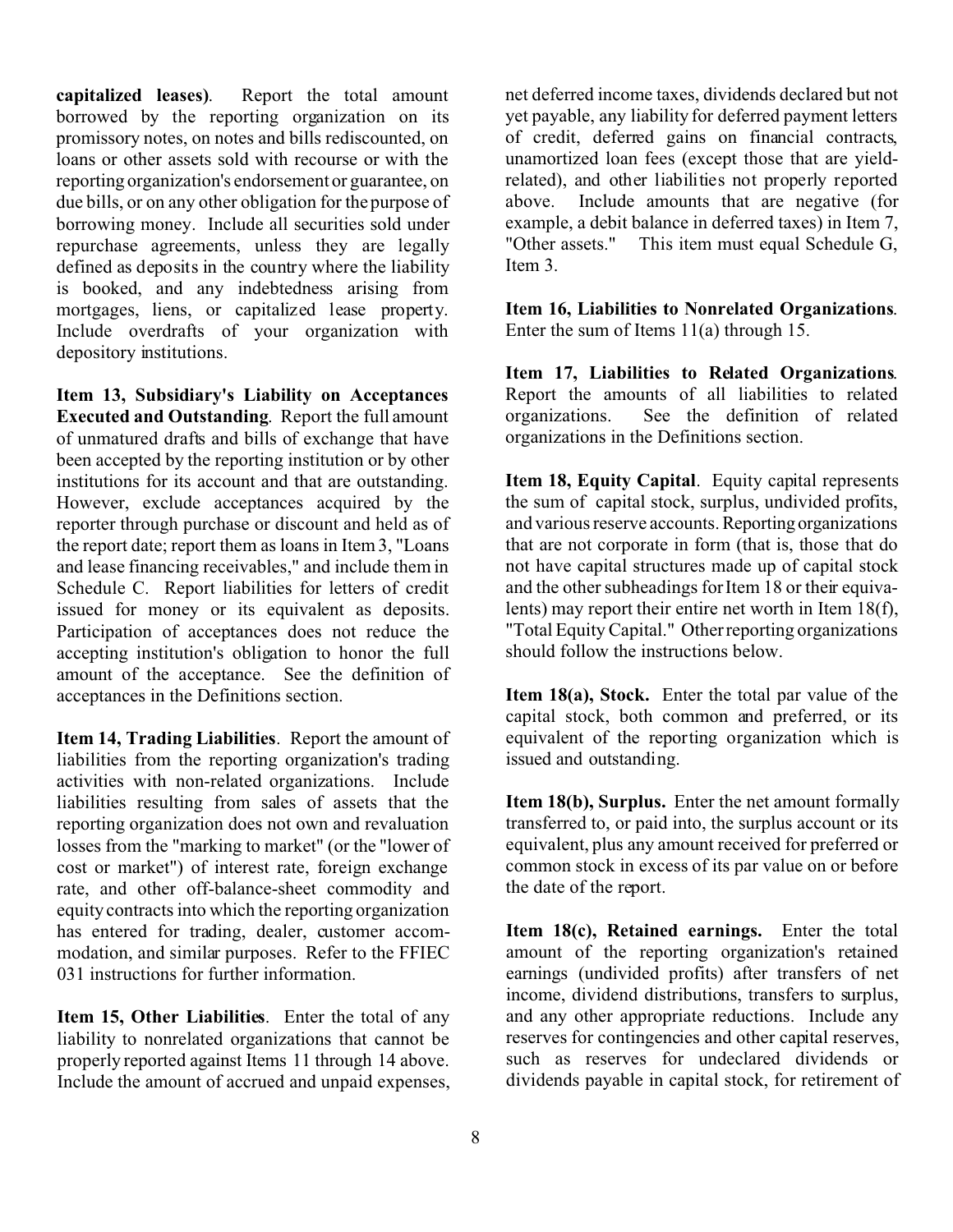preferred capital notes, or debentures, any reserve for securities created by appropriation of undivided profits, and any reserve for contingencies. This last item represents amounts set aside for possible unforeseen or indeterminate liabilities not otherwise reflected on the organization's books and not covered by insurance, including amounts reserved for possible losses resulting from lawsuits, possible default on obligations on which the reporting organization is contingently liable, or other potential claims against the organization. A reserve for contingencies should exclude any element of known loss or losses, the amount of which can be estimated with reasonable accuracy.

**Item 18(d), Accumulated other comprehensive income.** Report the accumulated balance of other comprehensive income in accordance with FASB Statement NO. 130, "Reporting Comprehensive Income." "Other comprehensive income" refers to revenues, expenses, gains, and losses that under generally accepted accounting principles are included in comprehensive income, but excluded from net income. Include in this item net unrealized holding gains (losses) on available-for-sale securities, accumulated net gains (losses) on cash flow hedges, cumulative foreign currency translation adjustments, and minimum pension liability adjustments. [see Schedule RC, item 26.b]

**Item 18(e), Other equity capital components.** Report the carrying value of any treasury stock and of any unearned Employee Stock Ownership Plan (ESOP) shares, which under generally accepted accounting principles are reported in a contra-equity account on the balance sheet. Also include any unearned or deferred compensation expense that must be shown as a separate reduction of equity capital pursuant to Accounting Principles Board Opinion No. 25, *Accounting for Stock Issued to Employees*. For further information, see the FFIEC 031 Glossary entry for "treasury stock," AICPA Statement of Position 93- 6, *Employers' Accounting for Employee Stock Ownership Plans*, and APB Opinion No. 25.

**Item 18(f), Total equity capital.** Enter the sum of Items  $18(a)$  through  $18(e)$ .

**Item 19, Total Liabilities and Equity Capital**. Enter the sum of Items 16, 17, and 18(f).

# **Off-Balance-Sheet Items**

Include transactions with related organizations. [included in Schedule RC-L, Item 11 and column B of Items 14.a and 14.b]

**Item 20, Commitments to Purchase Foreign Currencies and U.S. Dollar Exchange (Spot, Forward and Futures)**. Report the gross amount (stated in U.S. dollars) of all commitments and contracts that are outstanding on the report date to purchase foreign currencies and U.S. dollar exchange, through futures contracts and for spot and forward delivery. (A purchase of U.S. dollar exchange is equivalent to a sale of foreign currency.)

**Item 21, All Other Futures and Forward Contracts (Excluding Contracts Involving Foreign Exchange)**. [included in Schedule RC-L, columns A, C, and D of Items 14.a and 14.b]

**Item 22, Option Contracts**. [included in Schedule RC-L, columns A, B, C, and D of Items 14.c(1),  $14.c(2)$ ,  $14.d(1)$ , and  $14.d(2)$ ]

**Item 22.a Written Option Contracts**. [included in Schedule RC-L, columns A, B, C, and D of Items  $14.c(1)$  and  $14.d(1)$ ].

**Item 22.b, Purchased Option Contracts**. [included in Schedule RC-L, columns A, B, C, and D of Items  $14.c(2)$  and  $14.d(2)$ ].

**Item 23, Financial Standby Letters of Credit and Foreign Office Guarantees**. [included in Schedule RC-L, Item 2]

**Item 24, Performance Standby Letters of Credit and Foreign Office Guarantees**. [included in Schedule RC-L, Item 3]

**Item 25, Commercial and Similar Letters of Credit.** [included in Schedule RC-L, Item 4]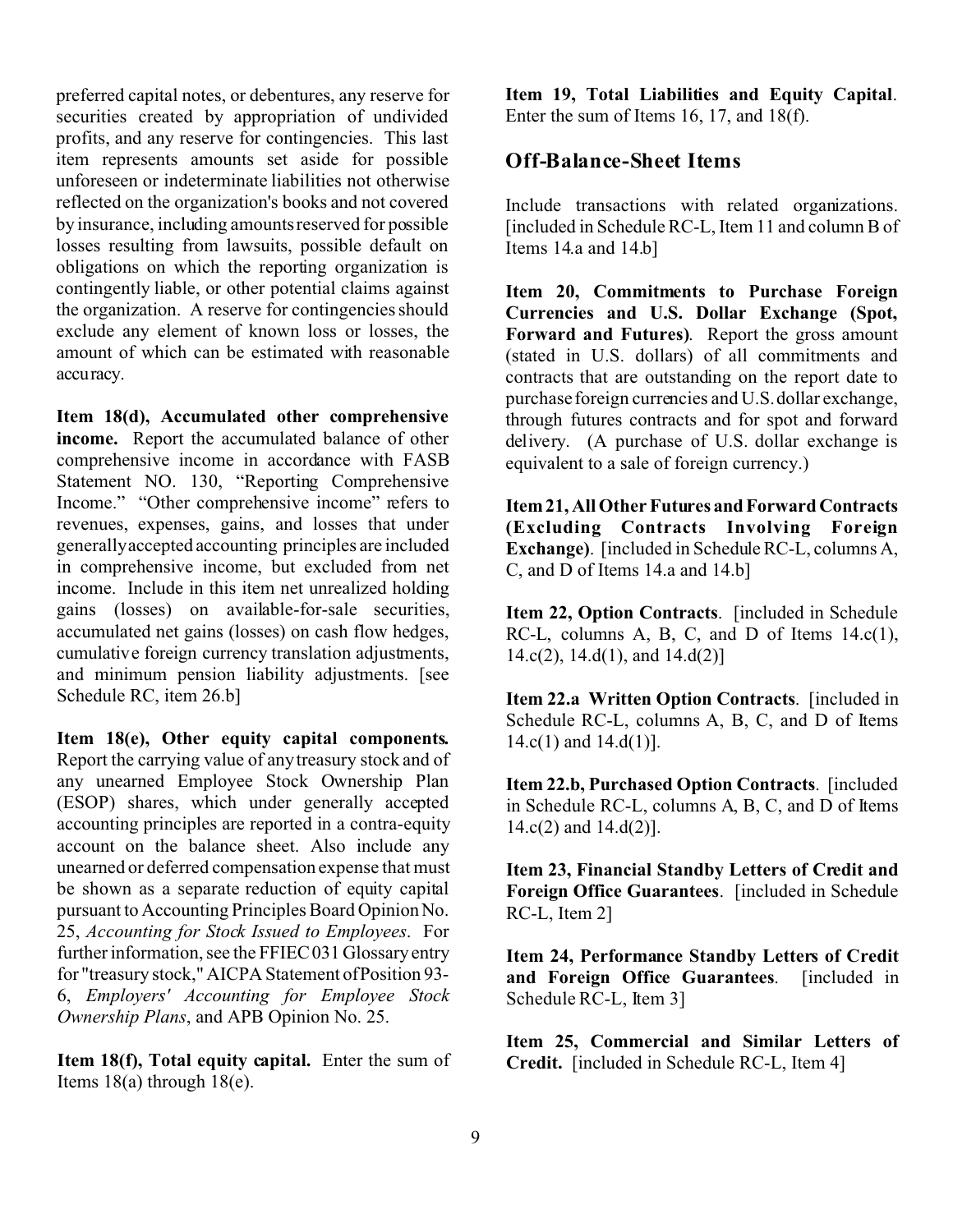**Item 26, Notional Value of All Interest Rate Swaps**. [included in Schedule RC-L, column A of Item 14.e]

**Item 27, Notional Value of Foreign Exchange Swaps (e.g., Cross Currency Swaps)**. [included in Schedule RC-L, column B of Item 14.e]

**Item 28, Notional Value of Other Swaps**. [included in Schedule RC-L, columns C and D of Item 14.e]

**Item 29, Unused Commitments on Securities Underwriting**. [included in Schedule RC-L, Item 1.d]

**Item 30, Unused Commitments on Loans and All Other Lines of Credit**. Include the amount outstanding of securitized extensions of credit to individuals for household, family, and other personal expenditures arising from bank credit cards and related plans. [included in Schedule RC-L, Item 1, excluding securities underwriting (1.d.) which is included in Item 29 above]

**Item 31, All Other Off-Balance-Sheet Liabilities**.

Report the total of all items for which the reporting organization is contingently liable and which cannot be properly reported in Items 20 through 30.

**Schedule A: Cash and Balances Due from Depository Institutions (Excluding Claims on Related Organizations and Assets Held in Trading Accounts)**

**Item 1, Cash items in process of collection, unposted debits, and currency and coin.** Report cash, cash items in the process of collection, and unposted debits.

Cash is the total of all currency and coin owned and held by all offices of the reporting organization and local currency and coin in transit to or from the central bank, its equivalent in the country in which the reporting organization is domiciled or from any depository institution for which the reporting bank's account has already been charged.

Include in cash items in the process of collection:

- checks in the process of collection, drawn on banking institutions,<sup>2</sup> and payable immediately upon presentation, including checks already for- warded for collection and checks on hand which will be presented for payment or forwarded for collection on the following business day in the country where the reporting office that is clear- ing or collecting the check or draft is located
- ! checks or warrants that are drawn on the government (federal government equivalent) of the country in which the reporting organization is domiciled and that are in the process of collection
- such other items in process of collection, payable immediately upon presentation, as are customarily cleared or collected as cash items
- ! checks that are drawn on an organization (or offices or branches of the reporting organization) and that have been forwarded for collection to other offices or branches of the reporter

2 Institutions that, by law or accepted practice in the country in which domiciled, accept deposits as a significant part of their business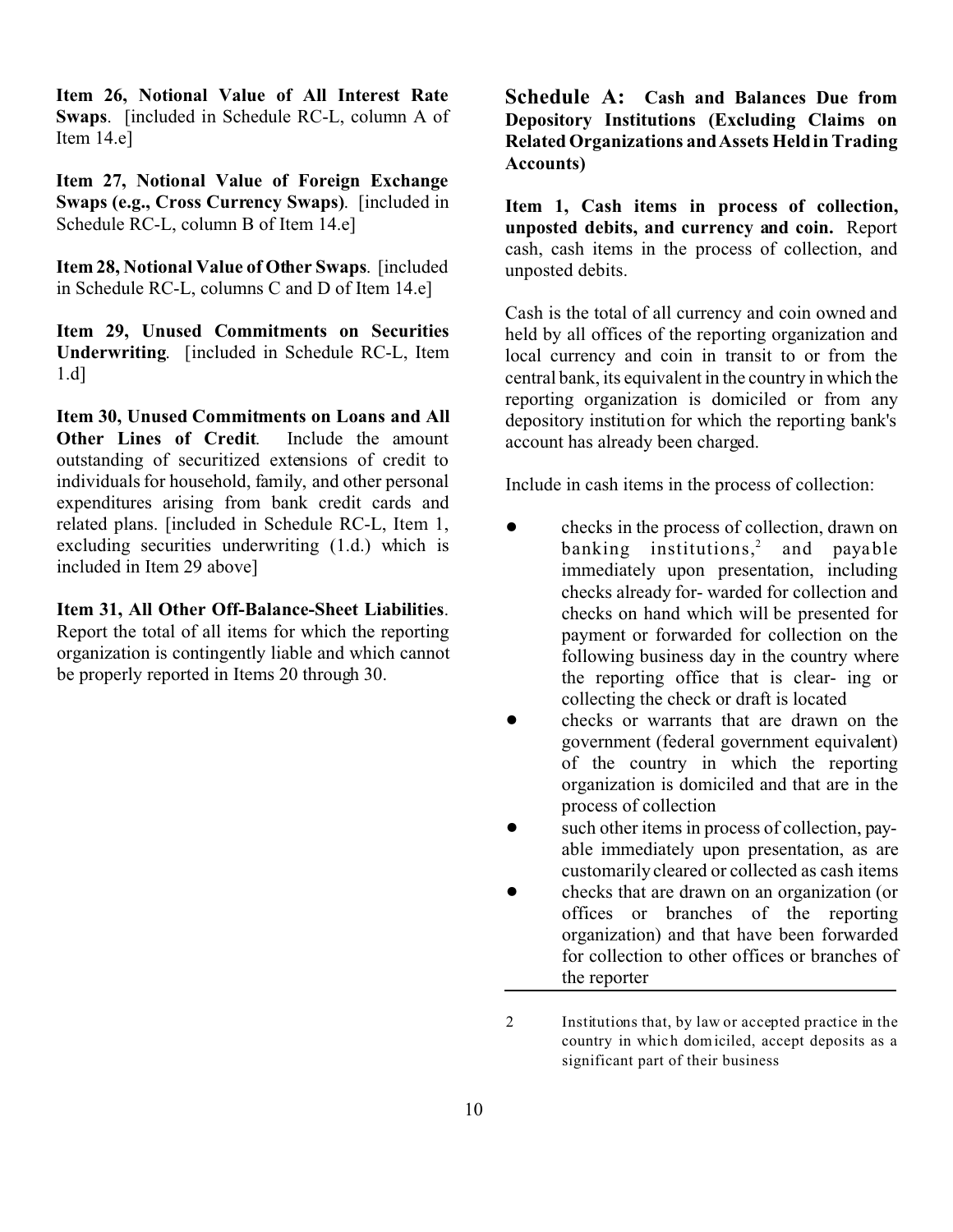- ! amounts credited to deposit accounts in connection with automatic payment arrangements where such credits are made one business day prior to the payment date to ensure the availability of funds on the payment date
- commodity or bill-of-lading drafts payable immediately upon presentation in the country in which the reporting organization that is handling the drafts is domiciled.

Unposted debits are cash items in the reporting organization's possession drawn on itself that are chargeable, but have not yet been charged, against deposit liabilities on the General Ledger at the close of business on a given day. These items should be reported until they have been charged to either the individual or General Ledger deposit accounts. Where allowed by statute or written agreement, items payable at or through the reporting organization may, at the discretion of the reporter, be immediately charged against the deposits of the drawer. Such items may be regarded as drawn on the reporting organization and reported as unposted debits when they have been paid or credited but have not yet been charged against deposit liabilities at the close of business on a given date.

Exclude from cash items in the process of collection:

- cash items for which the reporting organization has already received credit provided that the funds on deposit are subject to immediate withdrawal (include in Items 2, 3, or 4 below)
- items handled as noncash collections not payable immediately on presentation (report in Assets, Item 7, "Other Assets")
- ! commodity or bill-of-lading drafts payable upon arrival of goods against which the draft was drawn, whether or not deposit credit has been given to a customer. (If deposit credit has been given, report such drafts as loans in the appropriate item of Schedule C; if the drafts were received on a collection basis, exclude them entirely until the funds have

actually been collected.)

**Item 2, Balances Due from Depository Institutions in the U.S. (Including Their IBFs).** Report demand, savings, and time balances on deposit with offices of commercial banks, industrial banks, stock savings banks, private banks, Edge and agreement corporations, mutual savings banks, savings and loan associations, and any other depository institutions domiciled in the fifty states of the United States, the District of Columbia, Puerto Rico, and U.S. territories and possessions. Include depositswithU.S.-chartered bank subsidiaries and U.S. branches and agencies of foreign banks and foreign official banking institutions in the United States. Report all such balances *gross* of any reciprocal balances.

**Item 3, Balances Due from Banks in Foreign Countries**. Report in item 3(a) all balances on deposit with non-U.S. branches of U.S. banks; exclude balances with non-U.S. subsidiaries of U.S. banks and report in Item 3(b). Also exclude balances with branches of non-U.S. banks that are domiciled in the United States and report in Item 2. Report all such balances *gross* of any reciprocal balances. Report in item 3(b) all balances on deposit with non-U.S. commercial banks, savings banks, discount houses, and similar non-U.S. domiciled institutions that accept deposits. Include balances with non-U.S. subsidiaries of U.S. banks. Report balances with non-U.S. branches of U.S. banks in item 3(a).

**Item 4, Balances Due from Foreign Central Banks**. Report all balances with central banks.

**Item 5, Total.** Enter the sum of Items 1 through 4 above. This amount must equal the sum of the amounts reported in Items 1(a) and 1(b) on the balance sheet.

# **Schedule B: Securities**

The Financial Accounting Standards Board issued Statement No. 115, "Accounting for Certain Investments in Debt and Equity Securities (FASB 115)," in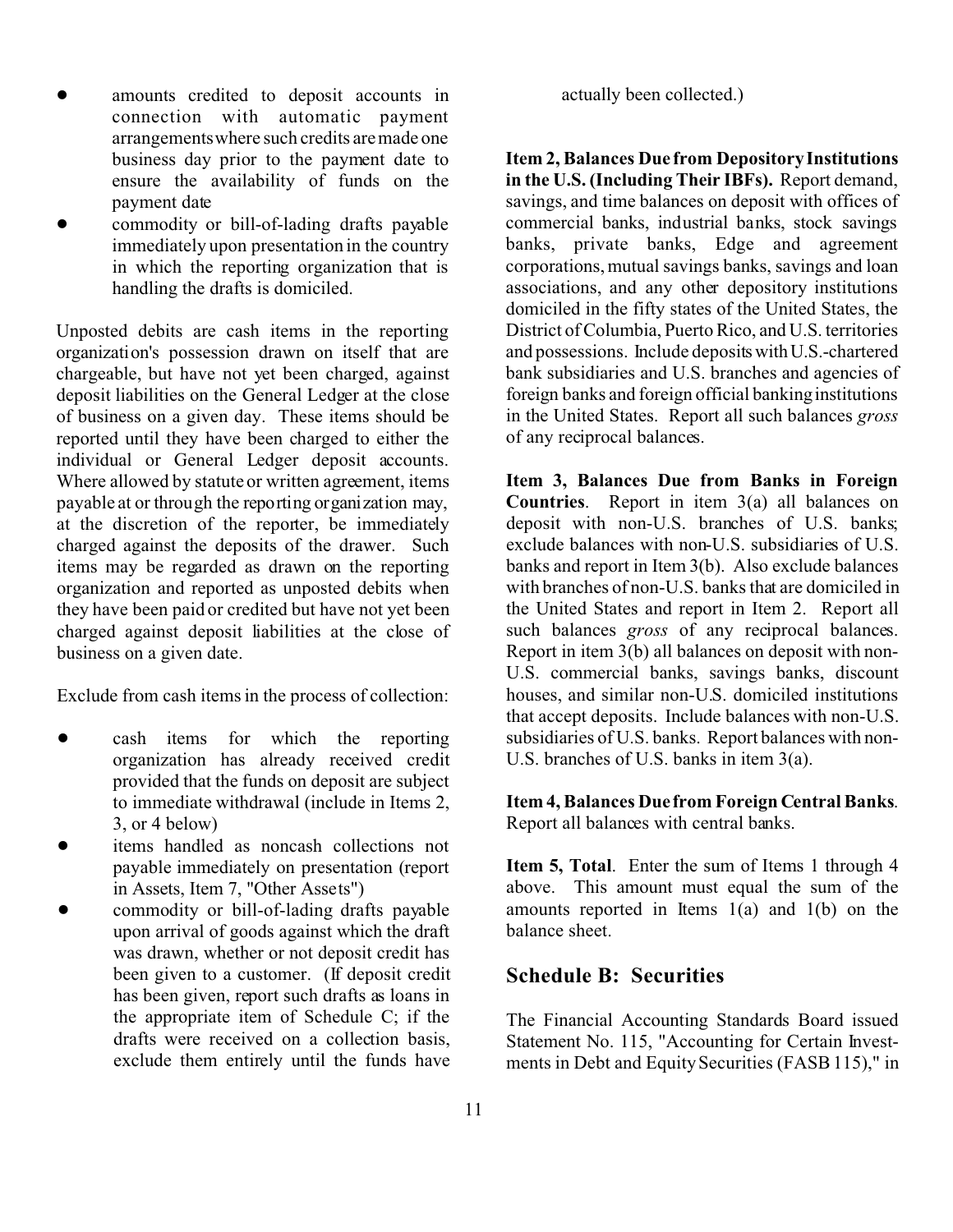May 1993. For reporting purposes, all foreign subsidiaries of U.S. banking organizations should have adopted this accounting standard as of January 1, 1994, or the beginning of their first fiscal year thereafter, if later.

FASB 115 requires depository institutions to divide their securities holdings among three categories: held-to-maturity, available-for-sale, and trading securities. This accounting standard provides a different accounting treatment for each category. The held-to-maturity category supplants the current heldfor-investment category, but the accounting basis remains the same. Under FASB 115, only those debt securities for which an institution has the positive intent and ability to hold to maturity may be included in the held-to-maturity account, and the institution would continue to account for these debt securities at amortized cost.

Securities in the available-for-sale category under FASB 115 are those securities for which an institution does not have the positive intent and ability to hold to maturity, yet does not intend to trade as part of its trading account. Report available-for-sale securities at fair value, and report unrealized holding gains (losses) on these securities, net of the applicable tax effect, as a separate component of equity capital.

Trading securities are debt and equity securities that an institution buys and holds principally for the purpose of selling in the near term. Continue to report trading securities at fair value (generally, market value), and report unrealized changes in value (appreciation and depreciation) directly in the income statement as a part of earnings.

This schedule has four columns for information on securities: two columns for held-to-maturity securities and two columns for available-for-sale securities. Report the amortized cost and the current fair value of held-to-maturity securities in columns A and B, respectively. Report the amortized cost and current fair value of available-for-sale securities in columns C and D, respectively. Report information on equity securities in the columns for available-for-sale securities only (columns C and D). For equity securities with readily determinable fair values, report historical cost (not amortized cost) in column C and fair value in column D. For equity securities that do not have readily determinable fair values, historical cost is reported in both columns C and D. Report the unrealized appreciation or depreciation in the bank's available-for-sale debt and equity securities as of the report date, net of tax effect, in balance sheet Item 18(d), "Net unrealized holding gains (losses) on available-for-sale securities."

The preferred method for reporting purchases and sales of assets is as of the trade date. However, settlement date accounting is acceptable if the reported amounts are not materially different.

Exclude all securities held in trading accounts, and report them in Assets, Item 4.

**Item 1, Securities of all governments and official institutions.** Include the value of U.S. government obligations, direct and guaranteed, and the value of the direct obligations of any entity other than the U.S. government, either foreign or U.S., that has the power to levy taxes or is otherwise considered to be a public borrower or "official institution."

**Item 2, Other debt securities.** Include the value of all other debt securities.

**Item 3, Equity interest in nonrelated organizations.** Include the total value of all equity investments other than those in related organizations. Report equity investments that represent 20 percent to 50 percent of the voting shares of an organization using the equity method of accounting. Include securities that have been sold under repurchase agreements since, for purposes of this report, these securities are treated as collateral for financial transactions and not as sales. Report the transactions arising from security RPs as liabilities in Item 12, "Other borrowed money," on the balance sheet. Similarly, exclude securities that have been purchased under resale agreements, and report them in balance sheet Item 3, "Loans and lease financing receivables."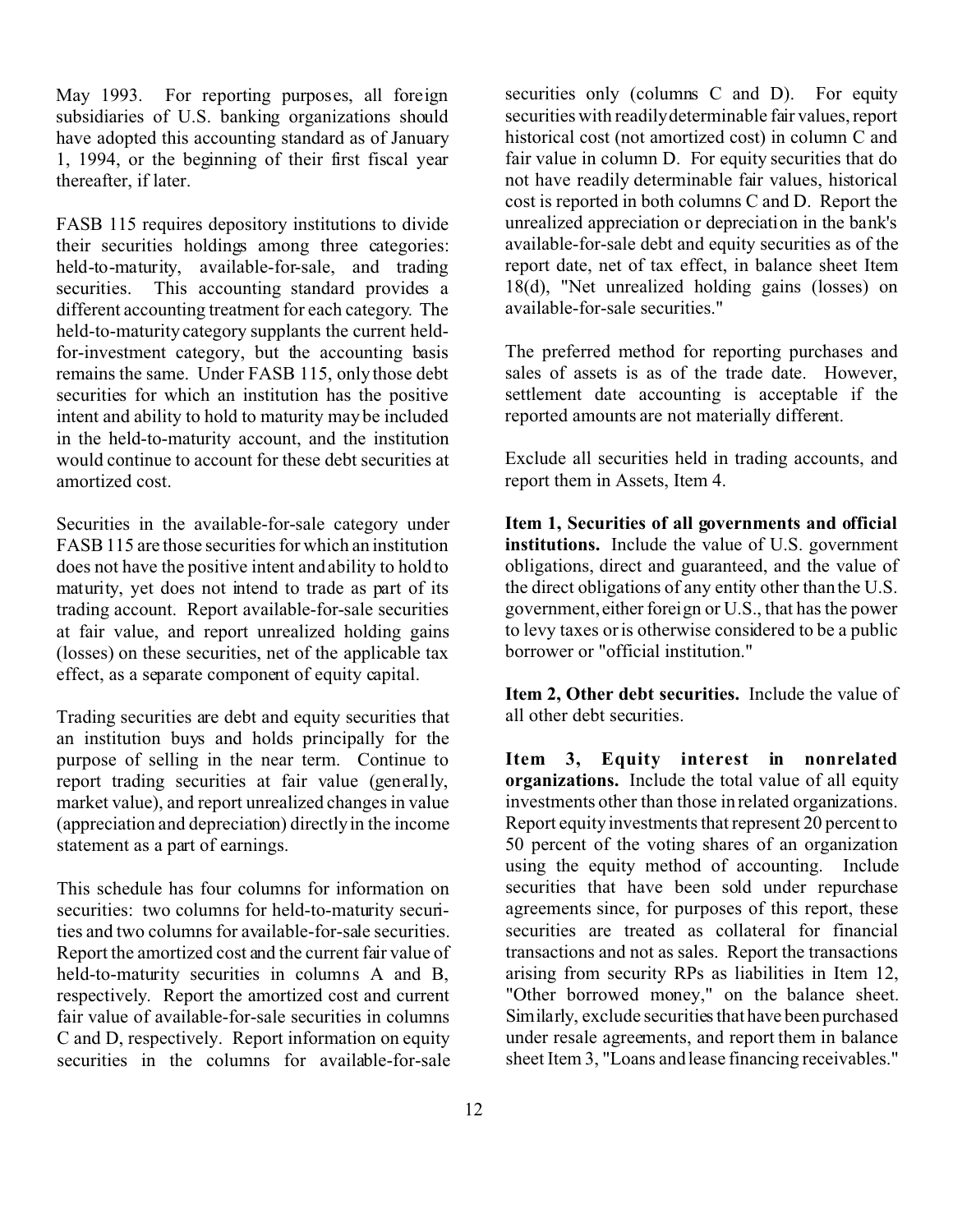**Item 4, Total.** Enter the sum of items 1 through 3. The total of column A must equal Assets, Item 2.a; the total of column D must equal Assets, Item 2.b.

#### **Schedule C: Loans and Lease FinancingReceivables (Excluding Claims on Related Organizations)**.

Report in this schedule the aggregate book value of all loans and leases to nonrelated organizations before deduction of any allowances for losses. Deduct the allowance for losses under Assets, Item 3(b), "Allowance for loan and lease losses," on the balance sheet. Report Item 10, "Loans and Leases," net of unearned income. To the extent possible, the preferred treatment is to report each specific loan category net of unearned income. However, if the amounts entered in Items 1 through 8 include any unearned income, report in Item 9, of this schedule, the total of such unearned income included in the reported loan categories. Exclude all loans and leases held in trading accounts.

Loans and leases are extensions of credit resulting either from direct negotiation between lender and borrower or from the purchase of such assets from other lenders. Include extensions of credit in the form of promissory notes, acknowledgements of advance, due bills, and similar obligations (written or oral), as well as marketable instruments, such as commercial paper, bankers acceptances, and security resale agreements.

For purposes of this report, classify both "ordinary" (unplanned) and "planned" overdrafts as loans in this schedule. "Ordinary" overdrafts refer to advances of credit that result when the reporting organization honors checks drawn against deposit accounts with inadequate balances, and the reporting organization has not contractually agreed in advance to honor these checks. Classify such overdrafts in Item 6, "All Other Loans," except when the reporting organization's customer is a domestic commercial bank or non-U.S. bank. In that case, classify ordinary overdrafts in Item 2. Classify "planned" overdrafts, which are overdrafts to deposit accounts contractually agreed to in advance, according to the organization's customer in the appropriate items of Schedule C.

Classify all loans according to security, borrower, or purpose. Loans covering two or more classifications are sometimes difficult to classify; in such instances, classify the entire loan according to the major criterion. All assets classified in Schedule C should remain on the books of the reporting organization until sold or actually written off, even if on the report date they are past due and collection is doubtful. *Include*:

- ! acceptances of banks or other banking corporations and commercial paper purchased in the open market
- acceptances executed by, or for the account of, the reporting organization and subsequently acquired by it through purchase or discount
- ! customers liability to the reporting organization on drafts paid under letters of credit for which the organization has not been reimbursed
- "advances" and commodity or bill-of-lading drafts payable upon arrival of goods against which drawn, for which the reporting organization has given deposit credit to customers
- paper pledged whether for collateral to secure bills payable, such as marginal collateral to secure bills rediscounted, or for any other purpose
- sales of immediately available funds with a maturity of one day and sales of such funds for more than one day.

#### *Exclude*:

! contracts of sale or other loans indirectly representing organization premises or other real estate; report in Assets, Item 5, "Premises and fixed assets," or Item 7, "Other assets," on the balance sheet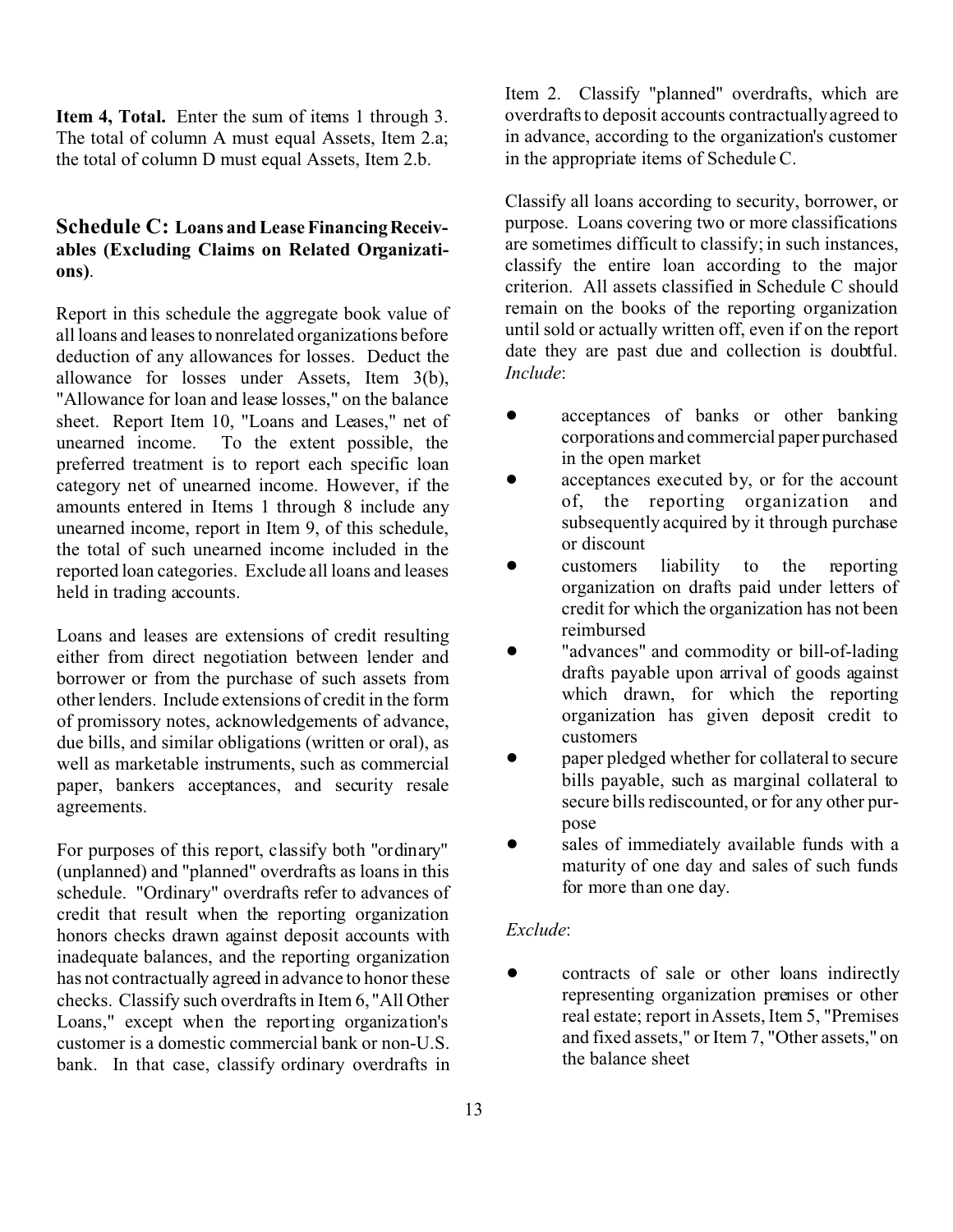! undisbursed loan funds, sometimes referred to as incomplete loans, unless the borrowers are liable to pay interest thereon. However, if interest is being paid on the undisbursed proceeds, include the amounts of such undisbursed funds in both loans and deposits. Exclude loan commitments that have not yet been taken down, even if fees have been paid.

**Item 1, Loans Secured by Real Estate**. Report all loans, whatever the purpose, secured by real estate as evidenced by mortgages, deeds of trust, land contracts, or other instruments, whether first or junior liens (for example, equity loans and second mortgages), on real estate. Exclude all loans indirectly representing real estate actually owned by the reporting organization (such as, properties taken over by the reporting organization), and include in Assets, Item 7, "Other Assets," on the balance sheet.

If the reporting organization has issued certificates of participation in a pool of residential mortgages it holds *and* retains significant risk of ownership, report such transactions as financing transactions (that is, as borrowings). In these cases, continue to report the underlying mortgage loans in this item and report the proceeds of the sale of the certificates of participation in Item 12, "Other Borrowed Money," on the balance sheet. However, if the reporting organization does not retain significant risk of ownership, report such transactions as a sale of the underlying mortgages. Report holdings of such certificates of participation in Schedule B, Item 2, "Other Debt Securities."

**Item 2, Loans to and Acceptances of U.S. and Foreign banks.** Report in this item loans to banks whose primary business is to extend credit for business purposes or for financing personal expenditures and all holdings of bankers acceptances of U.S. and foreign banks that are not held for trading (report in trading accounts). [For further information, see the FFIEC 031 Glossary for "bankers acceptances"] Include loans for which the collateral is the mortgage instrument and not the real estate property. Report loans where the collateral is the real estate itself, as evidenced by mortgages or similar liens, in Schedule C, Item 1, "Loans Secured by Real Estate."

**Item 2(a), To Commercial Banks in the U.S. (Including Their IBFs)** Report loans and other instruments evidencing loans to operating domestic commercial banks and their branches domiciled in the United States, Puerto Rico, and U.S. territories and possessions. Include loans to U.S. offices of nonaffiliated Edge and agreement corporations, U.S. branches and agencies of foreign banks, and investment companies that are chartered under Article XII of the New York State Banking Law and that are majority-owned by one or more foreign banks.

Include all overdrafts to demand deposit accounts of domestic commercial banks. This item includes both unplanned and advance agreement overdrafts.

Include holdings of bankers acceptances credited by other banks and not held in trading accounts, including bankers acceptances that have been drawn by another bank for the purpose of refinancing other acceptances or for the financing of dollar exchanges that are drawn by a banking institution in Puerto Rico and other U.S. territories and insular possessions.

Exclude loans to other domestic depository institutions, such as mutual savings banks, savings and loan associations, and credit unions, finance companies, acceptance companies, insurance companies, and credit agencies that are owned wholly or in part by the federal government. Report extensions of credit to these organizations in Schedule C, Item 6, "All Other Loans."

Exclude loans to inactive, liquidating, or closed banks, and include in Assets, Item 7, "Other Assets" on the balance sheet.

**Item 2(b), To Foreign Branches of U.S. Banks**. Report all loans to non-U.S. branches of U.S. banks. Include loans to "shell" branches, such as those in the Bahamas and Cayman Islands. Exclude loans to foreign banking subsidiaries of U.S. banks, and report in Item 2(c) below.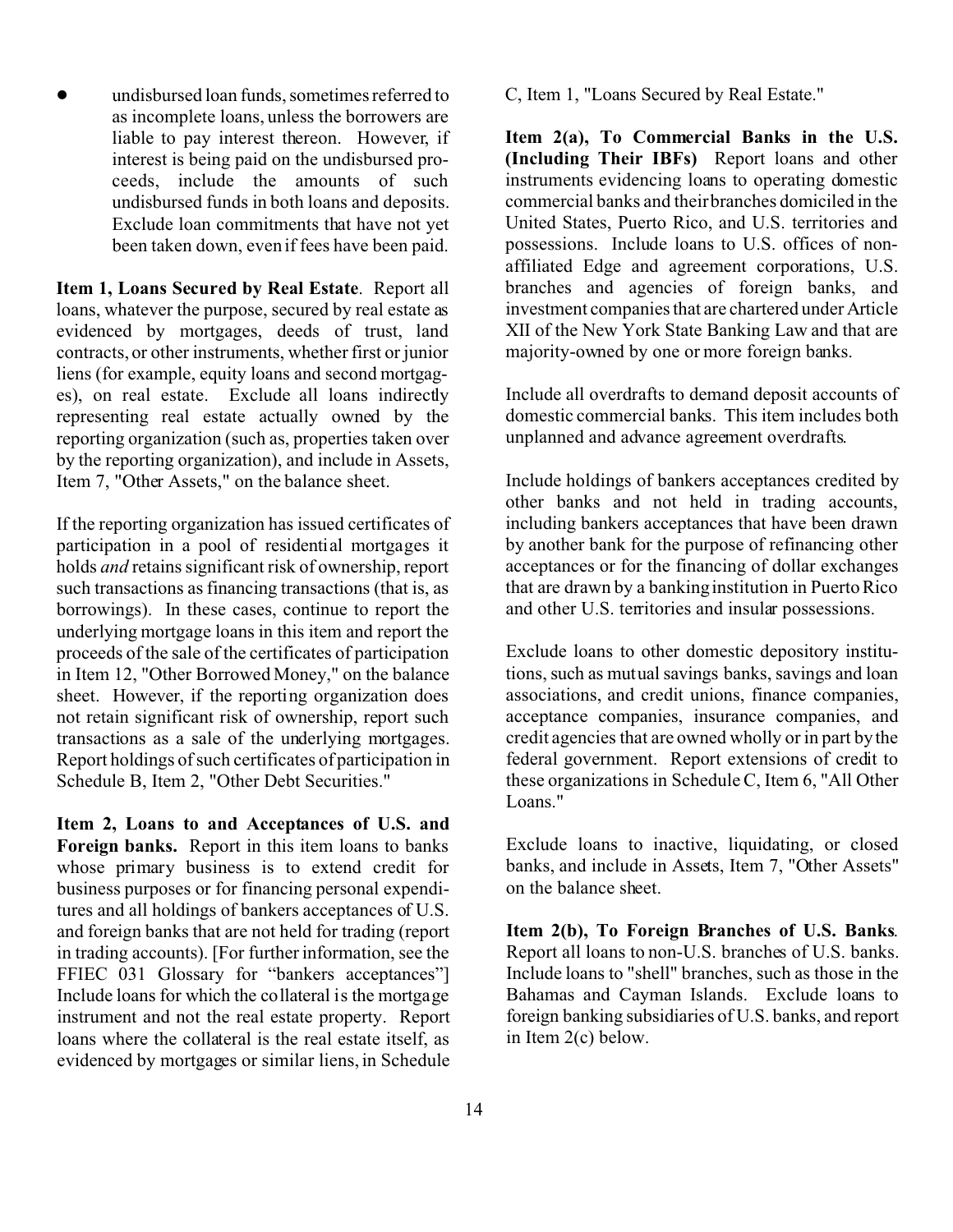#### **Item 2(c), To Other Banks in Foreign Countries**.

Report all loans and other instruments that represent loans to all banks outside the United States, including holdings of their acceptances. These banks include commercial banks, savings banks, discount houses, nationalized banks *not* functioning as central banks, development banks, or banks of issue and other similar non-U.S. institutions that accept short-term deposits. Exclude such credit extensions to U.S. branches and agencies of foreign banks, and report in Item 2(b), "To Foreign Branches of U.S. Banks." Include loans to non-U.S. domiciled banking subsidiaries of U.S. banks. Exclude loans to U.S. domiciled banking offices of non-U.S. banks, and report in Item 2(a)**,** "To Commercial Banks in the U.S."

**Item 3, Commercial and Industrial Loans**. Report all loans (regardless of domicile) for commercial and industrial purposes to sole proprietorships, partnerships, corporations, and other business enterprises, whether secured (other than by real estate) or unsecured, single-payment or installment. These loans may take the form of direct or purchased loans. Include the reporting organization's own acceptances discounted and held in its portfolio when the account party is a commercial or industrial enterprise. Include loans to individuals for commercial, industrial, and professional purposes, but not for investment or personal expenditure purposes. Include all such transactions that are included in this loan category on the parent bank's consolidated report of condition. Exclude any commercial and industrial loans held in trading accounts. Examples of commercial and industrial loans are:

loans for commercial and industrial purposes to the following industries: mining, oil and gas producing, and quarrying industries; manufacturing industries of all kinds, including those which process agricultural commodities; construction industries; transportation and communications companies and public utilities; wholesale and retail trade enterprises and other dealers in commodities; and service industries, such as hotels, laundries, and automotive service stations

- loans for the purpose of financing capital expenditures and financing current operations
- loans collateralized by production payments (for example, oil or mining production payments) as a loan to the original seller of the production payment rather than to the holder of the production payment
- ! commercial and industrial loans guaranteed by foreign governmental institutions

**Item 4, Loans to Individuals (i.e., consumer loans)**. Include all loans to individuals for household, family, and other personal expenditures that are not secured by real estate, whether direct loans or purchased paper. Also include all loans not secured by real estate if the funds are to be used to purchase real estate that will be used as a residence of the borrower's family.

Include demand loans, hire purchase contracts, installment loans, and single-payment time loans, regardless of size or maturity and regardless of whether the loans are made by the personal loan department or any other department of the reporting organization. Include all credit extended to individuals through retail credit card plans, loans arising from bank check credit, other revolving credit, special overdraft credit, or similar plans.

Exclude loans to individuals for the purpose of purchasing or carrying securities, as well as loans not secured by real estate for the purpose of investing in real estate that is *not* to be used as a residence or vacation home by the borrower or by members of the borrower's family; report these loans in Item 6, "All Other Loans."

Net deposits accumulated by borrowers for the payment of personal loans (that is, hypothecated deposits) against the related loans.

**Item 5, Loans to Foreign Governments and Official Institutions (Including Foreign Central Banks)**. Report all loans (other than those secured by real estate), including planned and unplanned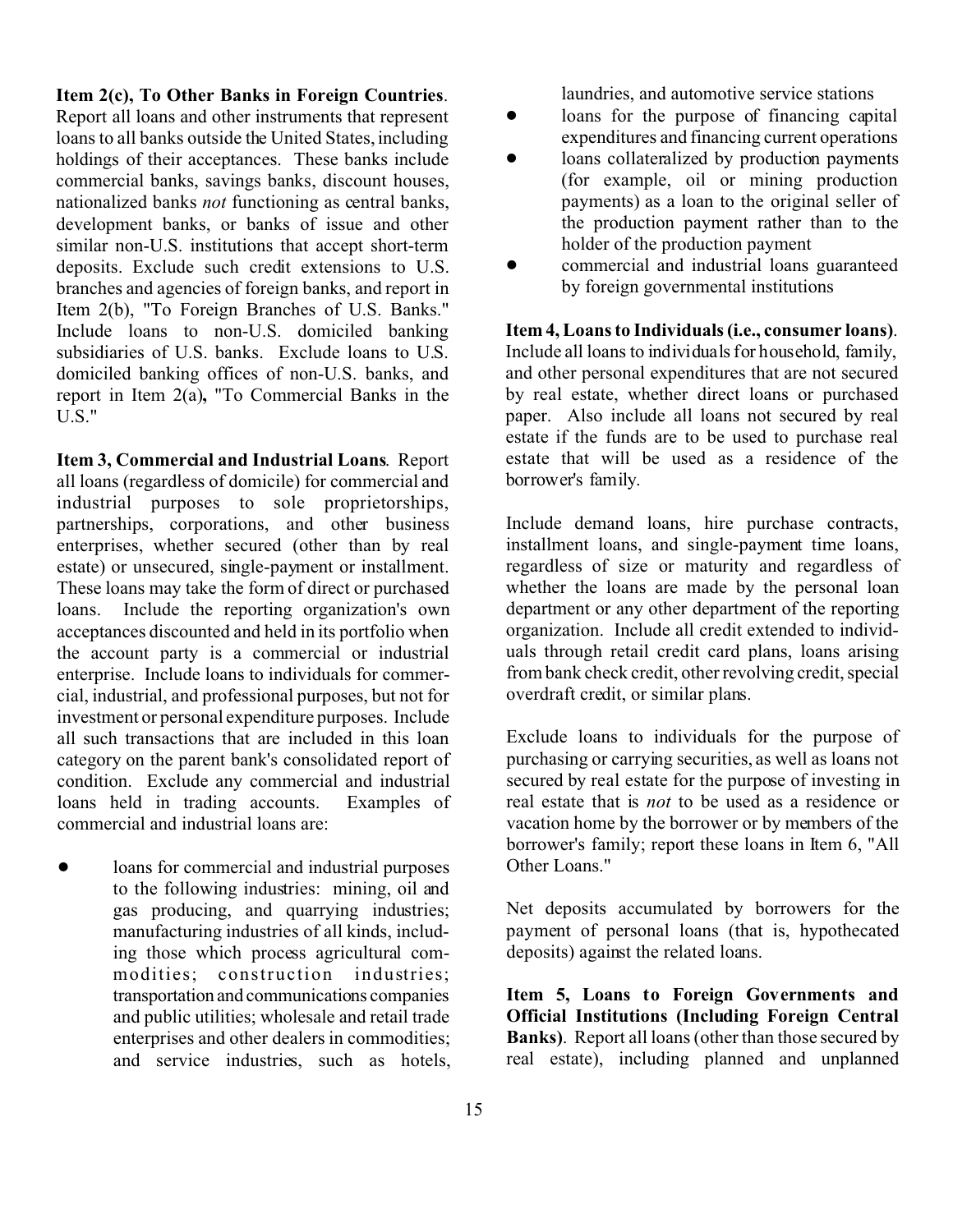overdrafts, to central, state, provincial, and local governments other than those in the United States, including loans to their ministries, departments, and agencies. Among these are international and regional institutions, treasuries, ministries of finance, central banks, development banks, exchange control offices, stabilization funds, diplomatic establishments, fiscal agents, and nationalized banking and other banking institutions that are owned by central governments *and* that have as an important part of their function activities similar to those of a treasury, central bank, exchange control office, stabilization fund, etc.

Include bankers acceptances accepted by the reporting organization and held in its portfolio when the account party is a foreign government or official institution. Exclude acceptances that are held in trading accounts. Exclude loans to foreigngovernment-owned nonbank corporations and enterprises, and report in Item 3 or 6 of this schedule, as appropriate.

**Item 6, All Other Loans**. Report all loans and discounts that cannot properly be reported against one of the preceding items of this schedule, as well as unplanned overdrafts in deposit accounts (except overdrafts on demand deposits of banks, which should be reported in Item 2). Include loans to brokers or dealers or other financial institutions for purchasing or carrying securities (secured and unsecured) and loans to finance agricultural production (except when secured primarily by real estate) and loans to other domestic depository institutions, such as mutual savings banks, savings and loan associations, credit unions, finance companies, insurance companies, federal credit agencies, and other financial intermediaries. Also include holdings of acceptances of other banks that are not held in trading accounts and security resale agreements.

**Item 7, Lease Financing Receivables (Net of Unearned Income)**. Enter the total of lease financing receivables, net of unearned income.

**Item 8, Total Loans and Lease Financing Receivables**. Enter the sum of Items 1 through 7 above.

**Item 9, Less Unearned Income on Loans.** To the extent possible, the preferred treatment is to report the specific loan categories net of unearned income. Enter in this item unearned income only to the extent that it is included under Items 1 through 8 of this schedule. If each line is net of unearned income, report zero on this line.

**Item 10, Total Loans and Leases, Net of Unearned Income**. Enter the difference between Items 8 and 9. This item must equal Assets, Item 3(a) on the balance sheet.

# **Schedule D: Other Assets (Excluding Claims on Related Organizations)**

Include all assets that cannot be properly reported in Assets, Items 1 through 6, on the balance sheet.

**Item 1, Accrued interest receivable.** Enter the amount of interest, commissions, and other income earned or accrued on **earning assets** and applicable to current or prior periods, but not yet collected.

**Item 2, Other Real Estate Owned.** Report the book value (not to exceed fair value) less accumulated depreciation, if any, of all real estate other than the organization's own premises. Refer to the FFIEC 031 instructions and glossary for further information.

**Item 3, All other.** Include cash items not in process of collection, accrued interest on securities purchased, prepaid expenses, customers's liability on deferred payment letter of credit, gold, and original art objects. Itemize any asset reported in Item 3 representing an amount greater than 25 percent of this item.

**Item 4, Total.** Enter the sum of Items 1 through 3. Report amounts that reflect credit balances, such as a net credit balance for deferred income taxes, in Item 15, "Other Liabilities," on the balance sheet and in Schedule G, Other Liabilities.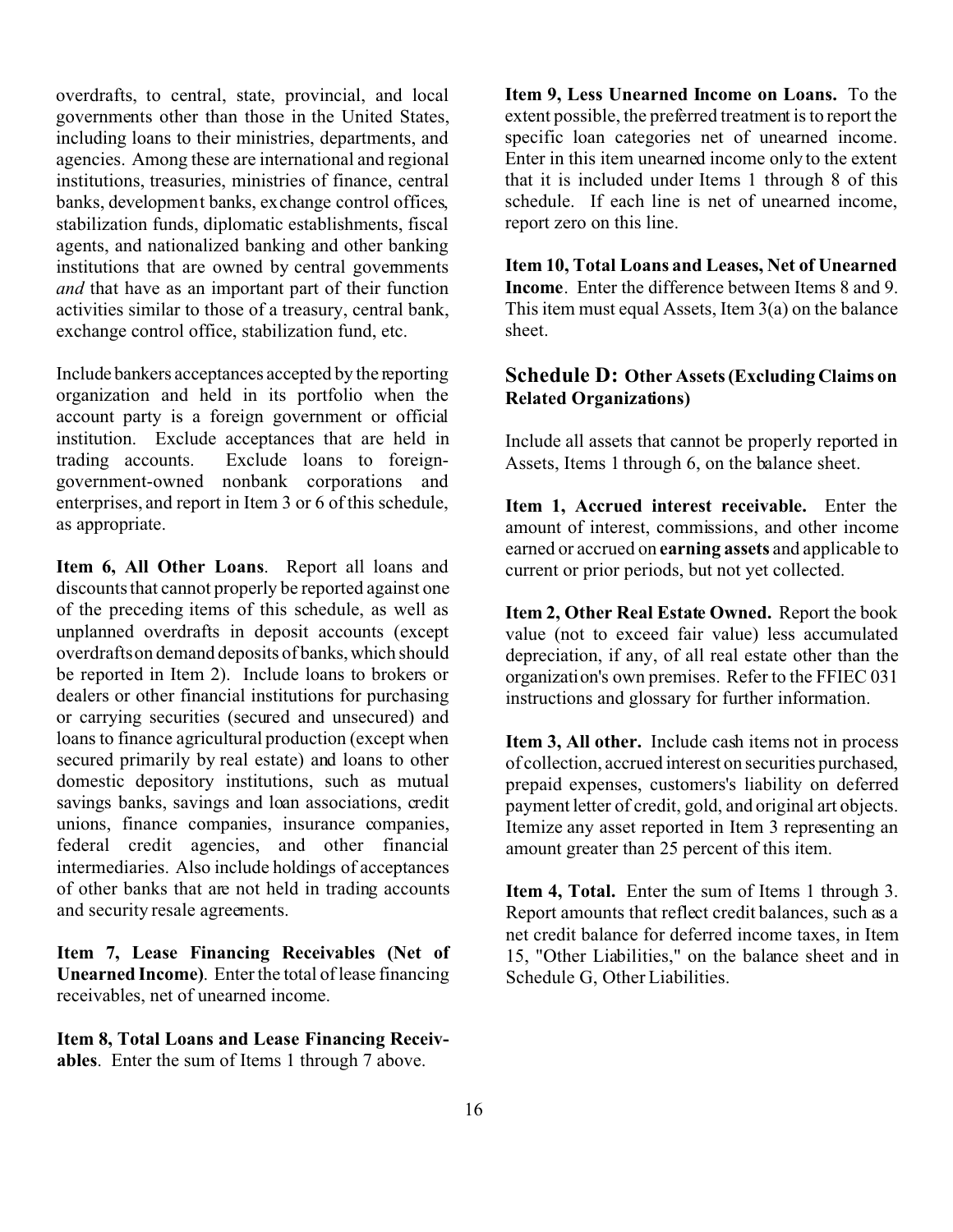#### **Schedule E: Claims on Related Organizations (Non-Equity)**

Report the amount of all claims on related organizations. See the definition of related organizations in the Definitions section. Exclude those representing equity investments, and report in Assets, Item 9(a), "Stock and other equity interests in related organizations," on the balance sheet.

**Item 1, Bank Deposits (including placements).** Enter all balances representing depositor placements with related banking organizations, including correspondent, reciprocal, or operating balances.

**Item 2, Assets held in trading accounts.** Report all balances representing assets held in trading accounts with related organizations.

**Item 3, Other claims.** Report all other claims on related organizations.

**Item 4, Total**. Enter the sum of Items 1 through 3. This item must equal Assets, Item 9(b), "Other balances," on the balance sheet.

# **Schedule F: Deposits (Excluding Deposits of Related Organizations)**

The term deposit is defined in the Federal Deposit Insurance Act and in Federal Reserve Regulation D. The most relevant sections are shown in the Definitions section. Refer to the FFIEC 031 instructions for Schedule RC-E and the glossary entry for deposits for further information.

When it is not clear from definitions in these instructions or from local practice whether a liability should be treated as a deposit or as a borrowing, the liability should be treated as a deposit. Report all deposits in the appropriate item below.

**Item 1, Individuals, Partnerships, and Corporations (including all certified and official checks)**. Report all deposits made by or for the account of individuals, partnerships, and corporations, and all certified and official checks.

Deposits of individuals include those related to the personal, household, or family activities of individuals and to the business activities of sole proprietorships. Also include deposits of nongovernment corporations, associations, or other organizations operated primarily for religious, philanthropic, charitable, educational, fraternal, or similar purposes and not operated for profit, and deposits of U.S. government agencies or instrumentalities.

Deposits of partnerships, corporations, and other associations organized for profit include entities that engage in commercial, industrial, financial, or other activities in the United States or abroad, including: building and loan associations; credit unions; mutual funds and all other financial institutions (other than domestic and foreign commercial banks); the Export Import Bank; federally-sponsored lending agencies; foreign government-owned commercial and industrial enterprises; and quasi-government organizations.

*Certified and official checks include:*

- unpaid depositors checks that have been certified
- cashiers checks, money orders, or other officers' checks issued for any purpose including those issued in payment for services, dividends, or purchases that are drawn on the reporting corporation by any of its duly authorized officers and that are outstanding on the report date
- funds received or held in connection with checks or drafts drawn by the reporting corporation and drawn on, or payable at or through, another depository institution either on a zero-balance account or on an account that is *not* routinely maintained with sufficient balances to cover checks drawn in the normal course of business (including accounts where funds are remitted by the reporting corporation only when it has been advised that the checks or drafts have been presented)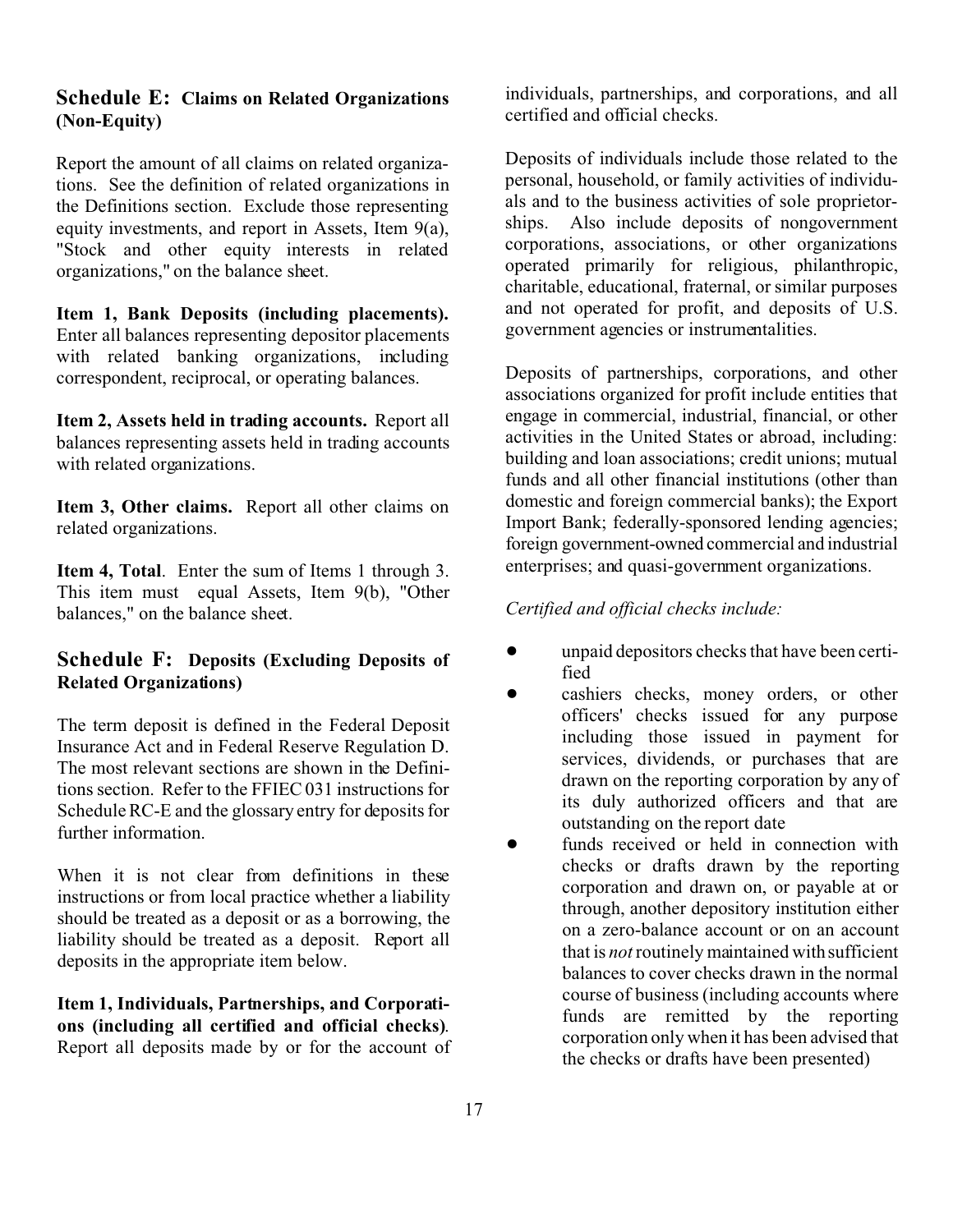- funds received or held in connection with traveler's checks and money orders sold (but not drawn) by the reporting corporation, until the proceeds of the sale are remitted to another party, and funds received or held in connection with other such checks used (but not drawn) by the reporting corporation, until the amount of the checks is remitted to another party
- ! checks drawn by the reporting corporation on, or payable at or through, a Federal Reserve Bank or a Federal Home Loan Bank
- outstanding travelers' letters of credit and other letters of credit (less any outstanding drafts accepted thereunder) issued for money or its equivalent by the reporting corporation or its agents
- outstanding drafts and bills of exchange accepted by the reporting corporation or its agents for money or its equivalent. This includes drafts accepted against a letter of credit issued for money or its equivalent.

**Item 2, U.S. Banks (Including IBFs and Foreign Offices of U.S. Banks)**. Report all deposit balances standing to the credit of banks headquartered and chartered in the United States. Include both U.S. and non-U.S. branches of U.S. commercial banks (including IBFs established by U.S. commercial banks). Exclude deposits of U.S. branches and agencies of foreign banks and of IBFs established by such branches and agencies, and report Item 3, "Foreign Banks."

**Item 3, Foreign Banks (Including U.S. Branches and Agencies of Foreign Banks, Including Their IBFs)**. Report all balances standing to the credit of banks headquartered and chartered outside the United States. Include both U.S. and non-U.S. branches of foreign banks. Exclude deposits of non-U.S. offices of U.S. banks, and include in Item 2.

**Item 4, Foreign Governments and Official Institutions (Including Foreign Central Banks)**. Report all balances standing to the credit of governments and official institutions, including foreign central banks, other than the U.S. government. Include deposits of central, state, provincial, and local governments other than those in the United States, their ministries, departments and agencies. Among these are international and regional institutions, treasuries, ministries of finance, central banks, development banks, exchange control offices, stabilization funds, diplomatic establishments, fiscal agents, and nationalized banking, and other banking institutions that are owned by central governments *and* that have as an important part of their function activities similar to those of a treasury, central bank, exchange control office, stabilization fund, etc.

#### **Item 5,Not Applicable**

**Item 6, All Other Deposits**. Report all deposits that cannot be properly reported in one of the preceding items. Include deposits of the U.S. government, states and political subdivisions in the United States, and depository institutions in the United States other than commercial banks.

**Item 7, Total Deposits**. Enter the sum of Items 1 through 6. This item must equal the sum of Items 11(a) and 11(b) on the balance sheet.

# **Schedule G: Other Liabilities (Excluding Liabilities to Related Organizations**

Report any liabilities to nonrelated organizations that cannot be properly reported in Items 11 through 14 on the balance sheet.

**Item 1, Expenses accrued and unpaid.** Report the amount of expenses accrued and unpaid.

**Item 2, Other liabilities.** Include any liabilities for dividends declared but not yet payable and any liability for deferred payment letters of credit. Itemize any liability that represents an amount greater than 25 percent of this Item.

**Item 3. Total.** Enter the sum of Items 1 and 2. This amount must equal Liabilities, Item 15, "Other liabilities," on the balance sheet.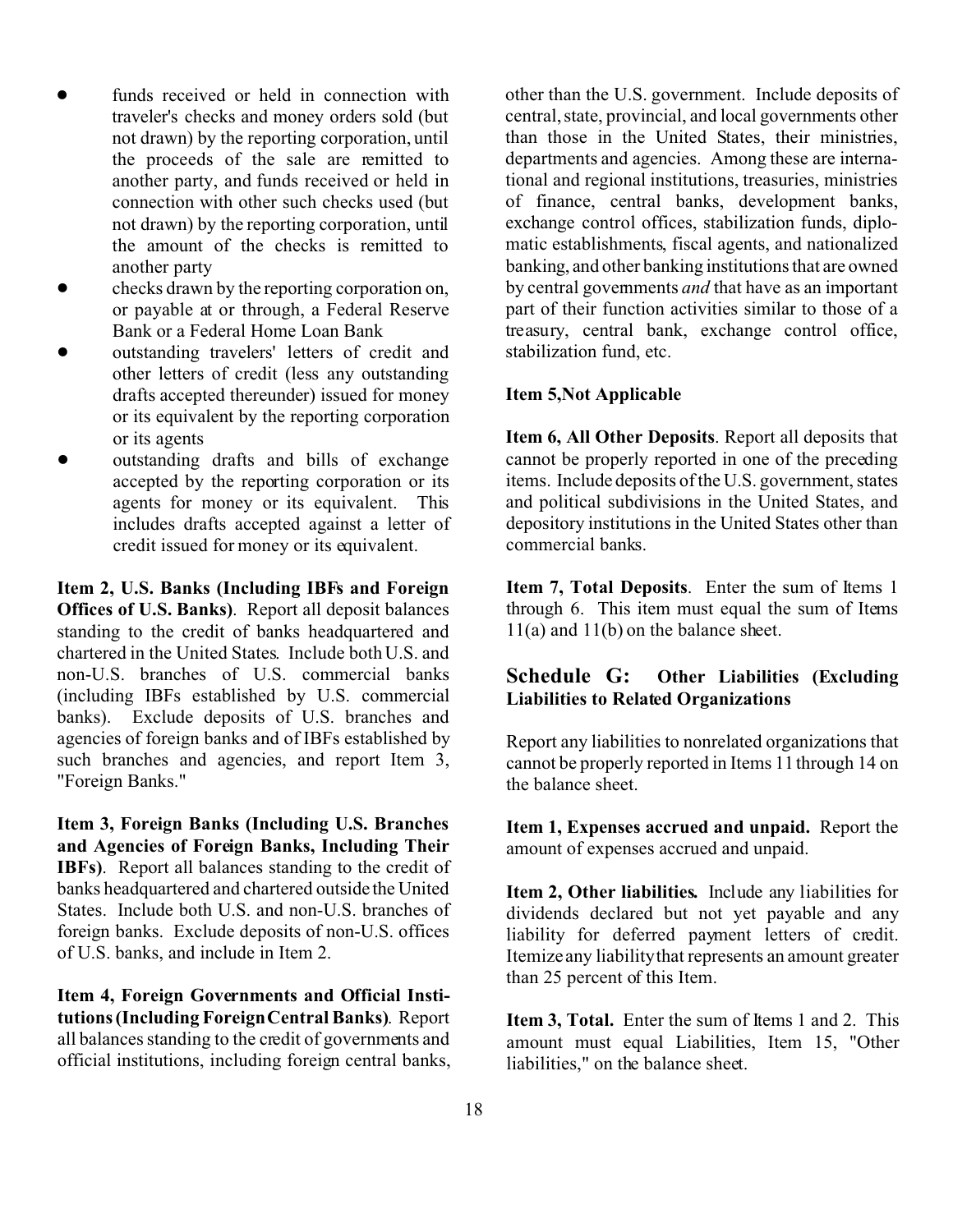#### **Schedule H: Liabilities to Related Organizations**

Report the amount of all liabilities to related organizations. See the definition of related organizations in the Definitions section. Exclude balances representing equity investment, shown in Item 18, "Equity Capital," of the balance sheet.

**Item 1, Deposits of banks.** Enter all deposits or placements of related banking organizations with the reporting organization.

**Item 2, Trading liabilities.** Report all trading liabilities to related organizations (include revaluation losses from off-balance-sheet transactions).

**Item 3, Other liabilities.** Report all other liabilities to related organizations.

**Item 4, Total.** Enter the sum of Items 1 through 3. This item must equal Liabilities, Item 17, "Liabilities to related organizations," on the balance sheet.

## **Schedule I: Changes in Capital and Reserve Accounts**

#### **Item 1, Equity Capital**.

**Item 1(a), Balance most recently reported for End of Previous Calendar Year**. Enter the ending balance most recently reported as of the previous year-end for total equity capital (balance sheet Item 18(f)). The amount must reflect the effect of all corrections and adjustments to total equity capital that were made in any amended report(s) for the previous calendar year-end.

**Item 1(b), Net Income (Loss)**. Enter the amount reported on Item 12 "Net income (loss)" of Schedule J.

**Item 1(c), Sale, Conversion, Acquisition, or Retirement of Capital Stock, Net**. Enter the net effect on total equity capital of any changes in the capital account resulting from the sale of preferred or common stock, exercise of stock options, conversion of convertible debt or preferred stock into common stock, redemption of preferred stock, retirement of capital stock, and any other capital stock transactions not relating to business combinations and stock dividends.

**Item 1(d), Less: Cash Dividends Declared.** Enter the total of all cash dividends declared during the reporting period, including dividends on preferred stock, if any. Dividends declared but not yet paid should be included in Item 15, "Other Liabilities," on the balance sheet.

**Item 1(e), Other comprehensive income**. Report other comprehensive income for the calendar year-todate. If the amount to be reported represents a reduction to equity capital, enclose it in parentheses.

#### *Other comprehensive income includes:*

(1) The change during the calendar year-to-date in net unrealized holding gains (losses) on available-for-sale securities.

(2) The change during the calendar year-to-date in accumulated net gains (losses) on cash flow hedges.

(3) The increase or decrease during the calendar year-to-date in cumulative foreign currency translation adjustments and qualifying foreign currency transaction gains and losses, net of applicable income taxes, if any. Refer to the FFIEC 031 Glossary entry for "foreign currency transactions and translation" for further information on accounting for foreign currency translation.

(4) The change during the calendar year-to-date in any minimum pension liability adjustment recognized in accordance with FASB Statement No. 87, *Employers' Accounting for Pensions*.

#### I**tem 1(f), Not Applicable**

**Item 1(g), Other transactions** (not included in items above). Itemize all other adjustments to equity capital. Enter the changes in the capital accounts resulting from capital stock transactions not reflected on other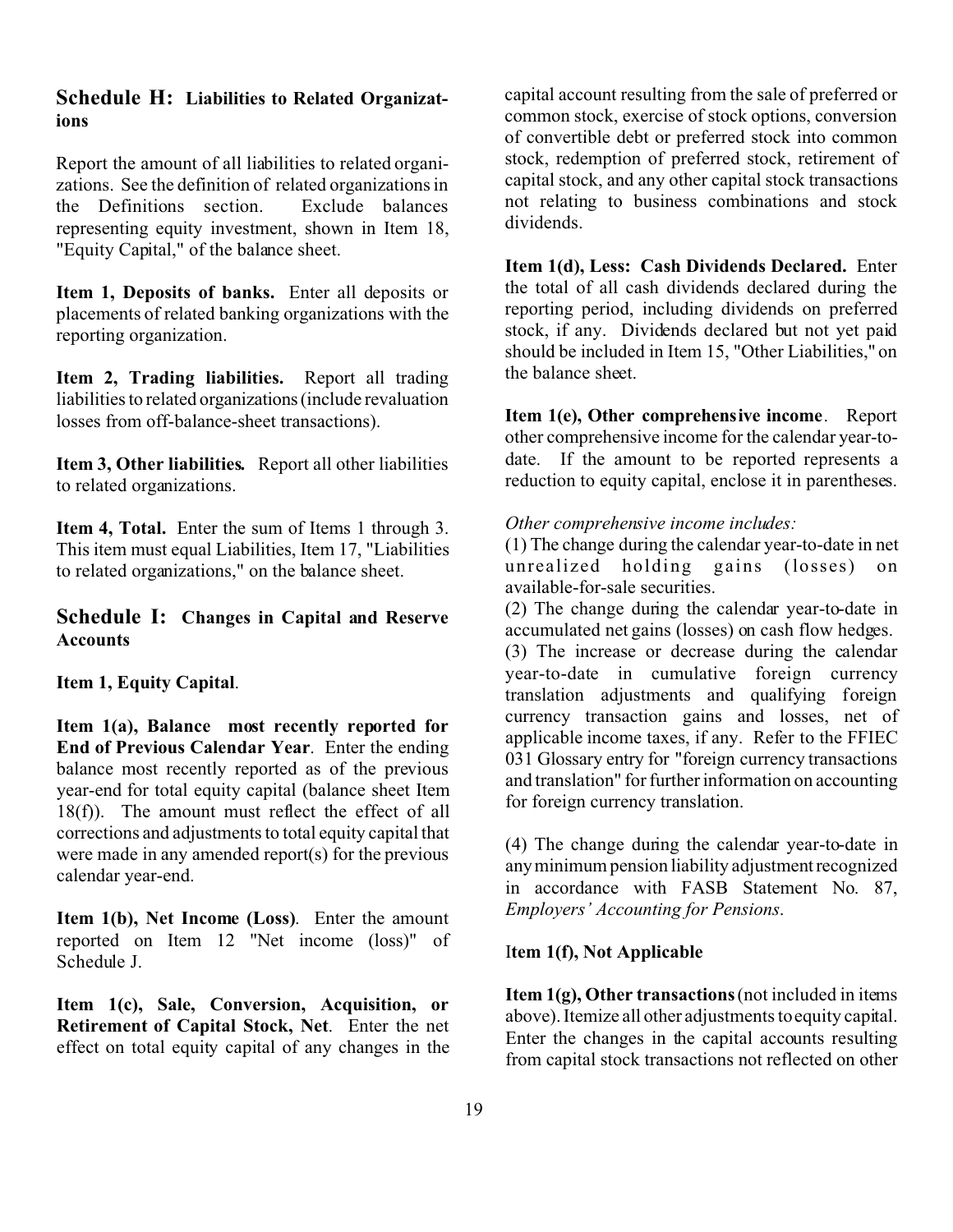items of the schedule. Include the net changes incident to mergers and absorptions.

**Item 1(h), Balance most recently reported for End of Period**. Enter the total of Items 1(a) through 1(g). This item must equal Item 18(f), "Total equity capital," on the balance sheet.

**Item 2, Allowance for Loan and Lease Losses**. Report all changes in the allowance account on a year-to-date basis. When the reporting organization maintains an allowance for possible loan and lease losses, report all related transactions and reconcile, beginning with the balance reported the end of the previous year, to the balance of the allowance shown in Item 3(b) of the balance sheet as of the end of the current period. The provision for possible loan and lease losses should correspond to the amount reported in Schedule J, Item 4, "Provision for loan or lease losses." Exclude transactions pertaining to reserves carried in capital accounts, such as reserves for contingencies that represent a segregation of undivided profits.

Organizations that do not maintain an Allowance for Loan and Lease Losses should report gross recoveries and gross charge-offs on loans and leases. The amount of difference between gross charge-offs and gross recoveries reported herein should reconcile to the amount of provision for possible loan and lease losses in Schedule J, Item 4. The beginning and ending balances reported in Schedule I, Item 2, by these organizations should be zero.

**Item 2(a), Balance Most Recently Reported for End of Previous Calendar Year**. Include the ending balance as most recently reported for the prior yearend in the allowance for possible loan and lease losses account. The amount must reflect the effect of all corrections and adjustments to the allowance for loan and lease losses that were made in any amended report(s) for the previous calendar year-end.

Item 2(b), Recoveries. Include recoveries of amounts previously charged off against the allowance for possible loan and lease losses.

**Item 2(c), Less: Charge-offs.** Enter the amount of gross charge-offs on loans and leases during the period.

**Item 2(d), Provision for Loan and Lease Losses.** This item must equal Schedule J, Item 4, "Provision for loan or lease losses." If the amount is negative, enclose it in parentheses.

**Item 2(e), Adjustments**. Include any increase or decrease resulting from foreign currency translation of the allowance for possible loan and lease losses into dollars.

**Item 2(f), Balance at End of Current Period**. Enter the total of Items  $2(a)$  through  $2(e)$  minus Item  $2(c)$ . This item must equal Assets, Item 3(b), "Allowance for Possible Loan Losses," on the balance sheet.

## **Schedule J: Income and Expenses**

This schedule is structured to highlight net interest and noninterest income and to separate revenues and expenses of transactions with related organizations from those of nonrelated organizations for the calendar year-to-date. The sections of the schedule that deal with nonrelated organizations should reflect the full contribution of the reporting organization to the revenues and expenses of the organization's parent U.S. *bank* (if applicable). See the definition of related organizations in the Definitions section.

#### **Item 1, Interest Income**.

# **Item 1(a), Interest and Fee Income from Nonrelated Organizations**.

**Item 1(a)(1), Interest and Fees on Loans and Lease Financing Receivables**. Enter the total income from interest and fees on all assets of the types and classes described in the instructions from Schedule C and included in assets, Item 3, "Loans and Lease Financing Receivables," on the balance sheet less rebates made on loans and leases paid prior to maturity and less amortization of any premium paid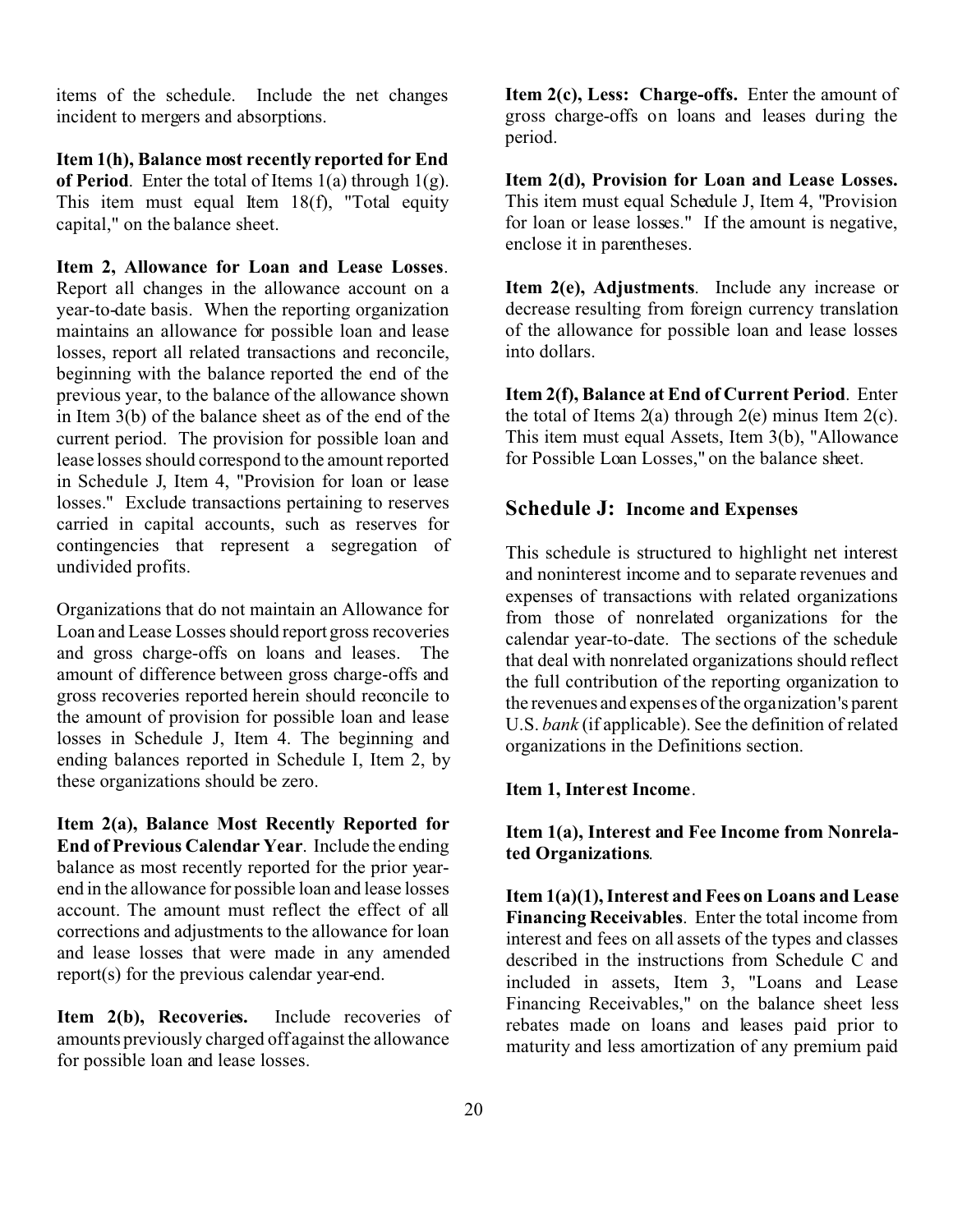when the asset was acquired. Add or deduct from this figure, as appropriate, profits or losses resulting from the sale of such assets at a price different from the cost of acquisition. Include gross revenues from loan commitment fees, and all yield-related fees on loans held by the reporting organization. Exclude fees that are not yield-related, such as syndication fees applicable to loans that are not assets of the organization. Report these fees in Item  $5(a)(5)$ , "Other commissions, fees, etc."

When yield-related fees are collected in connection with a loan syndication or participation and passed through to another lender, report only the reporting organization's proportional share of such fees.

Exclude reimbursement for out-of-pocket expenditures made by the reporting organization for the account of its customers. If the reporting organization's expense accounts were charged with the amount of such expenditures, the reimbursements should be credited to the same expense accounts.

**Item 1(a)(2), Interest on Balances Due from Depository Institutions**. Report the amount of interest income received or accrued during the current reporting period on the types and classes of assets shown in Item 1 on the balance sheet, "Cash and balances due from depository institutions" and detailed in Schedule A. Include premiums received or discounts paid on foreign exchange contracts related to financial swap transactions involving interest-bearing balances due from depository institutions. Such gains or losses are known at the inception of the contract and should be amortized over the life of the contract.

**Item 1(a)(3), Interest on Bonds, Notes, and Debentures and Dividends on Stock.** Report all interest income arising from debt securities, including bills, certificates or indebtedness, notes, or bonds issued by any private or governmental organization of the type of assets in Item 2, "Securities," on the balance sheet. Report all dividend income received from holdings of corporate stock in nonrelated companies. Exclude dividends received on equity securities carried in trading accounts.

**Item 1(a)(4), Interest income and dividends from assets held in trading accounts.** Report all interest income arising from debt securities, including bills, certificates or indebtedness, notes, or bonds issued by any private or governmental organization of the type of assets in Item 4, "Assets held in trading accounts," on the balance sheet. Include accretion of discounts on assets held in trading accounts that have been issued on a discount basis, such as U.S. Treasury bills and commercial paper. Include dividends received on equity securities carried in trading accounts.

**Item 1(b), Interest Income from Claims on Related Organizations**. Report all interest income related to claims on related organizations of the type included in assets, Item 9, "Claims on related organizations", on the balance sheet including dividends received on investments in such companies. Exclude any noninterest income and income from undistributed earnings of related organizations, and report in Item 5(b) below.

**Item 1(c), Total Interest Income**. Enter the sum of Items  $1(a)(1)$  through  $1(b)$ .

**Item 2, Interest Expense.**

**Item 2(a), Interest Expense Pertaining to Nonrelated Organizations**. Enter the interest paid or accrued on the types and classes of liabilities included in Item 11(a), "Total non-interest-bearing deposits," on the balance sheet. Include premiums paid or discounts received on foreign exchange contracts related to financial swap transactions that involve deposits. Such gains or losses are known at the inception of the contract and should be amor tized over the life of the contract. Also report the

interest paid on the types and classes of borrowings included in Item 12, "Other borrowed money," on the balance sheet. Include interest and discounts on bills payable and rediscounts, and interest paid on any subordinated notes and debentures.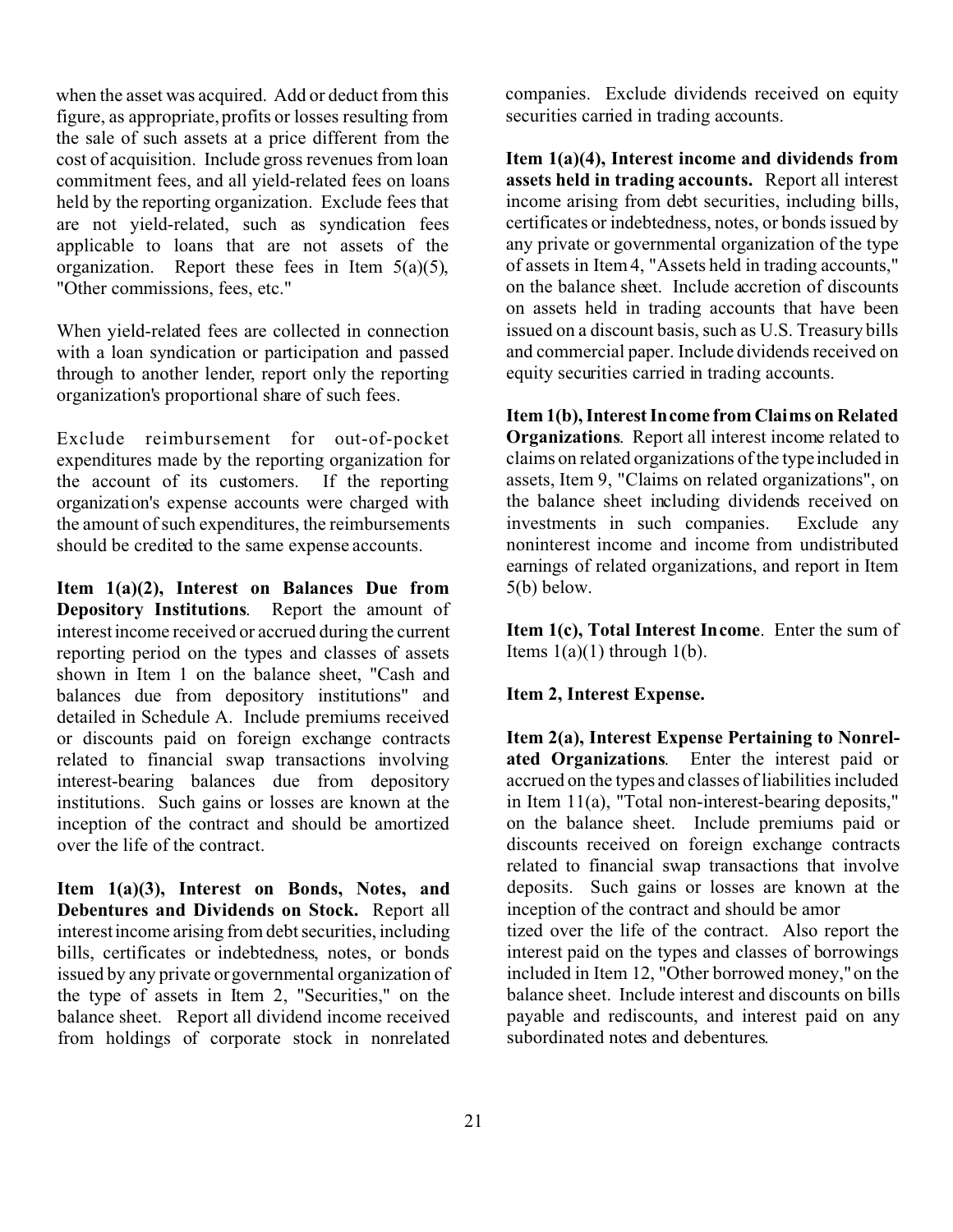**Item 2(b), Interest Expense Pertaining to Related Organizations**. Report all interest expenses paid or due to related organizations. See the definition of related organizations in the Definitions section.

**Item 2(c), Total Interest Expense**. Enter the sum of Items  $2(a)$  and  $2(b)$ .

**Item 3, Net Interest Income**. Subtract Item 2(c), "Total Interest Expense," from Item 1(c), "Total Interest Income." If the amount is negative, enclose it in parentheses.

**Item 4, Provision for Loan and Lease Losses**. All reporting organizations showing an amount against Assets, Item 3(b), "Allowance for loan and lease losses" on the balance sheet should enter the net transfer to or from the reserves during the period for which this schedule is prepared. Organizations that do not provide for loan losses on a reserve basis should enter actual net loan losses or recoveries. Enclose in parentheses net transfers from loan loss reserves or net actual recoveries and treat as negative amounts. The amount reported here may differ from the bad debt expense deduction taken for federal income tax purposes.

#### **Item 5, Noninterest Income**

#### **Item 5(a), From Nonrelated Organizations**.

**Item 5(a)(1), Equity in Undistributed Earnings of Nonrelated Organizations**. Report all income from holdings of corporate stock of the type reported in Schedule B, Item 3, "Equity interests in nonrelated organizations."

**Item 5(a)(2), Net Gain (Loss) on Foreign Exchange Transactions**. Report the net gain or loss from all foreign exchange transactions, including the maturing or covering of outstanding forward contracts within the reporting period, regardless of whether these transactions are conducted in the trading department or in another department of the corporation. Also include any net gain or loss resulting from the application of FASB 52. Include incidental fee income from such transactions. Exclude gains and losses on swap transactions (report as adjustments to the income or expense of the related asset or liability). If this net amount is a debit balance, enclose it in parentheses.

**Item 5(a)(3), Income from Fiduciary Activities**. Include gross income from services rendered by this reporting organization in any fiduciary capacity.

**Item 5(a)(4), Gains (losses) and fees from trading assets and liabilities.** Report the net gain or loss from the sale of assets reportable in Assets, Item 4, "Assets held in trading accounts," and from liabilities reportable in Liabilities, Item 14, "Trading Liabilities." Include:

- ! revaluation adjustments to the carrying value of assets reportable in Assets, Item 4, "Assets held in trading accounts," and Liabilities, Item 14, "Trading Liabilities," resulting from the periodic marking to market (or the lower of cost or market) of such assets and liabilities
- revaluation adjustments from the periodic marking to market (or the lower of cost or market) of interest rate, foreign exchange, equity derivative, and commodity and other contracts held for trading purposes
- incidental income and expenses related to the purchase and sale of assets reportable in Assets, Item 4, and Liabilities, Item 14, on the balance sheet.

**Item 5(a)(5), Other Commissions, Fees, Etc**. Enter the total of all commissions and fees received from clients of the reporting organization for services routinely or ordinarily performed under the laws of or accepted practices in the country in which the reporter is domiciled. Such services include the collection of checks, notes, and bills of exchange; the receipt of collections for public utilities and other firms; the sale of bank drafts; the acceptance of bills of exchange; the purchase and sale of securities, acceptances, and other negotiable paper and the negotiation of loans for the account of customers; the lending of securities owned by the reporting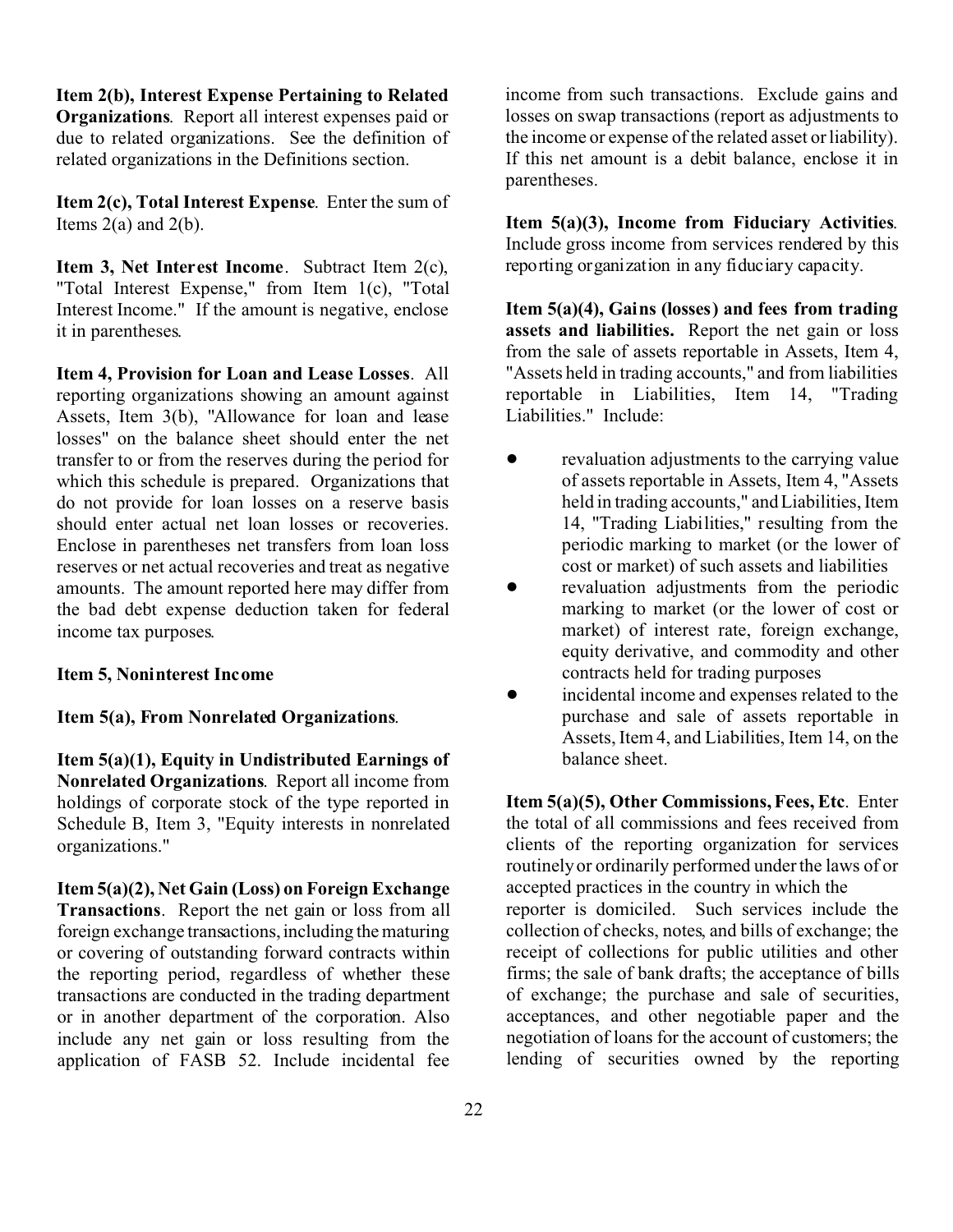organization the servicing of evidences of debt owned by others; the provision of data processing services; and the issuance and handling of letters of credit. Exclude reimbursed expenditures made by the reporting organization on behalf of clients or rentals received from land or premises leased or subleased to others by the reporter. Include such rentals in Item 5(a)(6), "Other Noninterest Income," or net against the amount in Item  $7(a)(2)$ , "Expenses of Premises" and Fixed Assets (Net of Rental Income)."

Exclude reimbursement for out-of-pocket expenditures made by this reporting organization for the account of its customers. If the organization's expense accounts were charged with the amount of such expenditures, credit the reimbursements to the same account.

**Item 5(a)(6), Other**. Enter the total of all noninterest income derived from nonrelated organizations that cannot properly be included elsewhere under Item 5(a), including gains and losses and net income from securities carried in connection with trading activities, gross rentals received from real estate other than this reporting organization's own premises, regular operating credits such as recoveries on forgeries and on checks paid over stop-payment orders, and similar recurring operating transactions. Itemize any revenue that represents an amount greater than 25 percent of Item 5(c), "Total Noninterest Income." Exclude dividends received from nonrelated organizations and interest income on securities held in trading accounts, and report them in Item  $1(a)(4)$ , "Interest Income and Dividends from Assets Held in Trading Accounts."

**Item 5(b), From Related Organizations**. Report all noninterest income from related organizations. Exclude dividends received from investments in related organizations, and report in Item 1(b). Include the reporting organization's share of any undistributed earnings of affiliated companies. If the organization's share of all undistributed earnings of affiliates (in total) is a net loss or if other income accounts reflect debit balances, include them as noninterest expenses in Item 7(b).

**Item 5(c), Total Noninterest Income**. Enter the sum of 5(a) and 5(b). If the result is negative, enclose it in parentheses.

**Item 6, Realized Gains (losses) on securities not held in trading accounts.** Report the net gain or loss realized during the reporting period from the sale, exchange, redemption, or retirement of all securities not held in trading accounts. The gain or loss is the difference between the sales price (excluding interest at the coupon rate accrued since the last interest payment date, if any) and the book value. Also include:

- net unrealized losses (and subsequent recoveries of such net unrealized losses to the extent provided for through a valuation allowance) during the calendar year to date on debt securities held for sale
- write-downs charged to expense and provisions for credit losses prior to sale, redemption, or maturity on all securities not held in trading accounts, including debt securities held for sale.

If the amount is negative, enclose it in parentheses. Report the amount gross of tax effect. Exclude:

- ! charge-offs and write-downs of investment securities prior to sale, maturity, or redemption because of a decline in value, judged to be other than temporary, and subsequent recoveries of amounts charged off or written down; and report in Item  $7(a)(3)$ and Item 5(a)(6), respectively
- net unrealized losses on marketable equity securities and subsequent recoveries of such net unrealized losses, and report in Schedule I, Item 1(g), "Other Adjustments"
- net gains (losses) from the sale of detached securities coupons and the sale of ex-coupon securities, and report in Item  $7(a)(3)$ , "Other noninterest expense," or Item 5(a)(6), "Other noninterest income," as appropriate.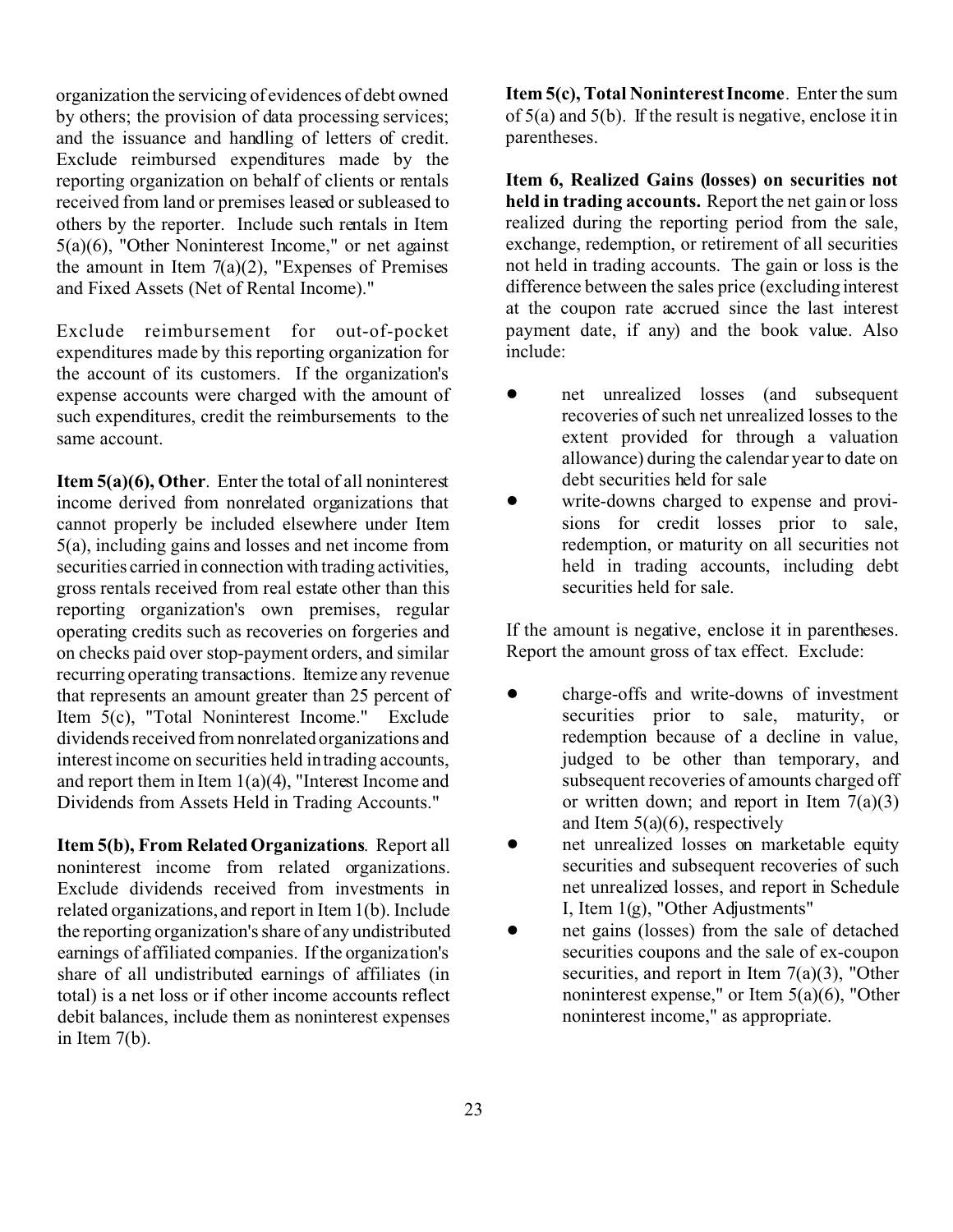#### **Item 7, Noninterest Expense:**

#### **Item 7(a), Pertaining to Nonrelated Organizations.**

**Item 7(a)(1), Salaries and Employee Benefits**. Include all compensation for personal services of all officers and employees, including dining room and cafeteria employees, building department officers and employees, and the cost of office temporaries and contract guards. Include bonuses and extra compensation, unemployment and pension taxes, and contributions to the reporting organization's retirement or pension funds or profit sharing plan.

Exclude amounts paid to legal, management, and investment counsel for professional services, if such counsel are not salaried officers of the organization, and include in Item 7(a)(3), "Other Noninterest Expenses."

Include all supplementary benefits, paid or accrued during the report period on behalf of all officers and employees, such as life insurance premiums (net of dividends received) when the reporter is not the beneficiary and hospitalization insurance; unemployment taxes, the net cost to the reporting organization for employee dining rooms, restaurants and cafeterias; the cost of medical or health services; and other socalled fringe benefits for officers and employees.

Exclude expenses related to the testing, training, and education of officers and employees; the cost of newspapers and magazines; premiums on life insurance policies when the reporting organization is beneficiary; athletic activities when the purpose may be construed to be for internal or public relations, with incidental employee benefits. Include these amounts in Item 7(a)(3), "Other Noninterest Expenses."

**Item 7(a)(2), Expenses of Premises and Fixed Assets (Net of Rental Income)**. Report the net expense of office premises occupancy (that is, the difference between gross occupancy expense and rental income). Include normal and recurring depreciation or amortization charges applicable to the current period, whether they represent direct reductions in the carrying value of the assets, including capital lease assets, or additions to accumulated depreciation or amortization accounts; ordinary repairs to the reporter's premises (including leasehold improvements), equipment, furniture and fixtures; all current expenses, not included above, connected with the use of the organization's premises, such as the cost of heat, electricity, water, outside janitor supplies, fire insurance, and similar expenses; all operating lease rents paid on the organization's premises and parking lot and interest on mortgages, liens or other encumbrances on the reporter's premises owned, including the portion of capital lease payments representing interest expense, but not such expenses incurred on "real estate" other than the organizations' premises; and all property and other taxes, paid or accrued, relating to the reporter's premises and leasehold improvements, including deficiency payments, net of all rebates, refunds, or credits and adjusted for all over or under accruals. Also include any portion of capital lease payments representing executory costs such as insurance, maintenance, and taxes.

Include in this item the normal and recurring depreciation charges on the furniture and fixtures used in the operations of the reporting organization applicable to the calendar or fiscal year for which the schedule is prepared, whether representing direct reductions in the carrying value of the assets or additions to depreciation reserves; rental costs or machinery and equipment, including servicing costs; the cost of furniture and equipment not placed on the books as assets (that is, charged directly to expenses); and all taxes paid on furniture, fixtures, and equipment.

Include in rental income all rentals charged for use of the reporting organization's building not incident to the use of the premises by this reporter. Although this item ordinarily includes only rental from regular tenants of the building, it may also include income received from short-term rentals of other facilities except safe deposit boxes.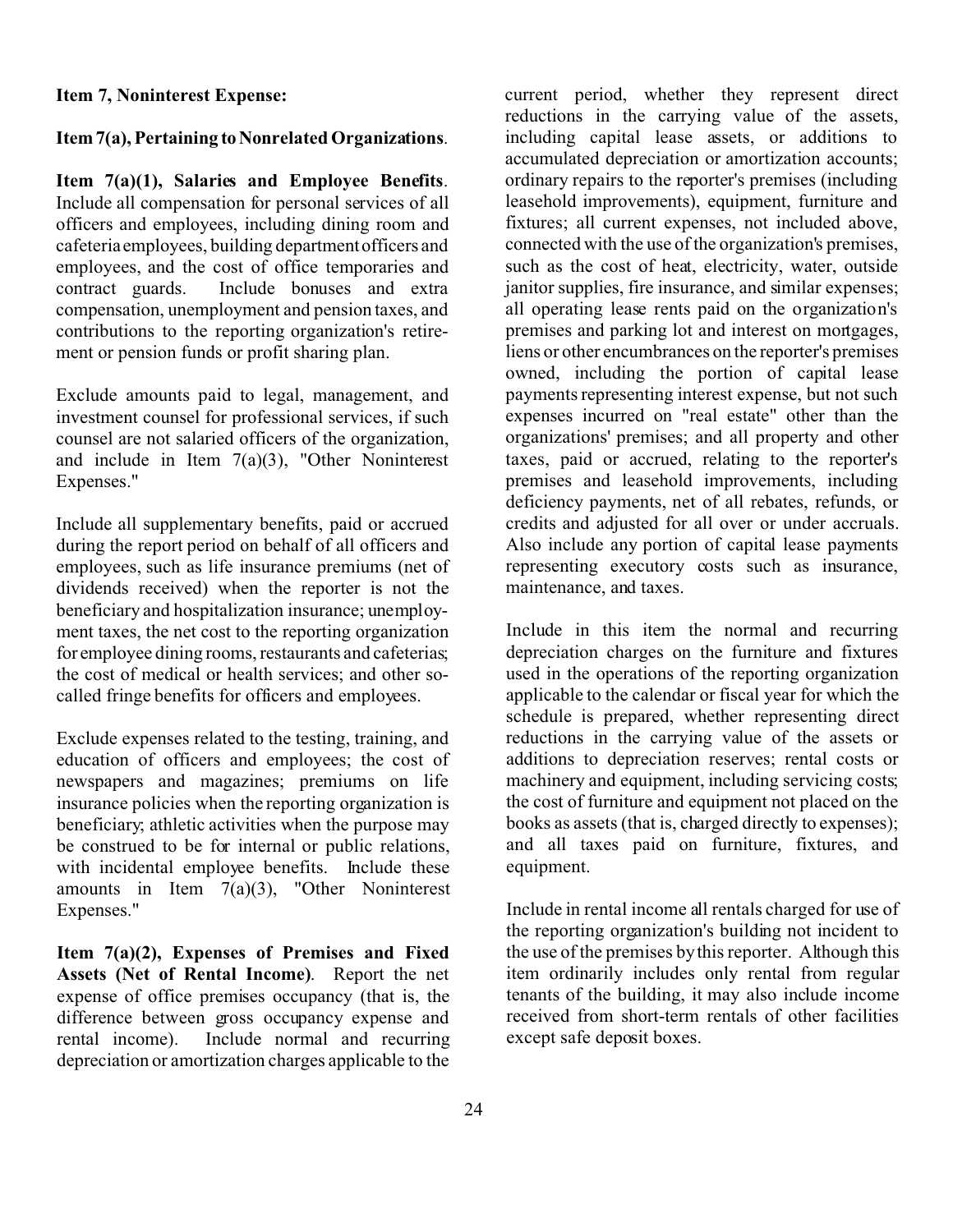**Item 7(a)(3), Other Noninterest Expenses**. Enter the total of all other noninterest expenses relating to nonrelated organizations that cannot properly be included in the figures at Items  $7(a)(1)$  or  $7(a)(2)$ . Include fees paid to directors and committee members for attendance at meetings, including travel and expenses allowance; premiums on fidelity insurance; operating expenses (except salaries) connected with holding of real estate other than office premises, including interest paid on liens and normal or recurring depreciation charges on such "Other Real Estate;" office supplies purchased; retainer fees; expenses related to the use of automobiles for the reporter's business; losses on counterfeit money, forged checks, net cash short- sages, payment of checks over stop-payment orders, and similar losses of a recurring nature. Include all taxes not reported against other items, net losses on the sale of loans (other than acceptances and commercial paper) or participations, and any securities charged off prior to sale of redemption, if no securities reserve exists. Itemize any expense representing an amount greater than 25 percent of Item 7(c).

#### **Item 7(b), Pertaining to Related Organizations**.

Include all expenses involving related organizations that cannot properly be reported in Item 2(b), "Interest Expense Pertaining to Related Organizations." Report amounts that have net credit balances as noninterest income in Item 5(b), "Noninterest Income from Related Organizations."

**Item 7(c), Total Noninterest Expense**. Enter the sum of Items  $7(a)$  and  $7(b)$ .

**Item 8, Income (Loss) Before Income Taxes and Extraordinary Items**. Enter the sum of Item 3, "Net Interest Income," Item 5(c), "Total Non-interest Income," and Item 6, "Securities Gains (Losses);" less Item 4, "Provision for Loan and Lease Losses," and Item 7(c), "Total Noninterest Expense." If the result is negative, enclose it in parentheses.

**Item 9, Applicable Income Taxes (on Item 8)**. Report the total estimated federal, state, and local income tax expense applicable to Item 8, "Income (Loss) Before Income Taxes and Extraordinary Items," and Item 4, "Provision for Loan and Lease Losses." If the amount is a tax benefit rather than a tax expense, enclose it in parentheses.

Exclude the estimated income taxes applicable to foreign currency translation adjustments included in Schedule I, Item 1(d). Include tax benefits from operating loss carry-backs realized during the reporting period.

**Item 10, Income (Loss) Before Extraordinary Items**. Enter the amount shown in Item 8, plus or minus the amount shown in Item 9. If the amount is a loss, enclose it in parentheses.

**Item 11, Extraordinary Items, Net of Tax Effect**. Report all extraordinary items less the estimated tax provision applicable to the item. Include:

- realized tax benefits of operating loss carryforwards (other than realized loss carryforward benefits of purchased subsidiaries which should be treated as an adjustment of purchase price)
- material gains or losses from disposal of significant assets within two years after a pooling of interests business combination
- material aggregate gains or losses from extinguishments of the reporter's own debt unrelated to sinking fund requirements (see FASB 4 for detailed information)
- $\bullet$  material aggregate gains or losses from disposal of segments of the reporter's business (see APB Opinion No. 30)
- $\bullet$  material aggregate gains on troubled debt restructuring of the reporter's own debt (see FASB 15 for information as to how a debtor subsidiary should account for a troubled debt restructuring)
- the material effects on any other events or transactions that are *both* unusual in nature *and* infrequent in their occurrence. To be unusual in nature, the underlying event or transaction should be abnormal and significantly different from the ordinary and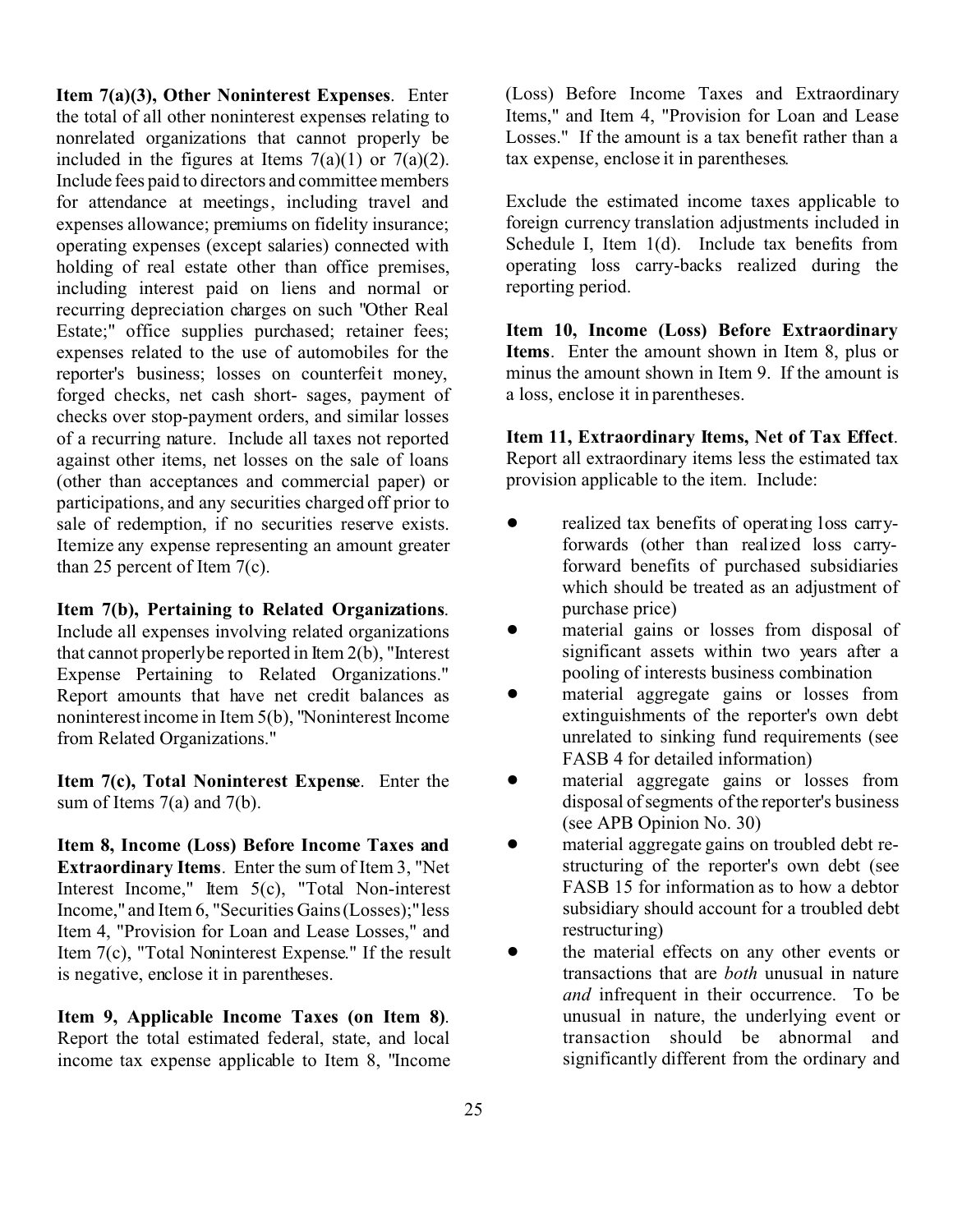typical activities of the reporting organization. An event or transaction not reasonably expected to recur in the foreseeable future is considered to occur infrequently. Exclude net gains or losses on the sale or other disposal of the reporter's premises and fixed assets, other real estate owned, coins, art and other similar assets, as well as any branch offices; report these gains or losses in Items  $5(a)(6)$  or  $7(a)(3)$ , respectively.

If the amount is negative, enclose it in parentheses.

**Item 12, Net Income (Loss)**. Enter the total of Item 10 "Income Before Extraordinary Items," plus or minus Item 11, "Extraordinary Items, Net of Tax Effect." If the amount is negative, enclose it in parentheses.

#### **Schedule K: Assets Held in Trading Accounts**

Organizations that *regularly* underwrite or deal in securities and other assets for resale or that acquire securities and other assets with the intent to resell in order to profit from short-term price movements shall report in this schedule the value of such assets. Consistently value assets held in trading accounts at fair value (or, if appropriate, the lower of cost or fair value).

Exclude the carrying value of any available-for-sale securities or of any loans or leases that are held for sale. Exclude all trading account balances with related organizations, and report in Schedule E, Item 2, "Assets held in trading accounts," or Schedule H, Item 2, "Trading liabilities." Refer to the FFIEC 031 instructions and glossary for further information.

**Item 1, Securities of U.S. Government and its Agencies**. Report the total value of securities issued by the U.S. government and all other U.S. government agencies and official institutions thereof.

**Item 2, Securities of All Foreign Governments and Official Institutions**. Report the appropriate value of all debt securities issued by foreign governments (central, state, provincial and local), including their ministries, departments and agencies. Among these are international and regional institutions, treasuries, ministries of finance, central banks development banks, exchange control offices, stabilization funds, diplomatic establishments, fiscal agents, and nationalized banking and other banking institutions that are owned by central governments *and* that have an important part of their function activities similar to those of a treasury, central bank, exchange control office, stabilization fund, etc. Include bankers' acceptances accepted by the reporting organization and held in its trading account when the account party is a foreign government or official institution. Also exclude securities issued by nonbank corporations and enterprises which are foreign-government-owned.

**Item 3, Equity Securities**. Report the appropriate value of all equity securities held in the organization's trading account. Exclude equity securities that have been purchased for investment or acquired for debts previously contracted.

**Item 4, Corporate Bonds, Notes, and Debentures**. Report the total value of debt securities issued by corporations.

**Item 5, Revaluation gains on interest rate, foreign exchange rate, and other commodity and equity contracts**. Report the amount of revaluation gains (that is, assets) from the "marking to market" of interest rate, foreign exchange rate, and other offbalance-sheet commodity and equity contracts held for trading purposes (in compliance with Financial Accounting Standards Board Interpretation No. 39). Refer to the FFIEC 031 instructions for further information.

**Item 6, Other (Including Commercial Paper).** Report the total value of all assets held in trading accounts that cannot be properly reported in Items 1 through 5. Include certificates of deposit, bankers acceptances, and commercial paper.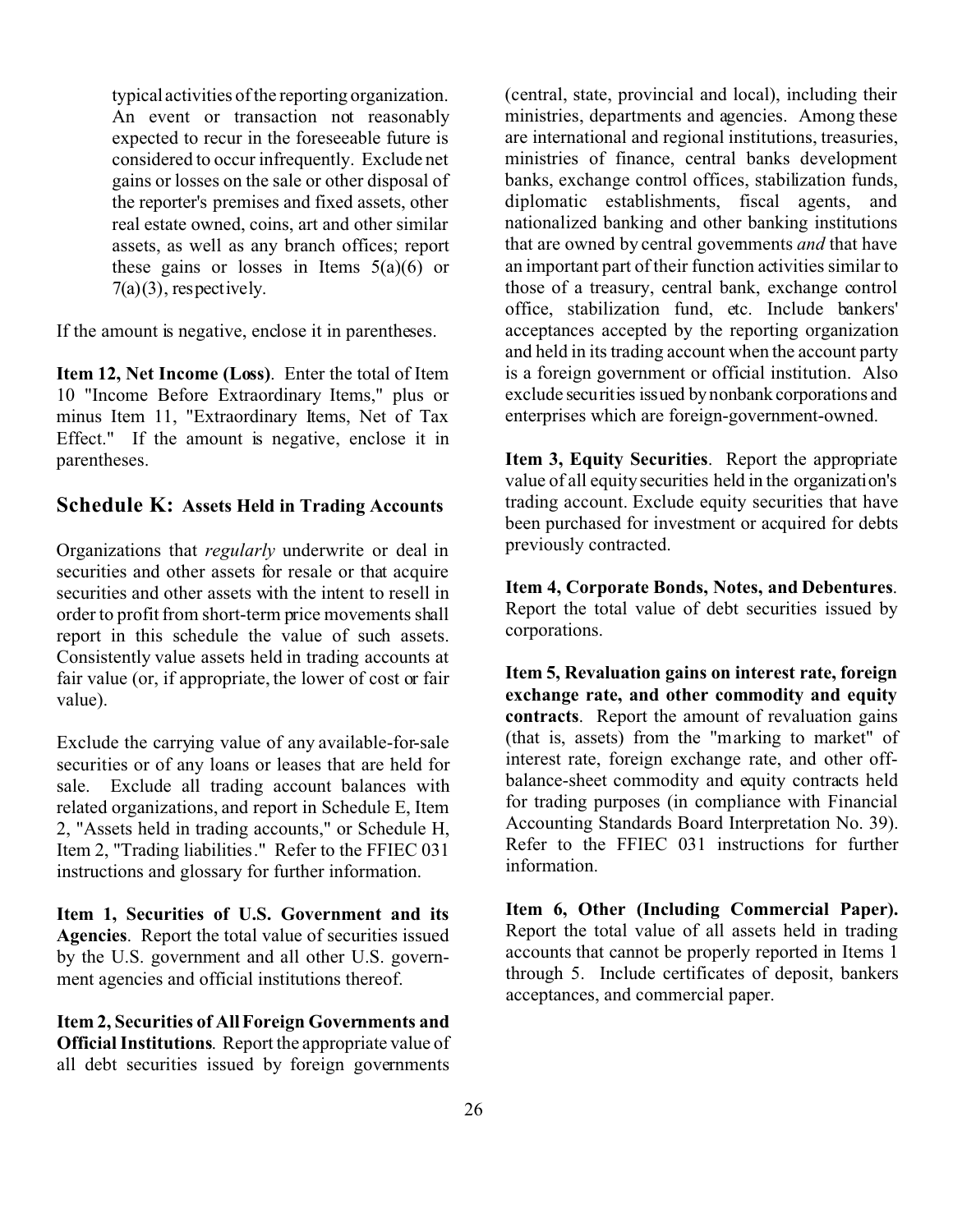**Item 7, Total**. Enter the sum of Items 1 through 6. This item must equal Assets, Item 4, on the balance sheet.

# **Schedule L: Past Due and Nonaccrual Loans and Leases**

Report all loans and lease financing receivables booked at the head office and any consolidated offices that are past due or are in nonaccrual status, regardless of whether such credits are secured or unsecured and regardless of whether they are guaranteed by others. Report loan amounts net of unearned income to the extent that the same categories of loans are reported net of unearned income in Schedule C. Report the *full* outstanding balances of loans that are past due or in nonaccrual status, not simply the delinquent payments. See the definitions of nonaccrual, past due, and restructured in the Definitions section.

**Items 1 and 2, Past Due Loans.** Report in Items 1 and 2 the full outstanding balances (not just delinquent payments) of loans and lease financing receivables that are past due and upon which the organization continues to accrue interest. Exclude from Items 1 and 2 all loans and lease financing receivables that are on nonaccrual status.

**Item 1, Past due 30-89 days and still accruing**. Report any loans and lease financing receivables that are past due 30 to 89 days (as defined above) and still accruing.

**Item 2, Past due 90 days or more and still accruing.** Report the loans and lease financing receivables as specified above on which payment is due and unpaid for 90 days or more and still accruing.

**Item 3, Nonaccrual.** Report the outstanding balances of loans and leases that are on nonaccrual status. Exclude restructured loans and leases with a zero percent effective interest rate. Once loans are placed in nonaccrual status any previously accrued interest should be removed.

**Item 4, Total.** Enter the sum of Items 1 through 3.

**Memorandum Item 1.** Report the outstanding balances of restructured loans and leases (as defined above) that under their modified terms are past due 30 days or more or are in nonaccrual status as of the report date. Such loans and leases are included in one or more lines of this schedule. Exclude all restructured loans secured by 1 to 4 family residential properties and all restructured loans to individuals for household, family, and other personal expenditures.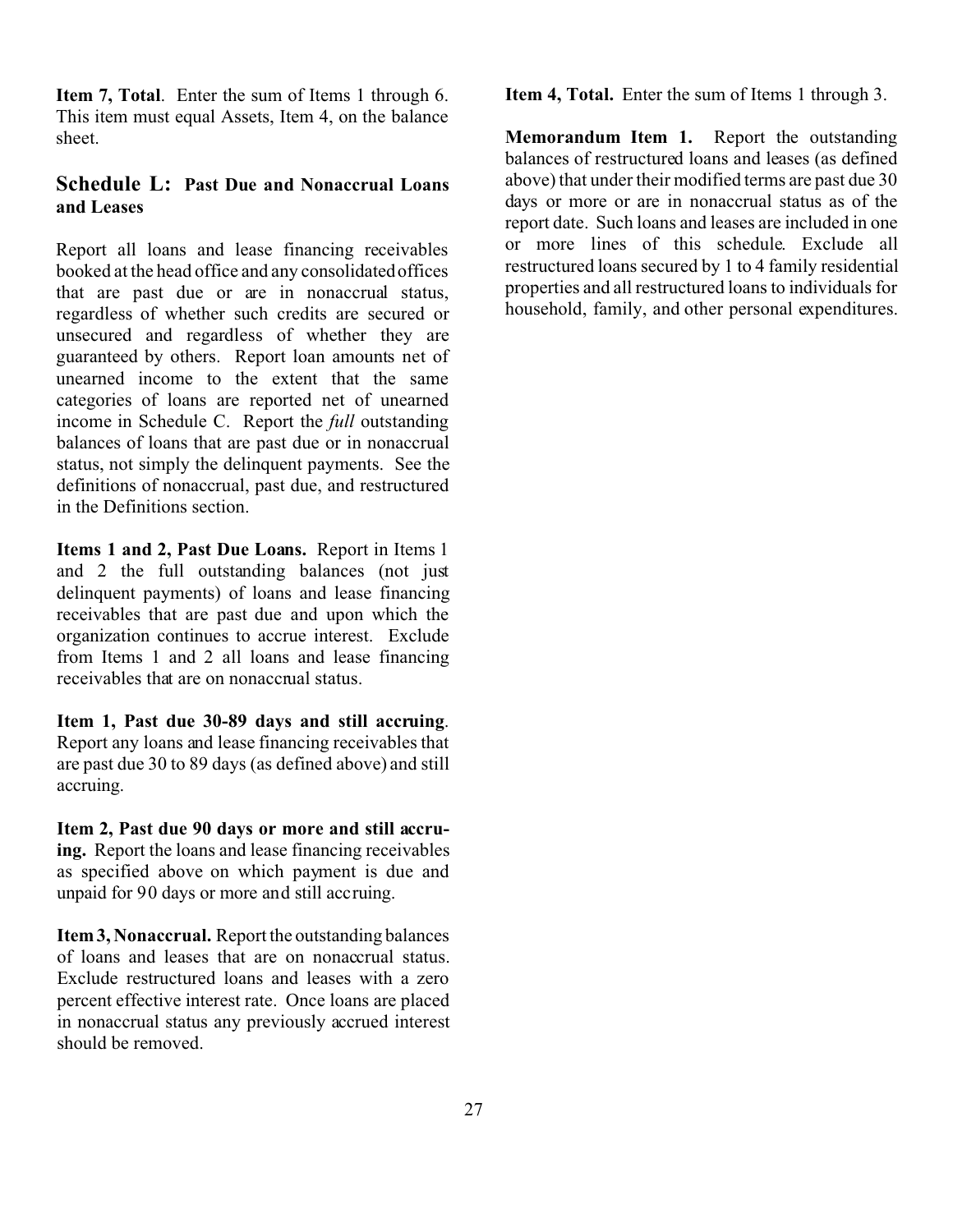# **DEFINITIONS**

For the purpose of completing this report, the following terms are used.

**Acceptances Executed by the Reporting Organization** With the exceptions described below, the accepting organization (that is, the organization on whom the draft is drawn) *must* report on its balance sheet the *full* amount of the acceptance in both (1) Liabilities, Item 13, "Subsidiary's liability on Acceptances Executed and Outstanding," on the balance sheet, reflecting the accepting organization's obligation to put the holder of the acceptance in funds at maturity, and (2) Assets, Item 6, "Customers' Liability on Acceptances Outstanding," on the balance sheet, reflecting the account party's liability to put the accepting bank in funds at maturity.

Exceptions to the mandatory reporting by the accepting organization of the full amount of all outstanding drafts accepted by the reporting organization in both Liabilities, Item 13 and Assets, Item 6 on the balance sheet occur in these situations:

- 1 One exception occurs in situations where the accepting organization acquires--through initial discounting or subsequent purchase- and holds *its own* acceptance (that is, a draft that it has itself accepted). In this case, its own acceptances that it holds will not be reported in the acceptance liability Item 6 and asset Item 13 noted above. The organization's own acceptances held will be reported under "Loans and Leases, Net of Unearned Income" (Item  $3(a)$ ).
- 2 Another exception occurs in situations where the account party anticipates its liability to the reporting organization on an acceptance outstanding by making a payment to the organization that reduces the customer's liability in advance of the maturity of the acceptance. In this case, the reporting organization will decrease Item 6, "Customers' Liability on Acceptances

Outstanding," by the amount of such prepayment; the prepayment will not affect Item 13, "Subsidiary's Li ability on Acceptances Executed and Outstanding," which would continue to reflect the full amount of the acceptance until the maturity date specified in the instrument. If the account party's payment to the accepting organization before the maturity date is not for the purpose of immediate reduction of its indebtedness to the reporting bank or if receipt of the payment does not immediately reduce or extinguish that indebtedness, such payment will not reduce Assets, Item 6 but should be reflected as a deposit in Schedule F.

In all other situations, other than these two exceptions just described, the accepting organization must report the *full* amount of its acceptances in its liability item, "Liability on Acceptances Executed and Outstanding," and in its Asset Item, "Customers' Liability on Acceptances Outstanding." There are *no* other circumstances in which the accepting organization can report as a balance sheet liability anything less than the *full* amount of the obligation to put the holder of the acceptance in funds at maturity. Moreover, there are *no* circumstances in which the reporting organization can net its acceptance assets against its acceptance liabilities.

**Acceptances Owned by the Reporting Organization.** The treatment of acceptances owned or held by the reporting organization (whether acquired by initial discount or subsequent purchase) depends upon whether the acceptances held have been accepted by the reporting organization or by others.

The reporting organizations' holdings of other banks' acceptances are to be reported as loans to banks and included in the appropriate sub-item in Item 2 on Schedule C. On the other hand, the organization's holdings of its *own* acceptances are to be reported according to the account party of the draft. Thus, for example, holdings of own acceptances for which the account parties are commercial or industrial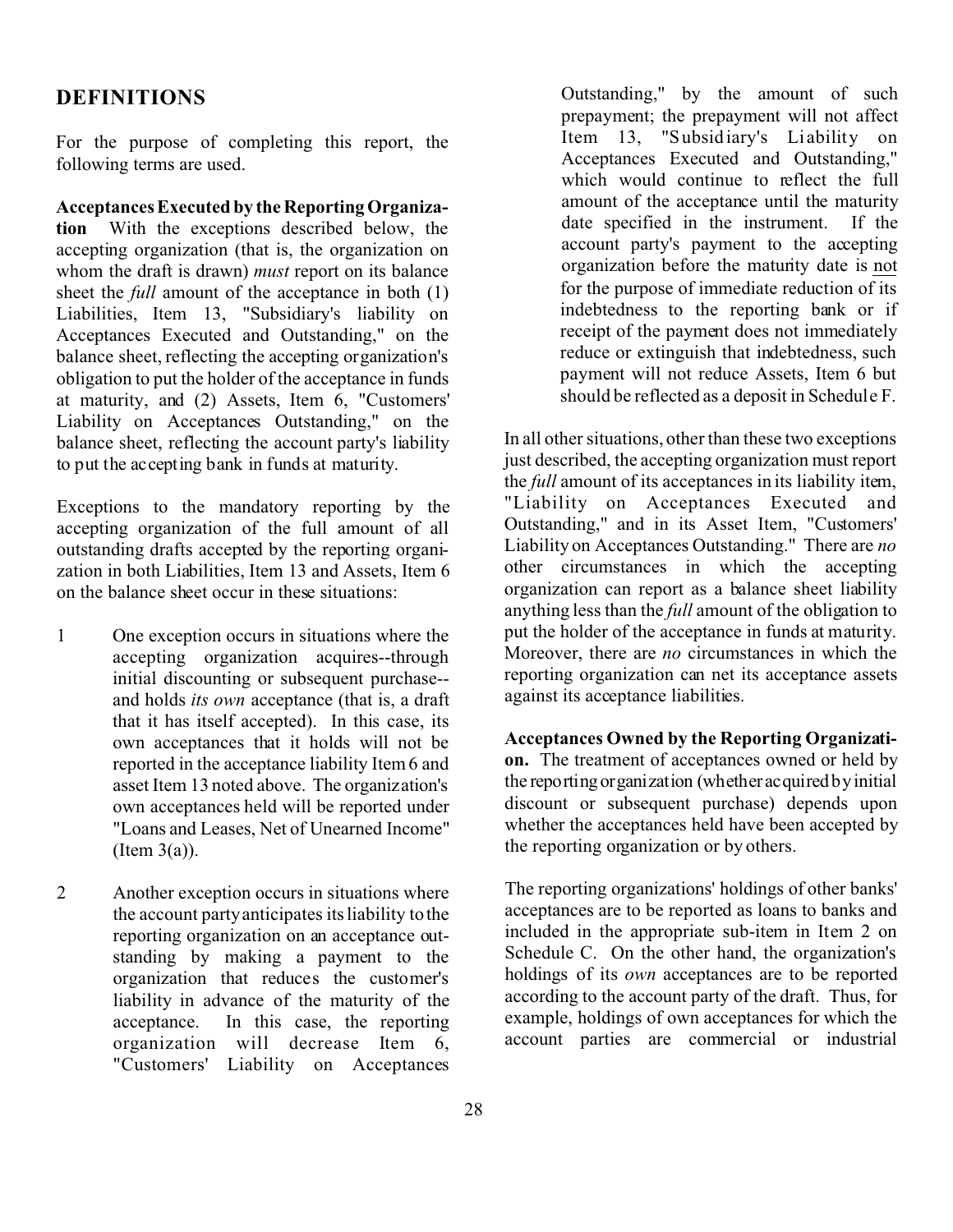enterprises in the U.S. are to be reported in Schedule C, Item 3, "Commercial and Industrial Loans."

The difference in treatment between holdings of own acceptances and holdings of other banks' acceptances stems from the fact that, for other banks' acceptances, the holding bank's immediate claim is on the accepting bank, regardless of the account party or of the purpose of the loan. On the other hand, for its holdings of its own acceptances, the bank's immediate claim is on the account party named in the accepted draft.

**Addressee (Domicile).** Certain items in this report apply only to customers in the United States or to customers in countries outside the U.S. Other items distinguish between U.S. and foreign addressees. Whether a customer is "U.S." or "non-U.S." shall be determined by the customer's principal address (its domicile). U.S. addressees include residents of any of the fifty states of the United States, the District of Columbia, Puerto Rico, and U.S. dependencies and insular possessions. Non-U.S. addressees include residents of all other geographic areas. The distinction between a U.S. customer and a non-U.S. customer should be based on the principal address or domicile of the direct obligor or direct depositor regardless of the domicile of any guarantor. In some cases, the account address used for correspondence, etc., is different from the customer's principal address or domicile. In such cases, the organization should look behind the account address to other information in its files or should make reasonable efforts to ascertain the customer's principal address or domicile from sources outside the organization. Only if the customer's domicile is not readily ascertainable from the reporter's own files or from other sources, may the account address be used for determining whether a customer is U.S. or non-U.S.

**Commercial Banks in the U.S.** For purposes of this report, a commercial bank is any legal entity chartered as a commercial bank and/or trust company by the U.S. or a unit of government of the U.S. or a private or industrial bank engaged in banking and located in the U.S. (but excluding any foreign

branches thereof). For this report, also include (unless specified separately) (1) U.S. agencies and branches of foreign banks; (2) Edge and Agreement corporations that are organized under provisions of Section 25 or 25(a) of the Federal Reserve Act; and (3) investment companies engaged in banking and chartered under Article XII by the State of New York that are majority-owned by one or more foreign banks or by foreign official institutions.

**Deposits:** The FDI Act definition of deposits includes:

- 1 The unpaid balance of money or its equivalent received or held by a bank in the usual course of business and for which it has given or is obligated to give credit, either conditionally or unconditionally, to a commercial, checking, savings, time, or thrift account, or which is evidenced by its certificate of deposit, thrift certificate, investment certificate, certificate of indebtedness, or other similar name, or a check or draft drawn against a deposit account and certified by the bank, or a letter of credit or a traveler's check on which the bank is primarily liable: *provided*, that, without limiting the generality of the term "money or its equivalent," any such account or instrument must be regarded as evidencing the receipt of the equivalent of money when credited or issued in exchange for checks or drafts or for a promissory note upon which the person obtaining any such credit or instrument is primarily or secondarily liable, or for a charge against a deposit account, or in settlement of checks, drafts, or other instruments forwarded to such bank for collection;
- 2 Money received or held by a bank, or the credit given for money or its equivalent received or held by a bank, in the usual course of business for a special or specific purpose, regardless of the legal relationship thereby established, including, without being limited to, escrow funds, funds held as security for an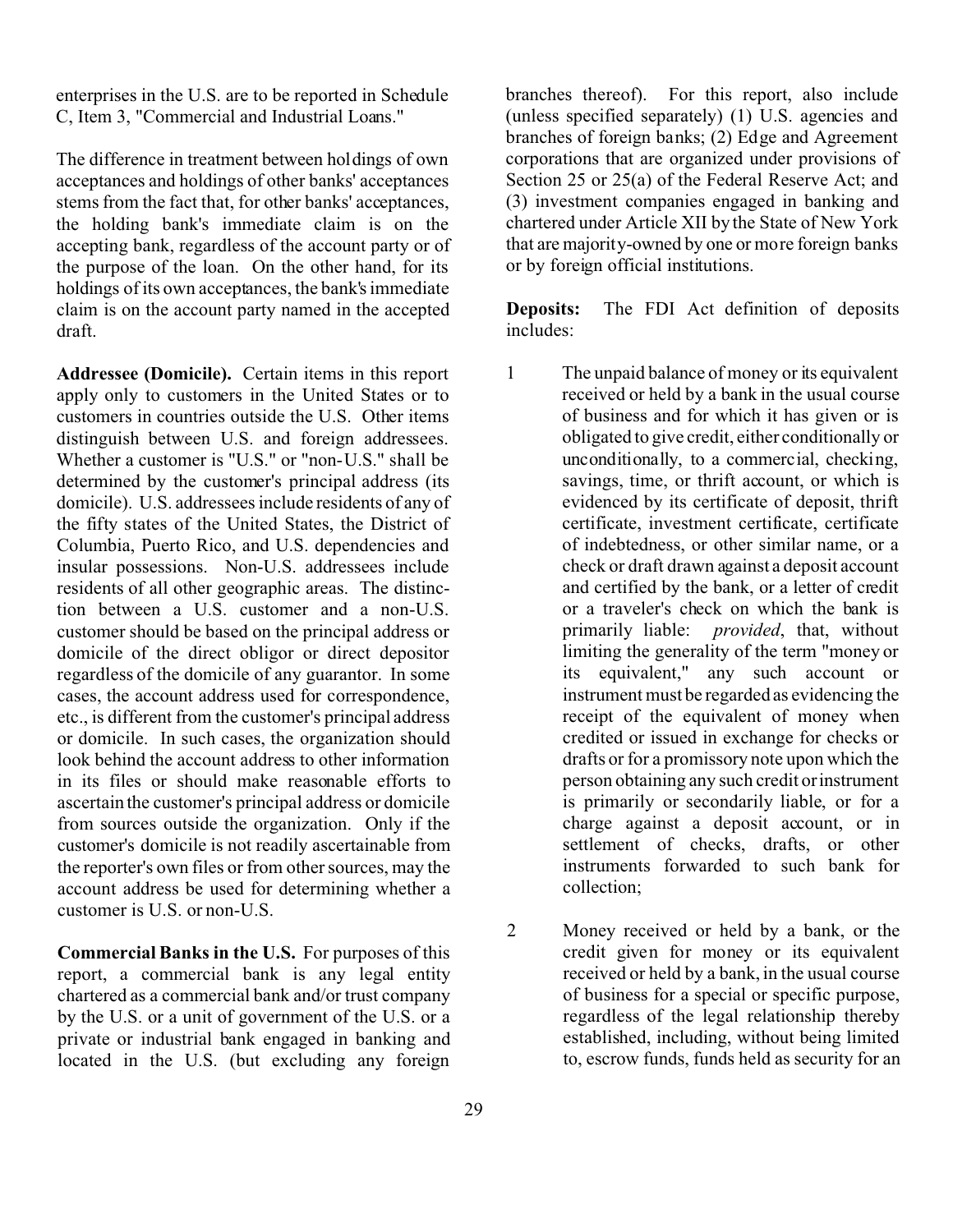obligation due to the bank or others (including funds held as dealers reserves) or for securities loaned by the bank, funds deposited by a debtor to meet maturing obligations, funds deposited as advance payment on subscriptions to United States Government securities, funds held to meet its acceptances or letters of credit, and withheld taxes: *provided*, that there shall not be included funds which are received by the bank for immediate application to the reduction of an indebtedness to the receiving bank, or under condition that the receipt thereof immediately reduces or extinguishes such an indebtedness,

- 3 Outstanding draft (including advice or authorization to charge bank's or savings association's balance in another bank or savings association), cashier's check, money order, or other officer's check issued in the usual course of business for any purpose, including without being limited to those issued in payment for services, dividends, or purchases; and
- 4 Such other obligations of a bank or savings association as the Board of Directors, after consultation with the Comptroller of the Currency, Director of the Office of Thrift Supervision, and the Board of Governors of the Federal Reserve System, shall find and prescribe by regulation to be deposit liabilities by general usage, except that the following shall not be a deposit for any of the purposes of this Act or be included as part of the total deposits or of an insured deposit:
	- a Any obligation of a bank or savings association which is payable only at an office of such bank or savings association located outside of the States of the United States, the District of Columbia, Puerto Rico, Guam, American Samoa, the Trust Territory of the Pacific Islands, the Virgin

Islands and the Northern Mariana Islands; and

b Any international banking facility deposit, including an international banking facility time deposit, as such term is from time to time defined by the Board of Governors of the Federal Reserve System in Regulation D or any successor regulation issued by the Board of Governors of the Federal Reserve System.

*Interest-bearing deposit accounts* consist of deposit accounts on which the issuing depository institution pays compensation to the holder for the use of the funds. Such compensation may be in the form of cash, merchandise, or property or as a credit to an account. Deposits with a zero percent interest rate that are issued on a discount basis are to be treated as interest-bearing.

*Non-interest-bearing deposit accounts* consist of deposit accounts on which the issuing depository institution pays no compensation to the holder for the use of the funds.

Non-interest-bearing deposit accounts include (i) matured time deposits that are not automatically renewable (unless the deposit agreement provides for the funds to be transferred at maturity to another type of account) and (ii) deposits with a zero percent stated interest rate that are issued at face value.

**Foreign.** According to Regulation K, "foreign" or "foreign country" refers to one or more foreign nations, and includes the overseas territories, dependencies, and insular possessions of those nations and of the United States, and the Commonwealth of Puerto Rico.

**Nonaccrual**. Loans and lease financing receivables are to be reported as being in nonaccrual status if: (1) they are maintained on a cash basis because of deterioration in the financial position of the borrower, (2) payment in full of interest or principal is not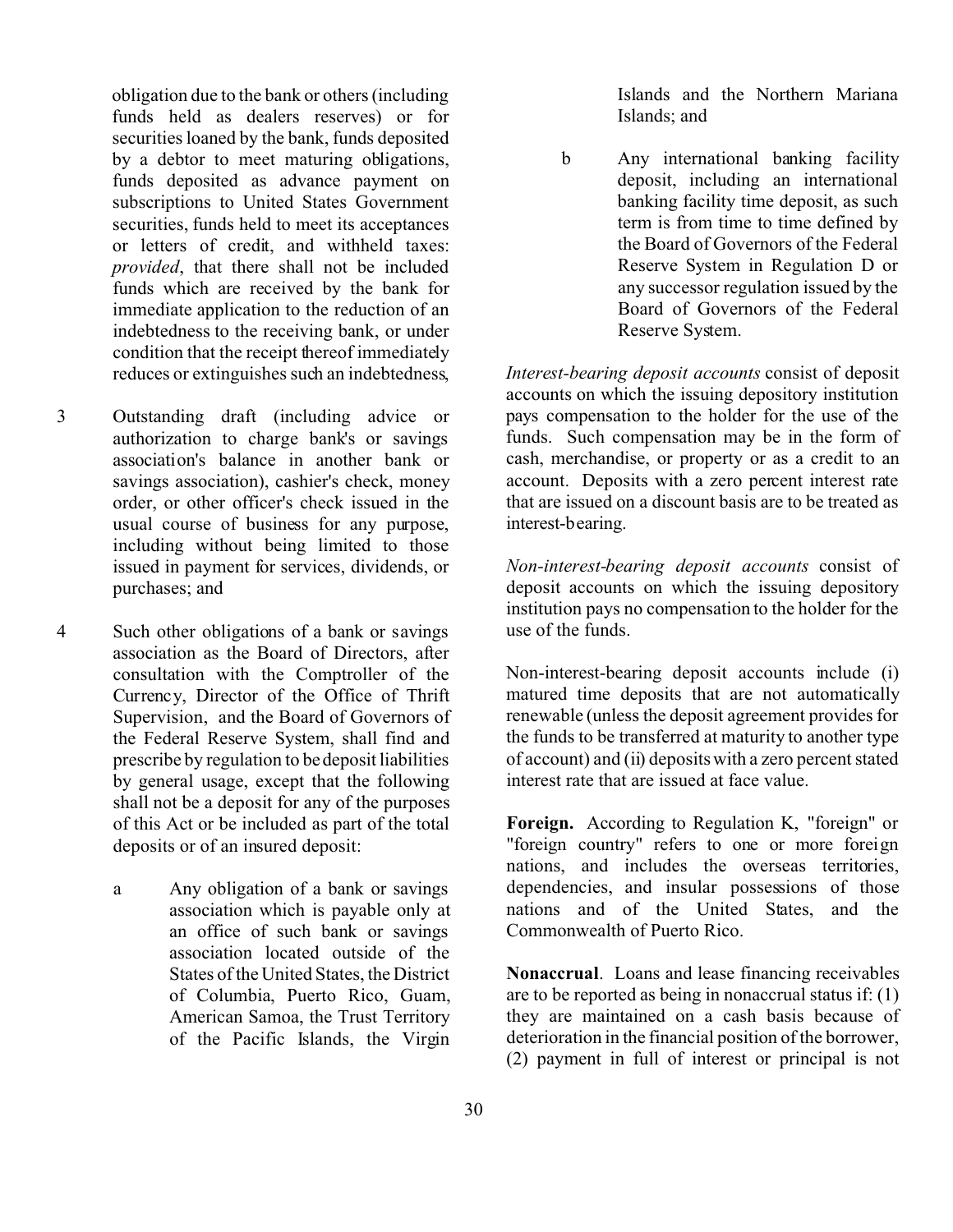expected, or (3) principal or interest has been in default for a period of 90 days or more unless the obligation is both well-secured and in the process of collection. A nonaccrual asset may be restored to an accrual status when none of its principal or interest is due and unpaid or when it otherwise becomes well secured and is in the process of collection.

For purposes of applying the third test for the nonaccrual of interest listed above, the date on which an asset reaches nonaccrual status is determined by its contractual terms. If the principal or interest on an asset becomes due and unpaid for 90 days or more on a date that falls between report dates, the assets should be placed in nonaccrual status as of the date it becomes 90 days past due and should remain in nonaccrual status until it meets the criteria for restoration to accrual status described above.

A debt is "well secured" if it is secured (1) by collateral in the form of liens on pledges of real or personal property, including securities, that have a realizable value sufficient to discharge the debt in full, or (2) by the guarantee of a financially responsible party. A debt is "in the process of collection" if collection of the debt is proceeding in due course either through legal action, including judgment enforcement procedures, or, in appropriate circumstances, through collection efforts that do not involve legal actions, provided they are reasonably expected to result in repayment of the debt or in its restoration to a current status.

**Nonrelated Organization.** Include all organizations that do not meet the definition for "related organizations."

**Other Transfers of Assets** (that is, not involving participations and not covered elsewhere in these instructions) are subject to the same kind of examination of the conditions of the transfer to determine reporting treatment in accordance with the general rule.

**Participations**. The issue of appropriate reporting treatment (as a sale or as a borrowing) arises, particularly in the case of participations. No single statement can be made about the required reporting treatment of participations in general, since the term participation is used in connection with a number of quite different arrangements. For example, it may refer to shares in a single loan, shares in a single financing, shares in a pool of similar loans, shares in a pool of dissimilar loans, or shares in liabilities or risks. The required reporting treatment depends upon the particular instruments being participated in. Participations in all instruments not specifically discussed are covered by the general rule.

**Participations in Acceptances.** The general requirement for the accepting organization to report on its balance sheet the full amount of the total obligation to put the holder of the acceptance in funds applies also, in particular, to any situation in which the accepting organization enters into any arrangement with others for the purpose of having the latter share, or participate, in the obligation to put the holder of the acceptance in funds at matu-rity.<sup>3</sup> In any such sharing arrangement or partici- pation agreement, the existence of the participation or other agreement does *not* reduce its obligation to honor the full amount of the acceptance at maturity nor change the requirement to report the full amount of the acceptance in the liability and asset items cited above, regardless of its form or its contract provisions, regardless of the terminology (for example, funded, risk, unconditional, or contingent) used to describe it and the relationships under it, regardless of whether it is described as a participation in the customer's liability or the accepting organizations' obligation, and regardless of the system of debits and credits used by the accepting organization to reflect the participation arrangement.

<sup>3</sup> This discussion does not deal with participations in holdings of bankers acceptances, which are reportab le under loans. Such participations are treated like any pa rticipation in loans, as described in the entry for "Sales of Loans and Receivables."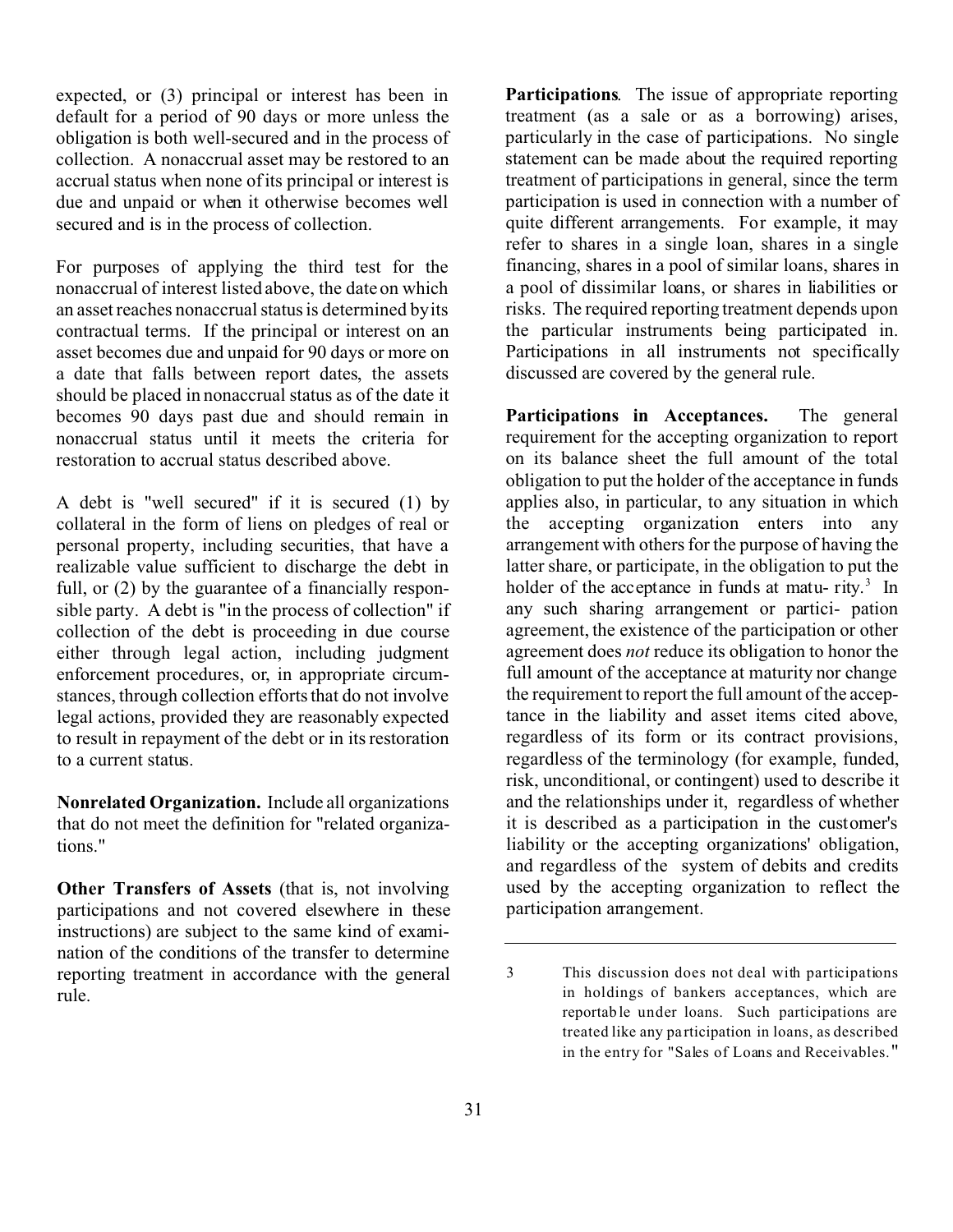The existence of such participations is *not* to be recorded on the balance sheet of the accepting organization that conveys shares in its obligations to put the holder of the acceptance in funds or on the balance sheets of the other parties that acquire such participations. However, the party acquiring the participation from the accepting organization must report the amounts of such participations in Off-Balance-Sheet, Item 31.

**Participations Other Than Syndications**. Such participations may involve shares in a single loan or in a pool of loans or receivables. They may be prearranged, with a lead institution originating the transaction and--simultaneously (as prearranged with other participants) or at a later date--selling shares to others. The seller may acquire or accumulate assets for the express purpose of issuing participations or it may participate out loans or receivables it has acquired over time in the regular course of its credit operations. In any case, the assets subject to the participation are, in contrast to the situation in the case of the syndicated participations, usually recorded on the books of the originator prior to the distribution of shares in them.

The treatment of the transfer through the participation is determined in accordance with the general rule in light of the characteristics of the participation. When the terms (e.g., interest rate and maturity) of the participation are identical to those of the underlying asset, and the party selling the participation retains no differential risk and incurs *no* obligation other than to pass on to each participation purchaser its proportional share of whatever payments of principal and interest are collected, all parties to the participation agreement stand proportionally at risk. In accordance with the general rule, such transfer of loans or receivables through a participation should be reported as a sale and purchase of the underlying assets. Participations of this type are often characterized as "pass-through" or pure pass-through participations. However, since the term "passthrough" is sometimes appended to participations that do not satisfy both conditions of the general rule, the mere use of the term "pass-through" does not

necessarily make a participation eligible for treatment as a sale.

In other situations, the terms of the participation differ from those of the underlying loans or receivables, *or* the institution transferring the participation incurs an obligation to the purchasing institution beyond that of passing through whatever payments of principal and interest are, in fact, made by the underlying obligor, *or* the transferring institution retains some risk of loss in connection with the assets transferred through the participation. For such participations, however named or characterized, the party transferring its loans or receivables through the participation must report the transaction as a borrowing from the party purchasing the participation (and retain the underlying asset on its reported balance sheet), and the party purchasing the participation must report the transaction as a loan to the party selling the participation.

**Past Due**. Grace periods allowed by the organization after a loan technically has become past due but before the imposition of late charges are not considered in determining past due status. Furthermore, loans and lease financing receivables are reported as past due when either interest *or* principal is unpaid in the following circumstances:

- 1 Closed-end monthly installment loans and lease financing receivables are reported as past due when the borrower is in arrears two or more monthly payments. (Thirty days may be used as a proxy for a month.) Other multipayment obligations with payments scheduled other than monthly are to be reported as past due when one scheduled payment is due and unpaid for 30 days or more.
- 2 Open-end credit such as check credit and other revolving credit plans are reported as past due when the customer has not made the minimum payment for two or more billing cycles.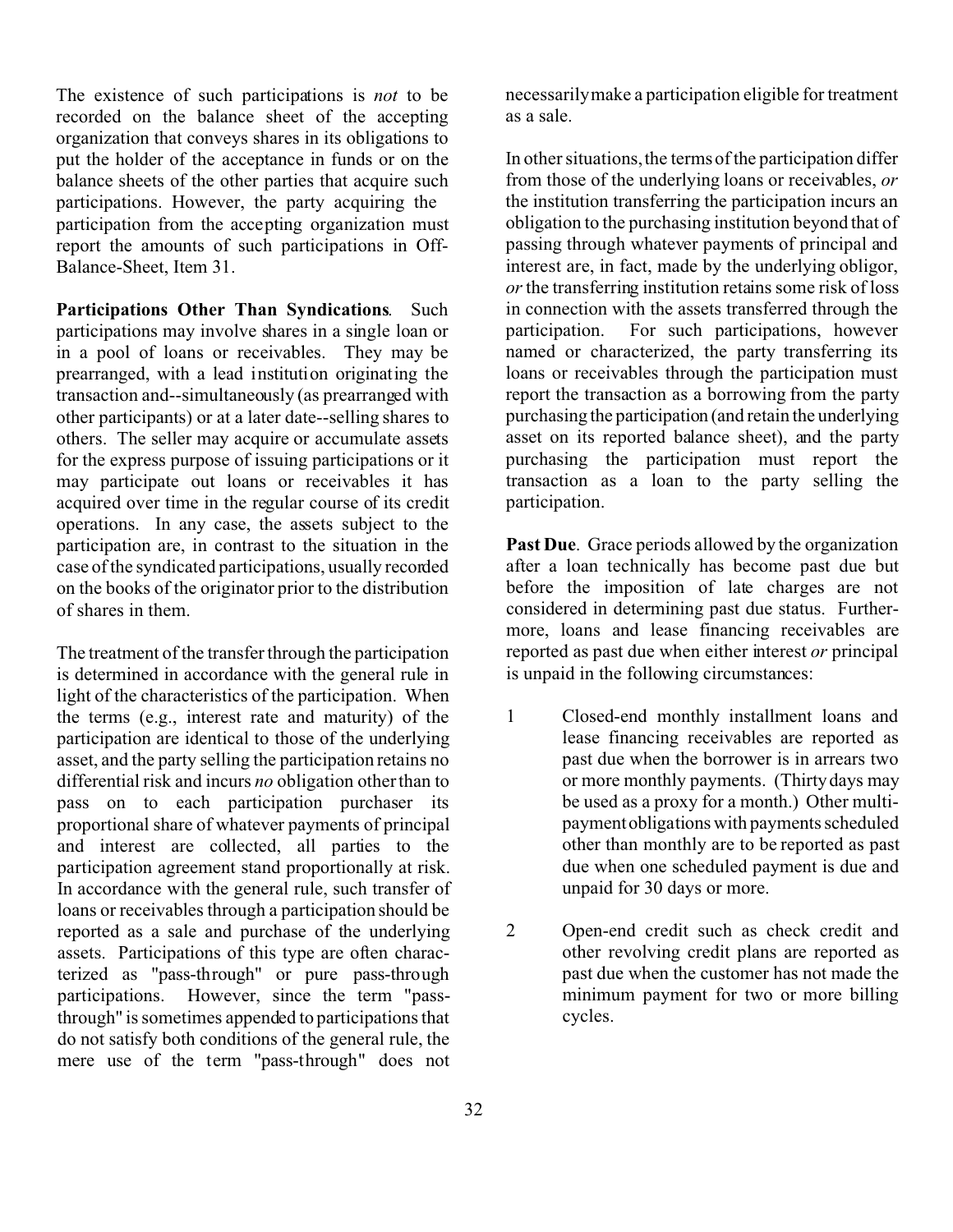- 3 Amortizing real estate loans are reported as past due when the borrower is in arrears two or more monthly payments. (Reporters may use 30 days as a proxy for a month if they prefer.) Such obligations with payments scheduled other than monthly are to be reported as past due when one scheduled payment is due and unpaid for 30 days or more.
- 4 Single payment and demand notes providing for the payment of interest at stated intervals are reported as past due after one interest payment is due and unpaid for 30 days or more.
- 5 Single payment notes providing for the payment of interest at maturity are reported as past due after maturity if interest or principal remains unpaid for 30 days or more.
- 6 Unplanned overdrafts are reported as past due if the account remains continuously overdrawn for 30 days or more.

A full payment in computing past due status for consumer installment loans (both closed-end and open-end) is defined to include a partial payment equivalent to 90 percent or more of the contractual payment.

NOTE: The time period used for reporting past due status as indicated above may not in all instances conform to those used by federal bank regulators in bank examinations.

**Related Organizations.** Include (1) any organization that directly or indirectly controls the majority of the voting shares of the reporting organization, and (2) any organization the majority of whose shares are controlled, directly or indirectly, by the reporting organization or by the reporter's parent U.S. bank, bank holding company, or Edge or agreement corporation.

**Restructured**. Restructured loans and leases are those loans and leases whose terms have been modified, because of a deterioration in the financial position of the borrower, to provide for a reduction of either the interest or principal. Once an obligation has been restructured because of such credit problems, it continues to be considered restructured until paid in full or until such time as the terms are substantially equivalent to terms on which loans with comparable risks are being made. A loan extended or renewed at a stated interest rate equal to the current interest rate for new debt with similar risk is not considered a restructured loan. Also, a loan to a purchaser of "other real estate owned" by the reporting organization for the purpose of facilitating the disposal of such real estate is not considered a restructured loan.

**Sales of Loans and Receivables.** Sales of assets subject to repurchase agreements and federal funds transactions are treated elsewhere in these instructions. The following discussion deals only with transactions involving the sale of loans and receivables. For the purposes of these instructions, transactions involving the sale or loans and receivables (other than those enunciated above) may be reported differently depending upon (1) the nature of the transaction, (2) whether the reporting company is owned directly or indirectly by a U.S. commercial bank (rather than owned by a bank holding company and not through any subsidiary U.S. bank), and (3) certain characteristics of the sale. The key distinction between the various forms of such transactions is whether they must be reported as sales of the loans or receivables involved or as financing transactions.

Asset sales by companies not owned through a U.S. bank may be reported pursuant to FASB 77, using the same standards that are applied for reporting the transaction(s) by the U.S. bank holding company, which may permit sales with some recourse. Sales by companies owned by U.S. banks, however, must be reflected according to the instructions for that parent bank's call report. The following general rule currently applies for reporting such transactions by banks.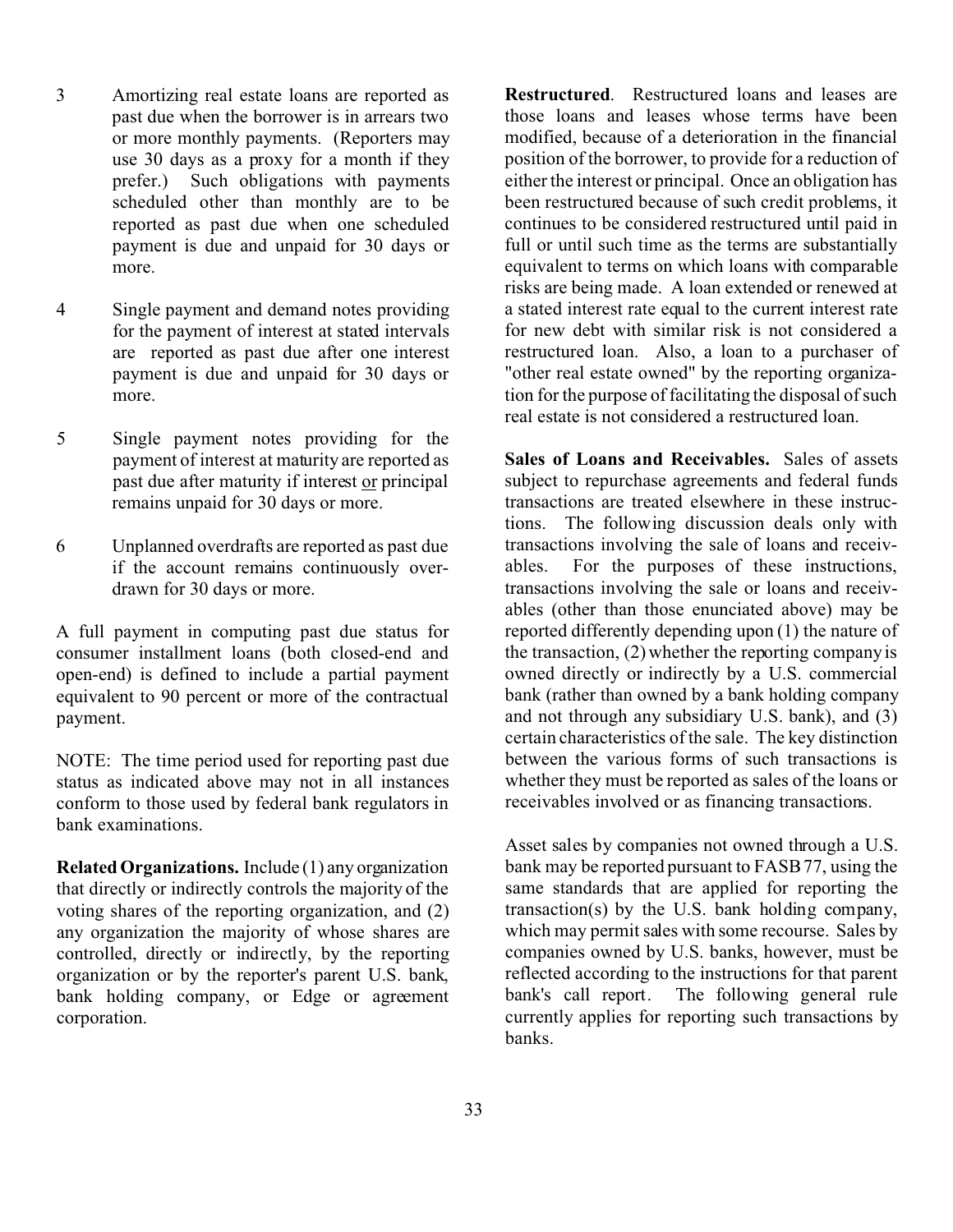General Rule--A transfer of loans or receivables is reported as a sale by the transferring organization and a purchase by the "purchaser" *only if* the transfer satisfies **both** of the two general conditions:

- 1 The terms and conditions of the transfer are such that the loans or receivables are transferred *without recourse*, that the transferring party retains no risk of loss, and that it has no obligation to the party to whom the loan or receivable is transferred for the payment of principal or interest (except in instances of incomplete documentation or fraud) resulting (a) from default of the original debtor, (b) from changes in the market value of the loan or receivable after such loan or receivable has been transferred, or (c) from any other cause; and
- 2 The terms and conditions of the transfer are such that the maturity, contract interest rate, and other terms of the instruments provided to the "purchasers" are identical to the maturity, contract interest rate, and other terms of the loan or receivables subject to the transfer (except for nominal and customary rate differentials associated with servicing of the loans or receivables).

Both conditions must be met for the transfer to be reported as a sale. In that case, the gain or loss on the sale must be recognized on the seller's "Report of Income" for the period in which the sale occurred. The seller will remove the loans or receivables transferred from its balance sheet and the purchaser will report the loans or receivables transferred in the Report of Condition in the time appropriate to those assets.

If either one of these general conditions is not met, then the transfer must be reported by the transferring party as a borrowing in Item 12, "Other Borrowed Money," on the balance sheet, not as a sale. Assets that are subject to the transfer shall be retained on the transferring party's balance sheet and be reported in the Report of Condition in the category appropriate to those assets. Similarly, the purchaser is to treat the transfer as a loan to the transferring institution, not as a purchase of the underlying asset. In this case, no gain or loss shall be recognized in the Report of Income of the transferring party.

The determination of whether, in a given transfer, any risk is retained by the transferring party is to be based upon the detailed specifications of the transfer agreement or other relevant documents. The presence of an explicit "sale with recourse" provision would, for purposes of the Report of Condition, establish the transaction as a borrowing, not a sale. However, the absence of a recourse provision, or even the presence of a statement to the effect that there is no recourse, will *not* establish the transaction as a sale if other conditions and provisions of the transfer are such as to leave the transferring party with residual risk or to result in a difference in terms between the underlying assets and the instrument of transfer.

**Subsidiaries.** According to Regulation K, "subsidiary" means an organization more than 50 percent of the voting shares of which is held directly or indirectly, or which is otherwise controlled or capable of being controlled, by the investor or an affiliate of the investor under any authority. Among other circumstances, an investor is considered to control an organization if the investor or an affiliate is a general partner of the organization or if the investor and its affiliates directly or indirectly own or control more than 50 percent of the equity of the organization.

**Syndications.** A syndication is a participation, usually involving shares in a single loan, in which several participants agree to enter into an extension of credit under a bona fide binding agreement that provides that regardless of any event, each participant shall be liable only up to a specified percentage of the total extension of credit or up to a specified dollar amount. In a syndication, the participants agree to the terms of the participation prior to the execution of the final agreement, and the contract is executed by the obligor and by *all* the participants, although there is usually a lead institution organizing or managing the